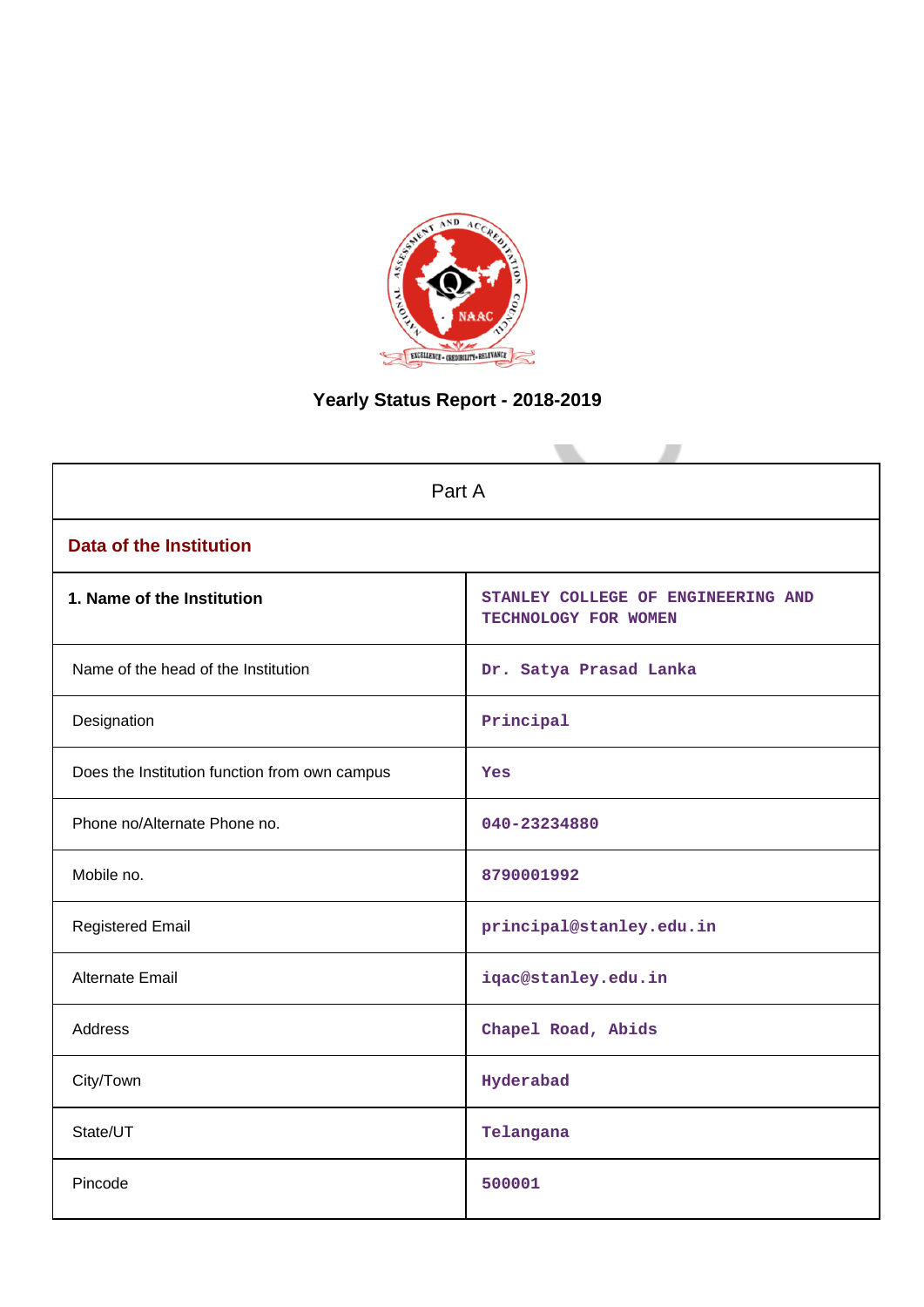| 2. Institutional Status                                                                                                              |                                      |             |                                                                                          |                                       |             |  |
|--------------------------------------------------------------------------------------------------------------------------------------|--------------------------------------|-------------|------------------------------------------------------------------------------------------|---------------------------------------|-------------|--|
| Affiliated / Constituent                                                                                                             |                                      |             | Affiliated                                                                               |                                       |             |  |
| Type of Institution                                                                                                                  |                                      |             | Women                                                                                    |                                       |             |  |
| Location                                                                                                                             |                                      |             |                                                                                          |                                       |             |  |
| <b>Financial Status</b>                                                                                                              |                                      |             | private                                                                                  |                                       |             |  |
| Name of the IQAC co-ordinator/Director                                                                                               |                                      |             | Dr. Kedar Nath Sahu                                                                      |                                       |             |  |
| Phone no/Alternate Phone no.                                                                                                         |                                      |             | 04023244880                                                                              |                                       |             |  |
| Mobile no.                                                                                                                           |                                      |             | 9866512654                                                                               |                                       |             |  |
| <b>Registered Email</b>                                                                                                              |                                      |             |                                                                                          | iqac@stanley.edu.in                   |             |  |
| <b>Alternate Email</b>                                                                                                               |                                      |             | principal@stanley.edu.in                                                                 |                                       |             |  |
| 3. Website Address                                                                                                                   |                                      |             |                                                                                          |                                       |             |  |
| Web-link of the AQAR: (Previous Academic Year)                                                                                       |                                      |             | http://stanley.edu.in/wp-content/upl<br>oads/2019/07/agar-2018-2019.pdf                  |                                       |             |  |
| 4. Whether Academic Calendar prepared during<br>the year                                                                             |                                      |             | Yes                                                                                      |                                       |             |  |
| if yes, whether it is uploaded in the institutional website:<br>Weblink:                                                             |                                      |             | http://stanley.edu.in/wp-content/upload<br>s/2015/10/Almanac-BE-I-II-<br>Sem-2018-19.pdf |                                       |             |  |
| <b>5. Accrediation Details</b>                                                                                                       |                                      |             |                                                                                          |                                       |             |  |
| Cycle                                                                                                                                | Grade                                | <b>CGPA</b> | Year of                                                                                  | Validity                              |             |  |
|                                                                                                                                      |                                      |             | Accrediation                                                                             | Period From                           | Period To   |  |
| $\mathbf{1}$                                                                                                                         | A                                    | 3.09        | 2019                                                                                     | 08-Feb-2019                           | 07-Feb-2024 |  |
| 6. Date of Establishment of IQAC                                                                                                     |                                      |             | $01 - Jul - 2018$                                                                        |                                       |             |  |
|                                                                                                                                      | 7. Internal Quality Assurance System |             |                                                                                          |                                       |             |  |
|                                                                                                                                      |                                      |             |                                                                                          |                                       |             |  |
| Quality initiatives by IQAC during the year for promoting quality culture<br>Item /Title of the quality initiative by<br><b>IQAC</b> |                                      |             | Date & Duration                                                                          | Number of participants/ beneficiaries |             |  |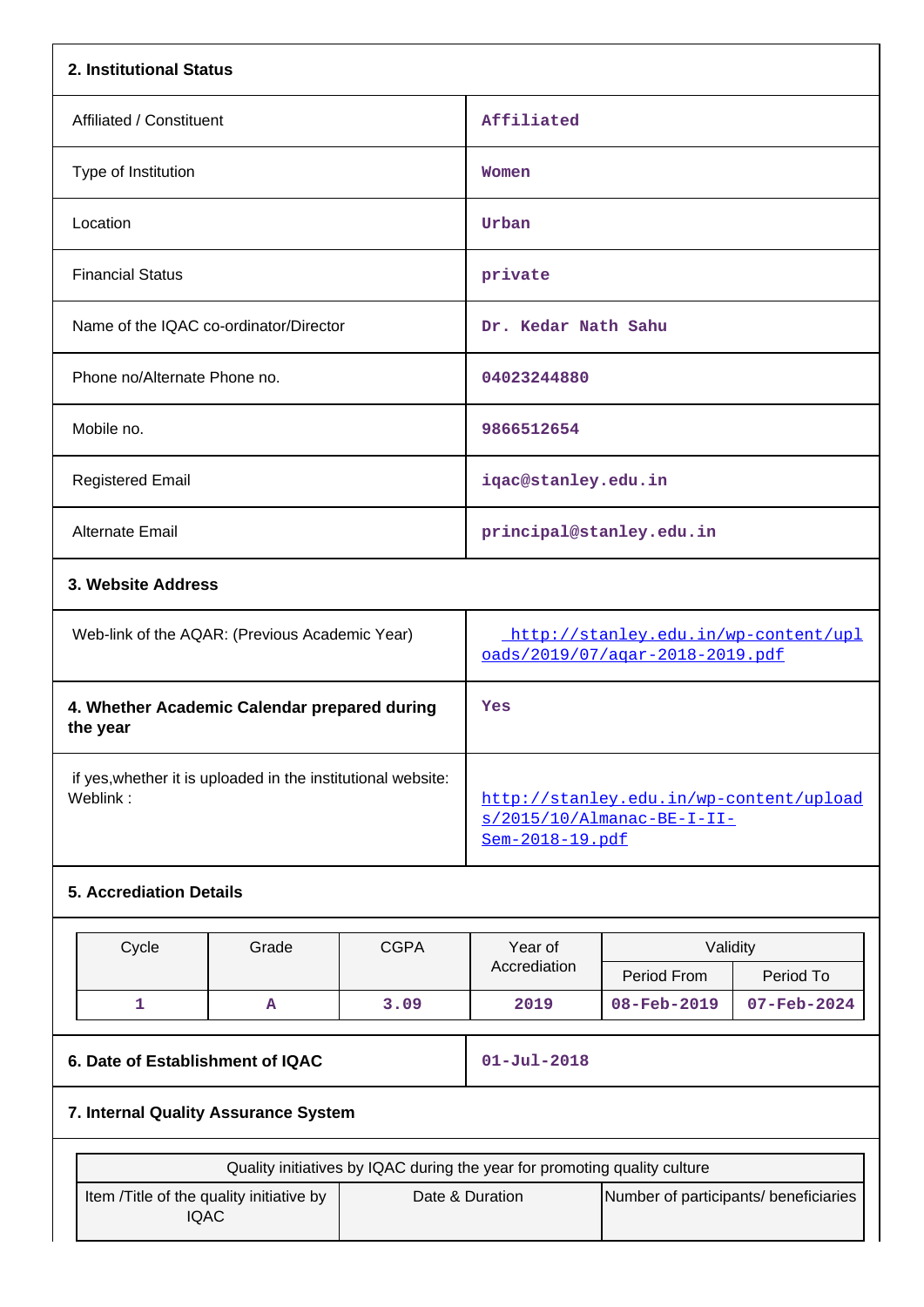| Academic Audit        | $09 - \text{Jul} - 2018$ | 1647 |  |  |
|-----------------------|--------------------------|------|--|--|
| Participation in NIRF | $22$ -Feb-2019           | 1647 |  |  |
| View File             |                          |      |  |  |

## **8. Provide the list of funds by Central/ State Government- UGC/CSIR/DST/DBT/ICMR/TEQIP/World Bank/CPE of UGC etc.**

|                                                                                                                    | Institution/Departmen<br>t/Faculty                                                                                | Scheme                                       |           | Funding Agency | Year of award with<br>duration | Amount |
|--------------------------------------------------------------------------------------------------------------------|-------------------------------------------------------------------------------------------------------------------|----------------------------------------------|-----------|----------------|--------------------------------|--------|
|                                                                                                                    | <b>NIL</b>                                                                                                        | <b>NIL</b>                                   |           | <b>NIL</b>     | 2019<br>$\mathbf 0$            | 0      |
|                                                                                                                    |                                                                                                                   | View File                                    |           |                |                                |        |
|                                                                                                                    | <b>NAAC</b> guidelines:                                                                                           | 9. Whether composition of IQAC as per latest |           | <b>Yes</b>     |                                |        |
| Upload latest notification of formation of IQAC                                                                    |                                                                                                                   |                                              | View File |                |                                |        |
| 10. Number of IQAC meetings held during the<br>year :                                                              |                                                                                                                   |                                              | 3         |                |                                |        |
| The minutes of IQAC meeting and compliances to the<br>decisions have been uploaded on the institutional<br>website |                                                                                                                   |                                              |           | Yes            |                                |        |
| Upload the minutes of meeting and action taken report                                                              |                                                                                                                   |                                              | View File |                |                                |        |
|                                                                                                                    | 11. Whether IQAC received funding from any of<br>the funding agency to support its activities<br>during the year? |                                              |           | <b>No</b>      |                                |        |

## **12. Significant contributions made by IQAC during the current year(maximum five bullets)**

**? Emphasis for direct participation of the institution in various professional body activities leading to sponsorship and participation of students and faculty in the IETE National Conference on 'IoT for real world applications' held on 20th December 2019 ? Conduct of External Audit and submission of report to the Principal on 7th January 2020 ? Improved results due to remedial and makeup classes ? Focussed discussion on healthcare of all staff resulted into an immediate action of organizing free medical camp for teaching and nonteaching faculty on 15th February, 2020 ? Women safety**

[View File](https://assessmentonline.naac.gov.in/public/Postacc/Contribution/4262_Contribution.xlsx)

**13. Plan of action chalked out by the IQAC in the beginning of the academic year towards Quality Enhancement and outcome achieved by the end of the academic year**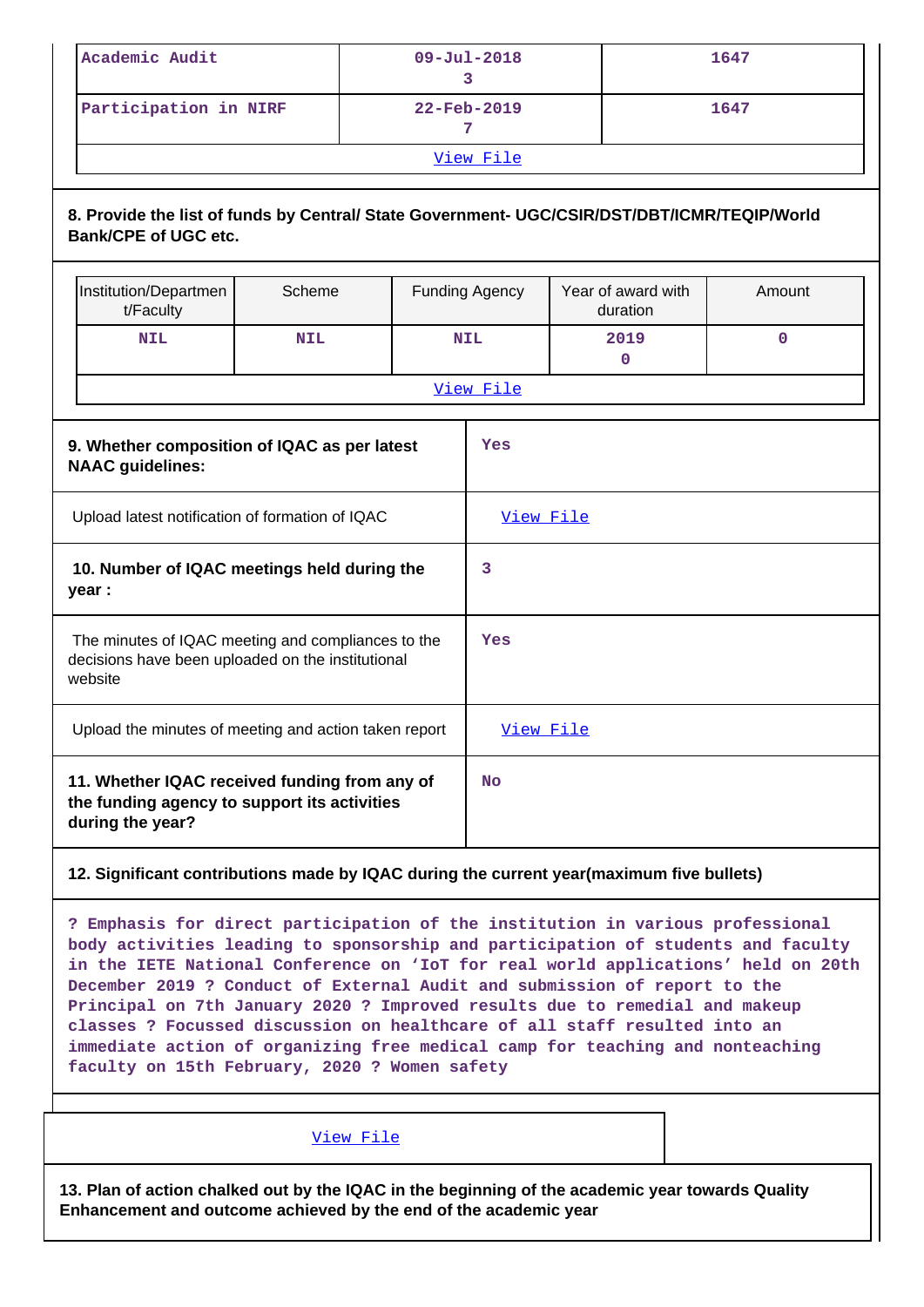| Plan of Action |                                                                                                                                                                                                                                                                             | Achivements/Outcomes                                                                                                                                                                                                                                  |
|----------------|-----------------------------------------------------------------------------------------------------------------------------------------------------------------------------------------------------------------------------------------------------------------------------|-------------------------------------------------------------------------------------------------------------------------------------------------------------------------------------------------------------------------------------------------------|
|                | · Academic audit: Teachers' engagement<br>for class work, Academic Projects based<br>on respective course . RD meet for PhD<br>pursuing faculty . Preparation of NAAC<br>SSR for 1st cycle accreditation .<br>Industry institute interaction for<br>enhancing employability | • Better results and ranks in the<br>university examinations . Research<br>proposals submitted for grant of fund .<br>Grant of accreditation with 'A' grade<br>on the score of 3.09 CGPA Better<br>placements and internship of students<br>View File |
|                | 14. Whether AQAR was placed before statutory<br>body?                                                                                                                                                                                                                       | Yes                                                                                                                                                                                                                                                   |
|                | Name of Statutory Body                                                                                                                                                                                                                                                      | <b>Meeting Date</b>                                                                                                                                                                                                                                   |
|                | College Governing Body                                                                                                                                                                                                                                                      | $09 - Jan - 2020$                                                                                                                                                                                                                                     |
|                | 15. Whether NAAC/or any other accredited<br>body(s) visited IQAC or interacted with it to<br>assess the functioning?                                                                                                                                                        | No                                                                                                                                                                                                                                                    |
|                | 16. Whether institutional data submitted to<br><b>AISHE:</b>                                                                                                                                                                                                                | Yes                                                                                                                                                                                                                                                   |
|                | Year of Submission                                                                                                                                                                                                                                                          | 2018                                                                                                                                                                                                                                                  |
|                | Date of Submission                                                                                                                                                                                                                                                          | $29 - Dec - 2018$                                                                                                                                                                                                                                     |
|                | 17. Does the Institution have Management<br><b>Information System?</b>                                                                                                                                                                                                      | Yes                                                                                                                                                                                                                                                   |
|                | If yes, give a brief descripiton and a list of modules<br>currently operational (maximum 500 words)                                                                                                                                                                         | Smart Vidya An ERP Software is being<br>used in this Institution with the<br>following modules currently<br>operational: 1. Student Attendance 2.<br>Staff Leave 3. Staff Log Book 4. Time<br>Table 5. Study Materials                                |
|                |                                                                                                                                                                                                                                                                             | Part B                                                                                                                                                                                                                                                |

#### **CRITERION I – CURRICULAR ASPECTS**

#### **1.1 – Curriculum Planning and Implementation**

 1.1.1 – Institution has the mechanism for well planned curriculum delivery and documentation. Explain in 500 words

 **The Institute through its College Advisory Committee (CAC) gives the broad road map and monitors the progress for achieving the vision and mission of the institution giving inputs with regards to the direction of the industry, new pedagogues in education and social perspectives. The College Academic Committee is the highest executive administrative body and is responsible for effective planning and implementation of delivery of curriculum in the institution. The**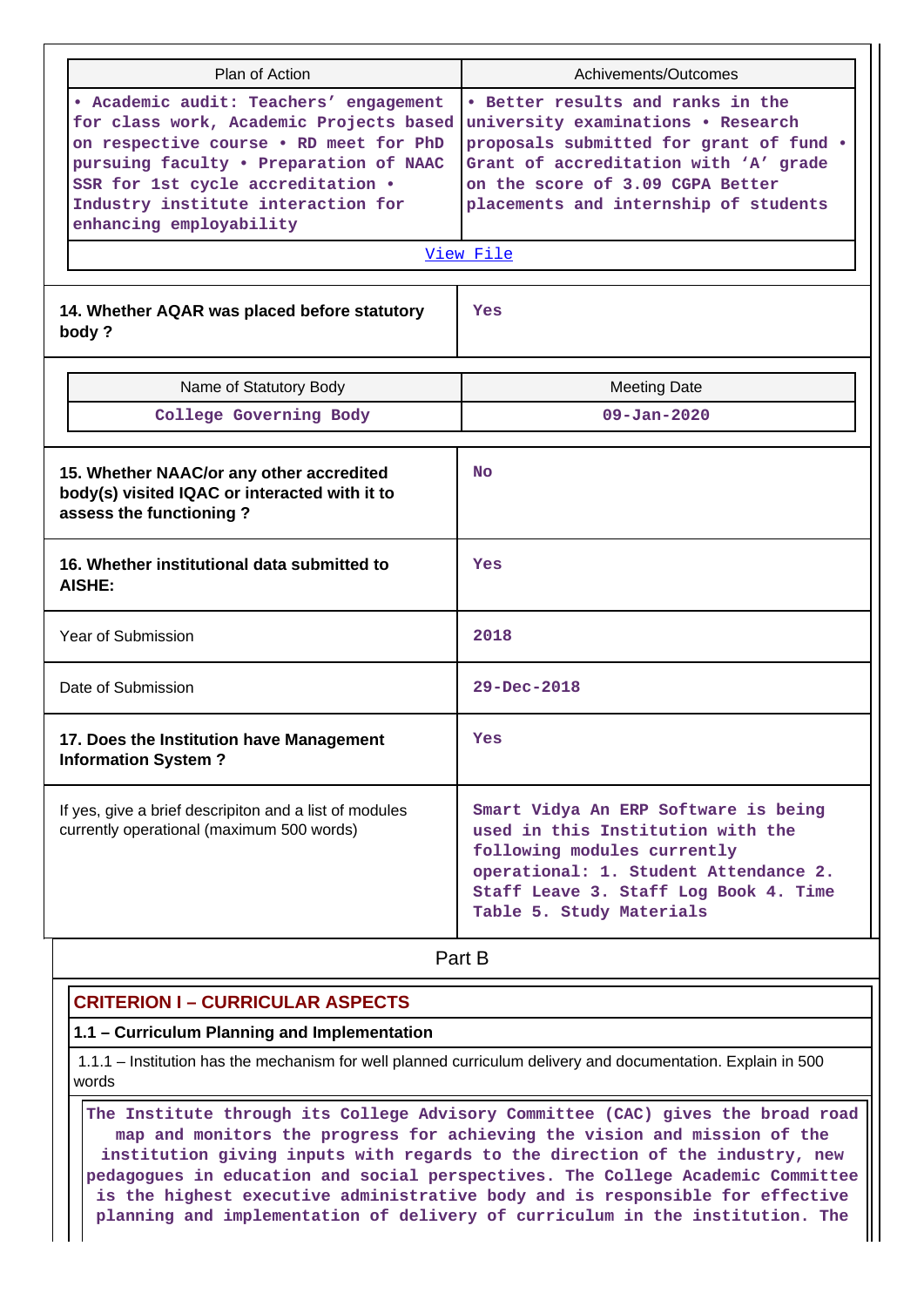**above structure is replicated at each department level. The institution ensures effective curriculum delivery in a planned manner with documented plan and monitoring process. The basic documents for this are 1. Curriculum as defined by university. 2. Academic calendar as defined by university. 3. Course Information Sheet-(CIS) including COs as defined by the teacher And CO/PO/PSO mapping along with gap analysis and proposals for their coverage as reviewed by Department Academic Committee-(DAC) 4. Monthly monitoring reports by teacher/class review committee/HOD 5.Feedbacks (at least 2 times in a semester regarding the syllabus coverage and course outcomes) 6. Conduct of Tutorial Classes with 1 teacher per 20 students. 7. Result analysis periodically by DAC for mid-exam performance and end exam performance evaluation with respect to CO/PO/PSO attainment. There is a process defined for setting the vision, mission and program specific outcomes at appropriate levels and regular monitoring of this process at all administrative leadership levels. The curriculum as defined by the university is mapped on the defined PO's and PSO's through course outcomes. Each teacher develops a course information sheet(CIS) after properly defining the course outcomes, mapping the course outcomes to program and program specific outcomes, lesson plan, gap analysis and methodology for their fulfillment. The college / departments prepare the academic calendar for the academic year by strictly following the University Almanac. The reviews and feedback are conducted at different levels involving the students, teachers, and administrators. The class review committee meets periodically, including (before and the start of the semester) to monitor the lesson plan and syllabus coverage keeping in view the prescribed academic calendar for that program as defined by the university. The DAC reviews the CRC reports along with performance analysis of midterm exams/quizzes/assignments. Remedial classes or make up classes are conducted based on these reviews. These DAC reports are then reviewed at institution level by the College Academic Committee the institution has a quality policy and process which is followed by each department. Each department has a Departmental Quality Assurance Committee (DQAC). Each department through its DAC generates an action plan to improve the metrics of outcomes in terms of results, placements, PO and PSO attainment, etc. The DQAC then validates compliance to action plan and metrics and gives its report to the DAC for either review of metrics or augmentation of resources for effective implementation. The CAC and College Academic Committee review the action plans, implementation process and feedback.**

| 1.1.2 – Certificate/ Diploma Courses introduced during the academic year                                                                                                 |                                                                    |                                               |            |                                                                 |                      |  |
|--------------------------------------------------------------------------------------------------------------------------------------------------------------------------|--------------------------------------------------------------------|-----------------------------------------------|------------|-----------------------------------------------------------------|----------------------|--|
| Certificate                                                                                                                                                              | Diploma Courses                                                    | Dates of<br>Introduction                      | Duration   | Focus on employ<br>ability/entreprene<br>urship                 | Skill<br>Development |  |
| <b>NA</b>                                                                                                                                                                | <b>NA</b>                                                          | 30/06/2019                                    | 0          | <b>NA</b>                                                       | <b>NA</b>            |  |
| 1.2 - Academic Flexibility                                                                                                                                               |                                                                    |                                               |            |                                                                 |                      |  |
|                                                                                                                                                                          | 1.2.1 - New programmes/courses introduced during the academic year |                                               |            |                                                                 |                      |  |
| Programme/Course                                                                                                                                                         |                                                                    | Programme Specialization                      |            | Dates of Introduction                                           |                      |  |
| <b>BE</b><br><b>COMPUTER ENGINEERING</b>                                                                                                                                 |                                                                    |                                               | 25/04/2019 |                                                                 |                      |  |
|                                                                                                                                                                          |                                                                    |                                               | View File  |                                                                 |                      |  |
| 1.2.2 – Programmes in which Choice Based Credit System (CBCS)/Elective course system implemented at the<br>affiliated Colleges (if applicable) during the academic year. |                                                                    |                                               |            |                                                                 |                      |  |
| Name of programmes adopting<br><b>CBCS</b>                                                                                                                               |                                                                    | Programme Specialization                      |            | Date of implementation of<br><b>CBCS/Elective Course System</b> |                      |  |
|                                                                                                                                                                          | BE                                                                 | <b>COMPUTER SCIENCE</b><br><b>ENGINEERING</b> | <b>AND</b> |                                                                 | 26/06/2018           |  |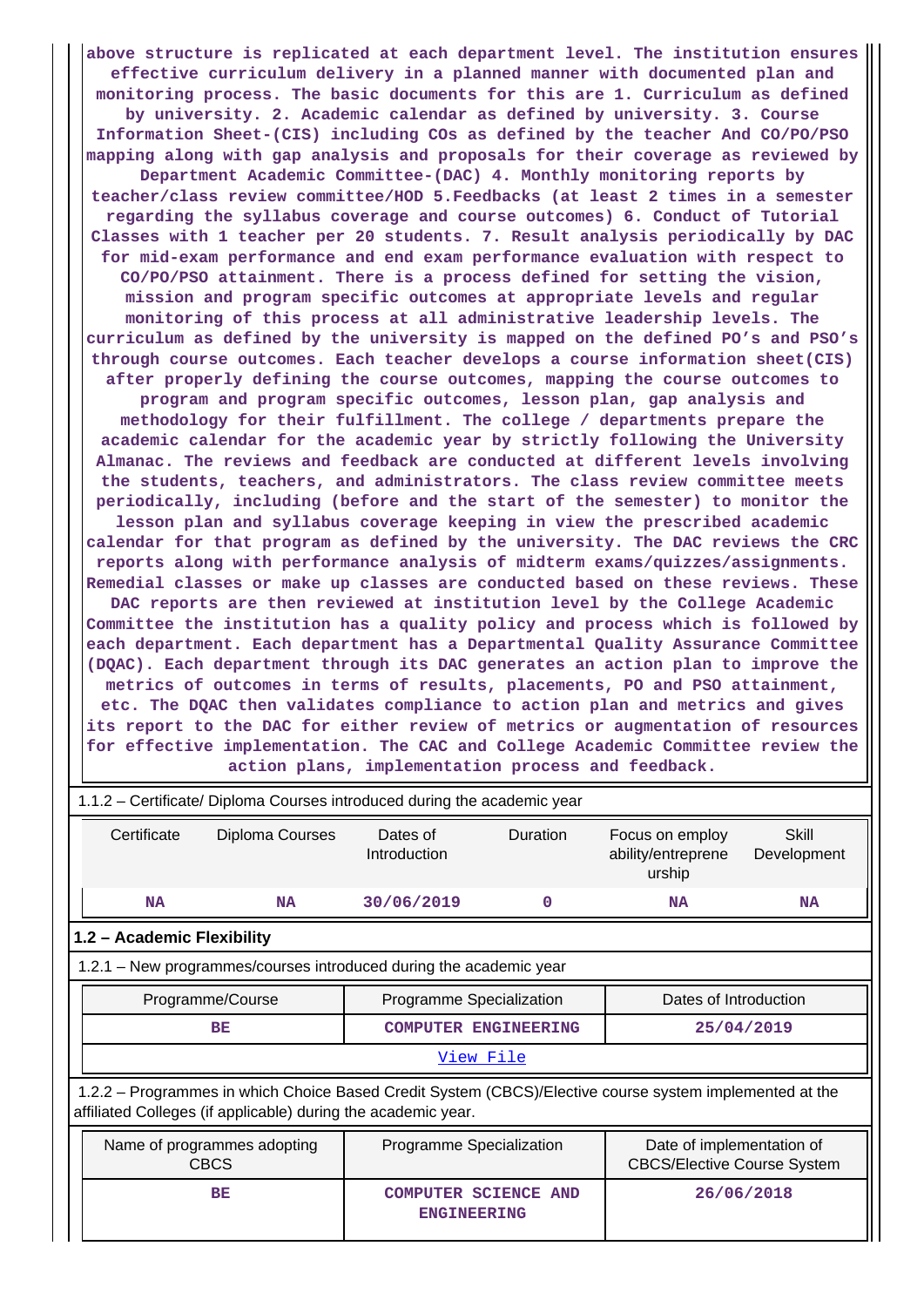| ВE                                                                                         | ELECTRONICS AND                                     | 26/06/2018                                                   |  |  |  |  |
|--------------------------------------------------------------------------------------------|-----------------------------------------------------|--------------------------------------------------------------|--|--|--|--|
|                                                                                            | <b>COMMUNICATION ENGINEERING</b>                    |                                                              |  |  |  |  |
| ВE                                                                                         | ELECTRICAL AND<br>ELECTRONICS ENGINEERING           | 26/06/2018                                                   |  |  |  |  |
| BE                                                                                         | INFORMATION TECHNOLOGY                              | 26/06/2018                                                   |  |  |  |  |
| <b>BE</b>                                                                                  | <b>COMPUTER ENGINEERING</b>                         | 25/04/2019                                                   |  |  |  |  |
| Mtech                                                                                      | <b>EMBEDDED SYSTEM</b>                              | 07/08/2018                                                   |  |  |  |  |
| MЕ                                                                                         | <b>COMPUTER SCIENCE AND</b><br><b>ENGINEERING</b>   | 07/08/2018                                                   |  |  |  |  |
| MЕ                                                                                         | SOFTWARE ENGINEERING                                | 07/08/2018                                                   |  |  |  |  |
| <b>MBA</b>                                                                                 | <b>MASTER OF BUSINESS</b><br><b>ADMINISTRATION</b>  | 30/07/2018                                                   |  |  |  |  |
| 1.2.3 - Students enrolled in Certificate/ Diploma Courses introduced during the year       |                                                     |                                                              |  |  |  |  |
|                                                                                            | Certificate                                         | Diploma Course                                               |  |  |  |  |
| <b>Number of Students</b>                                                                  | Nil                                                 | Nil                                                          |  |  |  |  |
| 1.3 - Curriculum Enrichment                                                                |                                                     |                                                              |  |  |  |  |
| 1.3.1 – Value-added courses imparting transferable and life skills offered during the year |                                                     |                                                              |  |  |  |  |
| <b>Value Added Courses</b><br>Date of Introduction<br>Number of Students Enrolled          |                                                     |                                                              |  |  |  |  |
| Please Refer View File                                                                     | 15/06/2019                                          | 2215                                                         |  |  |  |  |
|                                                                                            | <u>View File</u>                                    |                                                              |  |  |  |  |
| 1.3.2 - Field Projects / Internships under taken during the year                           |                                                     |                                                              |  |  |  |  |
|                                                                                            |                                                     |                                                              |  |  |  |  |
| Project/Programme Title                                                                    | Programme Specialization                            | No. of students enrolled for Field<br>Projects / Internships |  |  |  |  |
| ВE                                                                                         | <b>COMPUTER SCIENCE AND</b><br><b>ENGINEERING</b>   | 170                                                          |  |  |  |  |
| ВE                                                                                         | ELECTRONICS AND<br><b>COMMUNICATION ENGINEERING</b> | 143                                                          |  |  |  |  |
| ВE                                                                                         | ELECTRICAL AND<br>ELECTRONICS ENGINEERING           | 151                                                          |  |  |  |  |
| ВE                                                                                         | INFORMATION TECHNOLOGY                              | 240                                                          |  |  |  |  |
| <b>MBA</b>                                                                                 | <b>MASTER OF BUSINESS</b><br><b>ADMINISTRATION</b>  | 138                                                          |  |  |  |  |
|                                                                                            | View File                                           |                                                              |  |  |  |  |
| 1.4 - Feedback System                                                                      |                                                     |                                                              |  |  |  |  |
| 1.4.1 - Whether structured feedback received from all the stakeholders.                    |                                                     |                                                              |  |  |  |  |
| <b>Students</b>                                                                            |                                                     | Yes                                                          |  |  |  |  |
| <b>Teachers</b>                                                                            |                                                     | Yes                                                          |  |  |  |  |
| Employers                                                                                  |                                                     | Yes                                                          |  |  |  |  |
| Alumni                                                                                     |                                                     | Yes                                                          |  |  |  |  |
| Parents                                                                                    |                                                     | Yes                                                          |  |  |  |  |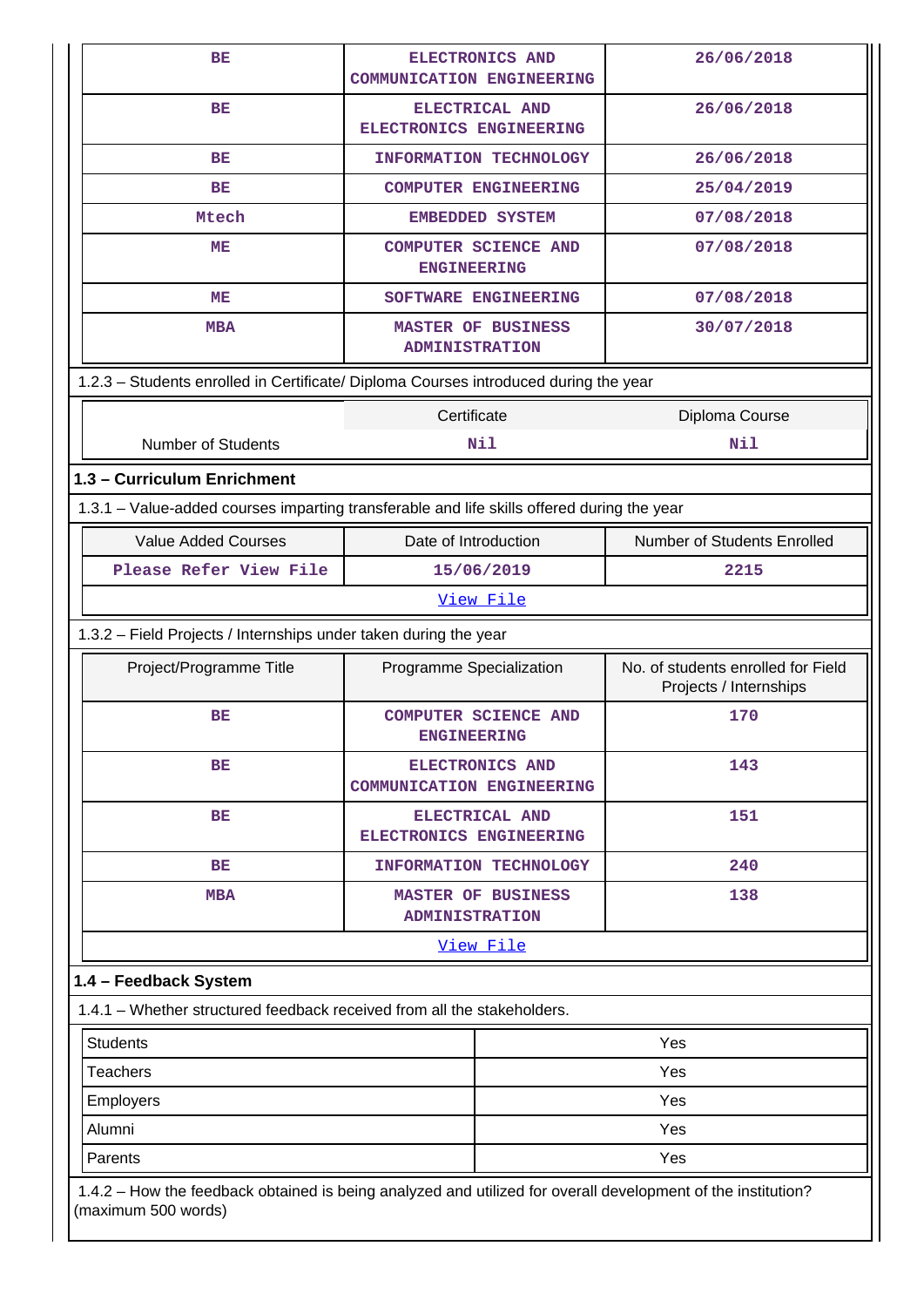#### Feedback Obtained

**Stanley Faculty Feedback System is a constructive mechanism as part of the Faculty Teaching-Learning-Evaluation Process. Feedback is conducted formally and informally. Informal feedback is a process where a faculty member performs a self-evaluation by informally taking oral, written feedback for selfassessment improvement. At times such informal feedbacks give first-hand information about students expectations, gaps, aberration, etc. Working on such feedback apparently bridged the academic and communicative gap between student and faculty members. Every semester formal offline feedback mechanism is conducted to grade the faculty members based on parameters like quality of teaching, adherence to time-lines, approach-ability of a faculty member, communication presentation skills of faculty members for effective academic delivery, and so on. On need basis faculty member is counseled to improve their technical skill or academic delivery skill or adhere to academic rules and regulations. The following are sample questions of the feedback-form 1. The teacher explains the ssubject well 2. The teacher is interactive with the students 3. The teacher is punctual to class 4. The faculty shows interest to clarify my doubts in/outside the class 5. The teacher is enthusiastic about teaching 6. The teacher's subject knowledge is good 7. The quality of assignment work for learning subject is good 8. The teacher is friendly approachable the answer options are A: Always B: Mostly C: Sometimes D: Never The faculty feedback grading system considers summation of option A i.e. "Always" as a positive answer. Based on the count of option A the grade is given. FACULTY FEEDBACK GRADE POINTS REFERENCE SHEET GRADE DESCRIPTION GRADE SCORE RANGE Outstanding OUT >90 Excellent EXC >85 AND <90 Very good VGD >80 AND <85 Good GD >75 AND <80 Need Skill Improvement NIM <75**

## **CRITERION II – TEACHING- LEARNING AND EVALUATION**

## **2.1 – Student Enrolment and Profile**

#### 2.1.1 – Demand Ratio during the year

| $2.1.1 -$ Demand Ratio during the year                        |                                                              |  |                                                              |                                                                                                  |      |                                                                                                  |                                                             |
|---------------------------------------------------------------|--------------------------------------------------------------|--|--------------------------------------------------------------|--------------------------------------------------------------------------------------------------|------|--------------------------------------------------------------------------------------------------|-------------------------------------------------------------|
| Name of the<br>Programme                                      | Programme<br>Specialization                                  |  | Number of seats<br>available                                 |                                                                                                  |      | Number of<br>Application received                                                                | <b>Students Enrolled</b>                                    |
| <b>BE</b>                                                     | Please Refer<br>"View File"                                  |  | 582                                                          |                                                                                                  | Nill | 528                                                                                              |                                                             |
|                                                               | <u>View File</u>                                             |  |                                                              |                                                                                                  |      |                                                                                                  |                                                             |
| 2.2 – Catering to Student Diversity                           |                                                              |  |                                                              |                                                                                                  |      |                                                                                                  |                                                             |
| 2.2.1 - Student - Full time teacher ratio (current year data) |                                                              |  |                                                              |                                                                                                  |      |                                                                                                  |                                                             |
| Year                                                          | Number of<br>students enrolled<br>in the institution<br>(UG) |  | Number of<br>students enrolled<br>in the institution<br>(PG) | Number of<br>fulltime teachers<br>available in the<br>institution<br>teaching only UG<br>courses |      | Number of<br>fulltime teachers<br>available in the<br>institution<br>teaching only PG<br>courses | Number of<br>teachers<br>teaching both UG<br>and PG courses |
| 2018                                                          | 1790                                                         |  | 103                                                          | 102                                                                                              |      | 21                                                                                               | 123                                                         |
|                                                               | 2.3 - Teaching - Learning Process                            |  |                                                              |                                                                                                  |      |                                                                                                  |                                                             |

 2.3.1 – Percentage of teachers using ICT for effective teaching with Learning Management Systems (LMS), Elearning resources etc. (current year data)

| Number of<br>Teachers on Roll | Number of<br>teachers using<br>ICT (LMS, e-<br>Resources) | <b>ICT Tools and</b><br>resources<br>available | Number of ICT<br>enabled<br><b>Classrooms</b> | Numberof smart<br>classrooms | E-resources and<br>techniques used |
|-------------------------------|-----------------------------------------------------------|------------------------------------------------|-----------------------------------------------|------------------------------|------------------------------------|
|                               |                                                           |                                                |                                               |                              |                                    |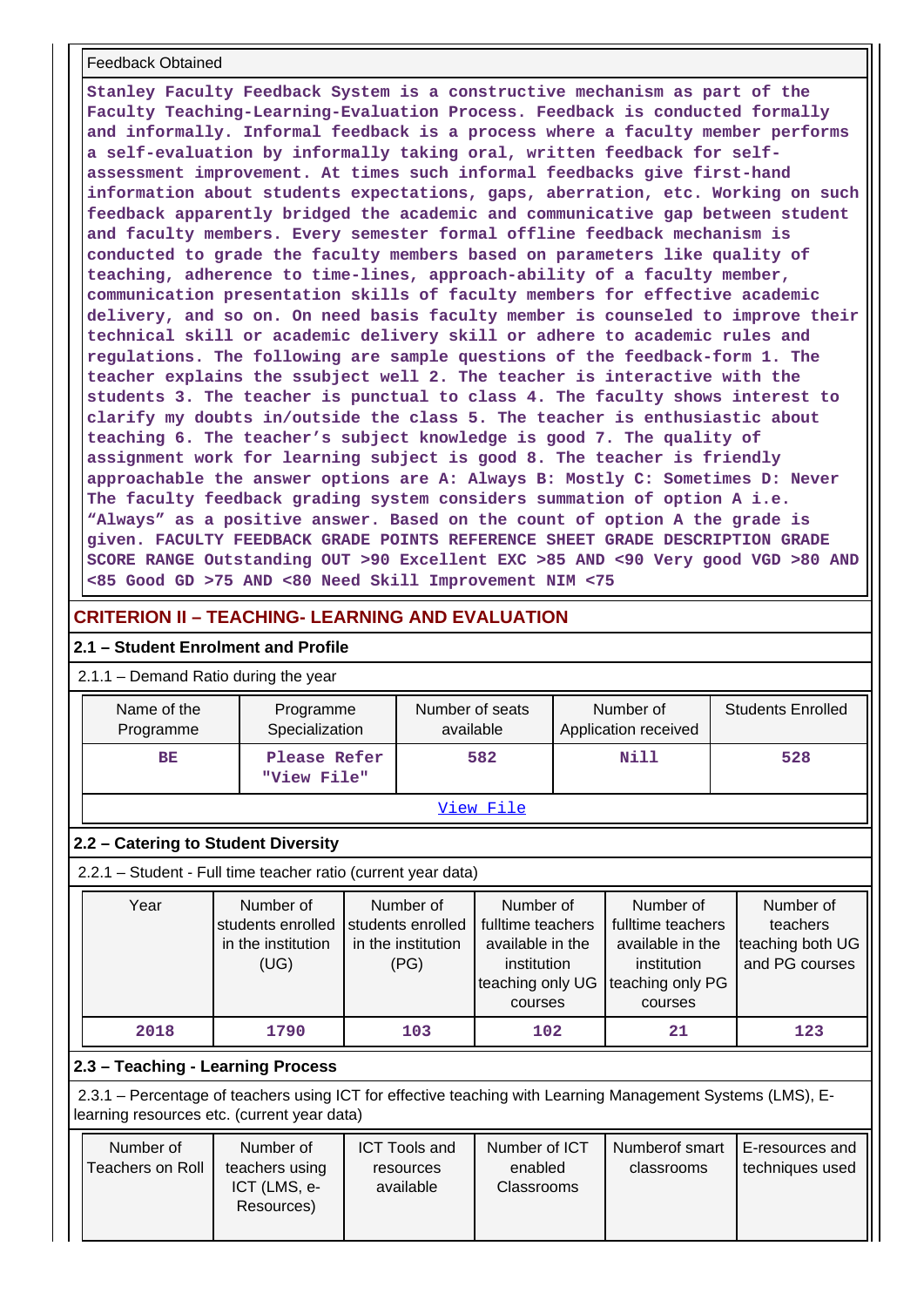| າາ | 123 |                                      |  |
|----|-----|--------------------------------------|--|
|    |     | View File of ICT Tools and resources |  |

[View File of E-resources and techniques used](https://assessmentonline.naac.gov.in/public/Postacc/e_resource/4262_e_resource_1584100927.xlsx)

## 2.3.2 – Students mentoring system available in the institution? Give details. (maximum 500 words)

 The student mentoring is the key for advancement of the student whether they are slow or fast learners. There is a class teacher for every section, who monitors and maintains data regarding the attendance and progression of the student. This information is made available to the mentors. For slow learners, we conduct communication skills classes, bridge courses in Mathematics, remedial classes for backlogs, and for current subjects (if their performances in quizzes and mid-exams are not up to the mark). Makeup classes are also arranged outside the regular working hours and days to enable the students to achieve on par with others. All this is planned and incorporated in the timetable itself. Parents are also made partners in this process. More tutorials with improved student-staff ratios are conducted as and when required. Special assignments and quizzes are conducted through the Learning Management System (LMS). Mentoring is done in a sympathetic manner to improve the morale of the student. These students are encouraged to use the library and e-resources like NPTEL Video Lectures to conduct additional experiments in laboratories. Most of the time, the mentors encourage the students to prepare a study schedule and it is monitored including preparation of notes and answering quizzes and assignments. For fast learners, we have a separate path of project based learning, memberships to professional societies, participation in workshops and seminars. These students are encouraged to take up publications, hardware projects, and mini projects in advanced topics under the guidance of faculty members. Extra library cards are also issued. Special Add-on courses and training are conducted in employable areas with hands-on experience. A mentoring sheet per student for their complete duration of study at the institution and record of their progress along with past academic history was designed and has been maintained for all students by their respective mentors. Each faculty is assigned 20 students for mentoring. They remain the mentors for the entire duration of study, unless a specific request for change comes from either the student or mentor. The mentors are in close contact with parents/guardians and inform them about the progress of their wards. Even if the student wants to leave the campus early the mentor's signature on the gate pass is mandatory and the mentor speaks with the parents before approving such a request. The mentors in consultation with the course teachers,review the progress of the student and analyze the students ability to grasp. Based on their performance and attendance data, the mentors suggest to the head of department to conduct remedial or makeup classes. Mentoring hour is introduced into the timetable itself to facilitate the students to meet their mentors. Communication skills of students are a special focus during mentoring.

| Number of students enrolled in the<br>institution | Number of fulltime teachers | Mentor: Mentee Ratio |  |
|---------------------------------------------------|-----------------------------|----------------------|--|
| 1893                                              | 123                         | 1:15                 |  |

## **2.4 – Teacher Profile and Quality**

| 2.4.1 – Number of full time teachers appointed during the year |                         |                  |                                             |                             |  |  |  |
|----------------------------------------------------------------|-------------------------|------------------|---------------------------------------------|-----------------------------|--|--|--|
| No. of sanctioned<br>positions                                 | No. of filled positions | Vacant positions | Positions filled during<br>the current year | No. of faculty with<br>Ph.D |  |  |  |
| 112                                                            | 114                     | Nill             |                                             | 27                          |  |  |  |

 2.4.2 – Honours and recognition received by teachers (received awards, recognition, fellowships at State, National, International level from Government, recognised bodies during the year )

| Year of Award | Name of full time teachers<br>receiving awards from<br>state level, national level,<br>international level | Designation            | Name of the award,<br>fellowship, received from<br>Government or recognized<br>bodies |
|---------------|------------------------------------------------------------------------------------------------------------|------------------------|---------------------------------------------------------------------------------------|
| 2019          | Dr. A. Gopala<br>Sharma                                                                                    | Professor              | Dewang Mehta<br>National<br>Educational Trust                                         |
| 2019          | Mr. S. Vijay<br>Kumar                                                                                      | Assistant<br>Professor | Bharat Ke Anmol<br>Ratna Award by the<br>Tejasvi Astitva<br>Foundation, New           |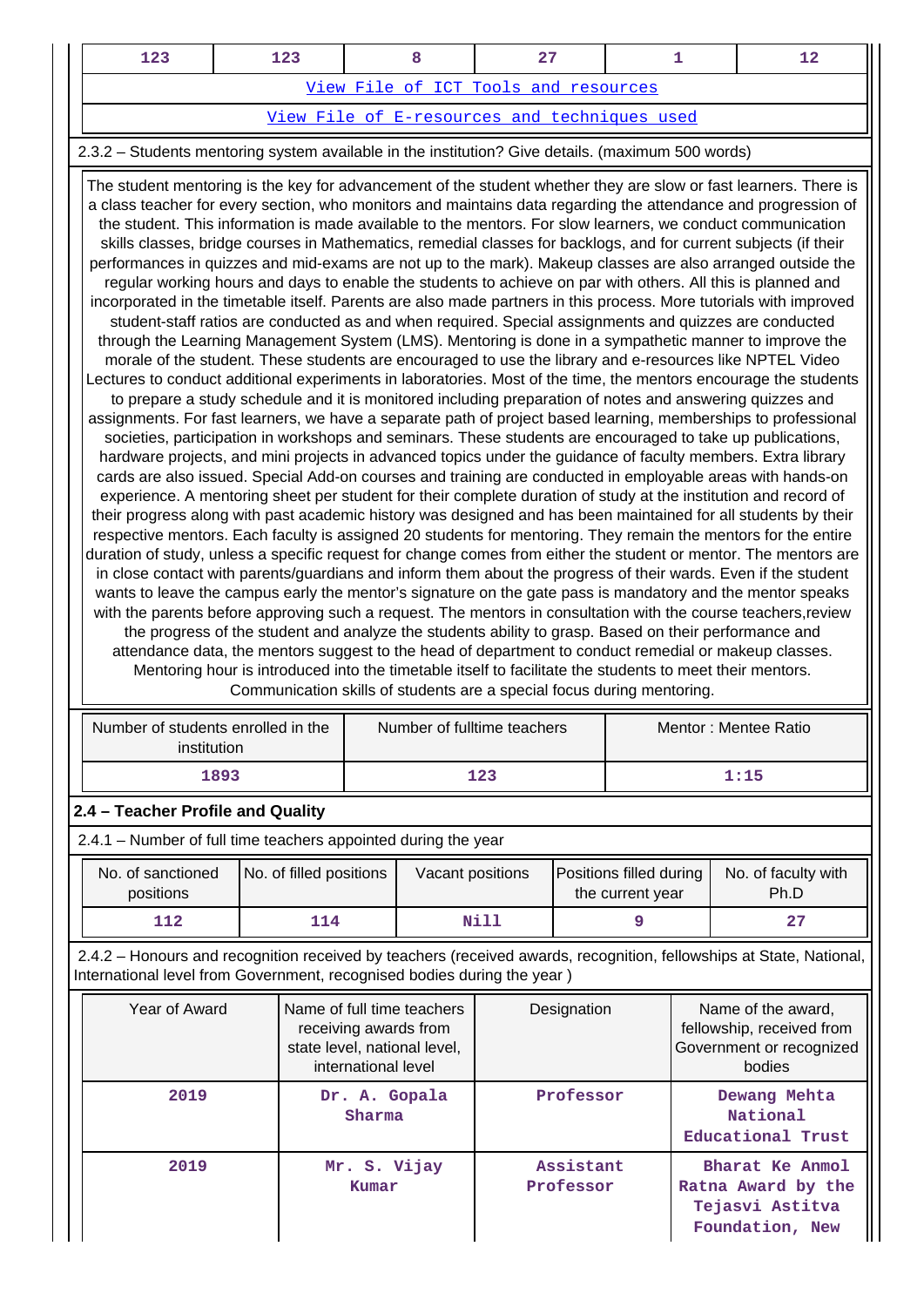|                                                                                                                                |                                     |                        | Delhi                                                                                                                    |  |  |  |  |
|--------------------------------------------------------------------------------------------------------------------------------|-------------------------------------|------------------------|--------------------------------------------------------------------------------------------------------------------------|--|--|--|--|
| 2019                                                                                                                           | Mr. S. Vijay<br>Kumar               | Assistant<br>Professor | International<br>Best Senior Faculty<br>Award by the<br>International<br>American Council<br>for Research<br>Development |  |  |  |  |
| 2019                                                                                                                           | Mr. S. Vijay<br>Kumar               | Assistant<br>Professor | Academic<br>Excellence Award by<br>Academy of<br>Management<br>Professionals and<br><b>IDMBA</b>                         |  |  |  |  |
| 2018                                                                                                                           | Mr. R Gangadhara                    | Assistant<br>Professor | Rotary Vocational<br>Excellence Award                                                                                    |  |  |  |  |
| 2018                                                                                                                           | Mr. C.Kishore<br><b>Kumar Reddy</b> | Associate<br>Professor | NPTEL ACtive SPOC<br>Award from NPTEL<br><b>June 2018</b>                                                                |  |  |  |  |
| 2018                                                                                                                           | Mr. C.Kishore<br>Kumar Reddy        | Associate<br>Professor | NPTEL ACtive SPOC<br>Award from NPTEL<br>October 2018                                                                    |  |  |  |  |
| 2019                                                                                                                           | Mrs. M. Swapna                      | Assistant<br>Professor | UTTAMA ACHARYA<br>PURASKAR - National<br>Award-CEO INDIAN<br><b>SERVERS</b>                                              |  |  |  |  |
|                                                                                                                                | View File                           |                        |                                                                                                                          |  |  |  |  |
| 2.5 - Evaluation Process and Reforms                                                                                           |                                     |                        |                                                                                                                          |  |  |  |  |
| 2.5.1 – Number of days from the date of semester-end/ year- end examination till the declaration of results during<br>the year |                                     |                        |                                                                                                                          |  |  |  |  |

| Programme Name | Programme Code | Semester/year | Last date of the last<br>semester-end/year-<br>end examination | Date of declaration of<br>results of semester-<br>end/year-end<br>examination |
|----------------|----------------|---------------|----------------------------------------------------------------|-------------------------------------------------------------------------------|
| <b>BE</b>      | 733            | Year          | 15/06/2019                                                     | 12/07/2019                                                                    |
|                |                | View File     |                                                                |                                                                               |

2.5.2 – Reforms initiated on Continuous Internal Evaluation(CIE) system at the institutional level (250 words)

 **• Continuous learning is the crux of engineering education. • The University follows the system of Continuous Internal Evaluation (CIE) and Semester End Examination (SEE) for both CBCS and Non-CBCS • The Internal Exam Question paper consists of two sections. Section -I has three short questions without any choice and section -II has three long questions with the choice of answering two questions out of three. • The syllabus is designed with a definite Course Outcomes. • The faculty members follow the Blooms Taxonomy while preparing question paper • The departments which have more than one section prepare two sets of common question papers • Finally, selection and validation of the question paper is done randomly on the day of examination, by the members of the panel consisting of the Head of the department, Senior faculty. • Meticulous job is done during the preparation of seating plans to have the combination of students of different departments and with different years of students • On the dates of mid examinations, after completion of the exams,**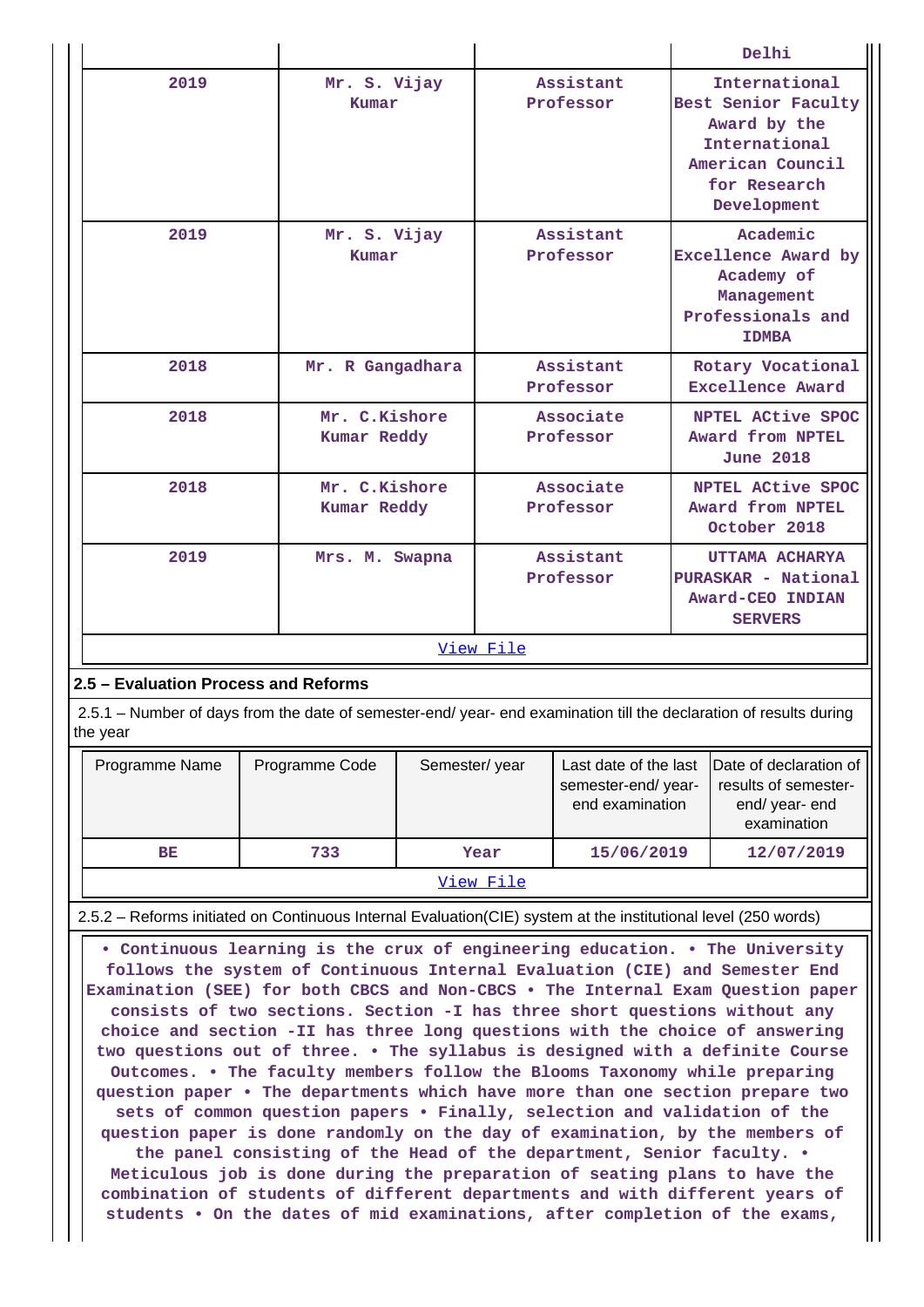**regular classes will be conducted and the last hour will be used as doubt clearance session of the subject for the next day's examination / subject. • After the evaluation of answer scripts, within 3 working days, for the purpose of verification and discussion, the answer scripts will be distributed to the respective students in class room • The University itself now introduced the CBCS and reformed the system recently • We have certain additional practices to enrich the process of CIE besides the procedure which are prescribed by the university • Faculty members have the practice of asking questions to analyze their level of comprehension • Slip tests / surprise tests are conducted frequently at the weekends • The departments conduct mock examinations with model question paper to have a better practice • Faculty of the concerned subjects conducts remedial classes for the slow learners and detained /re admitted learners besides regular classes. • Lab sessions are conducted with proper planning by identifying and arranging the preliminary requirements a day before the actual lab session • The above practices are reforms in the CIE process which strengthen the university system.**

 2.5.3 – Academic calendar prepared and adhered for conduct of Examination and other related matters (250 words)

 **The academic calendar given by the affiliating university is a strict boundary line. The implementation will be always inspected and checked by the authorities. The class work, internal examination, practical examination, and semester end exam will be strictly followed. The institution doesn't have any choice. But to see and enhance the levels of learning and better graduation, special attention and concentration should be done without deviating from the calendar extra coaching, remedial classes, Campus Recruitment Training (CRT), special certificate courses will be planned. In the academic calendar normally four dates are prescribed related to CIE.They are the dates for conduct of the first CIE, conduct of second CIE, display of session CIE, and date for submission of the finalized session CIE marks to the university. In the CBCS scheme, the CIE in every course consists of an essay type question paper in line with the model given by the university and a quiz paper. These are evaluated for 20 and 5 marks respectively. Further, two assignments of 5 marks each have to be submitted by students in each course. There is absolutely no difference in the conduct of the CIE and semester end examinations except in the total marks. The university has prescribed that the syllabus be evenly distributed among both the mid exams. After evaluation, each paper is expected to be shown to the respective students and the scheme of evaluation is also discussed with them. After attending to the grievances if any, the marks are displayed on the notice board and posted in the learning management system (LMS). After conducting both the CIEs the faculty computes the average of the two and displays the same on the prescribed date on the notice board and LMS for further elimination of any mistakes in computation or valuation errors. Then these marks are consolidated by the department in university format and entered into the university portal directly by the concerned faculty themselves at the examination branch of the institution. A similar procedure is there for laboratory courses. For project evaluation, a departmental Project Review Committee and concerned faulty supervisor conduct reviews and presentations by individual students to finalize their CIE as prescribed by the University rules and regulations handbook. Thus, in awarding CIE marks strict adherence to the academic calendar, rules, and regulations of the university in question paper**

**quality and structure are ensured.**

#### **2.6 – Student Performance and Learning Outcomes**

 2.6.1 – Program outcomes, program specific outcomes and course outcomes for all programs offered by the institution are stated and displayed in website of the institution (to provide the weblink)

<http://stanley.edu.in/pos-psos/>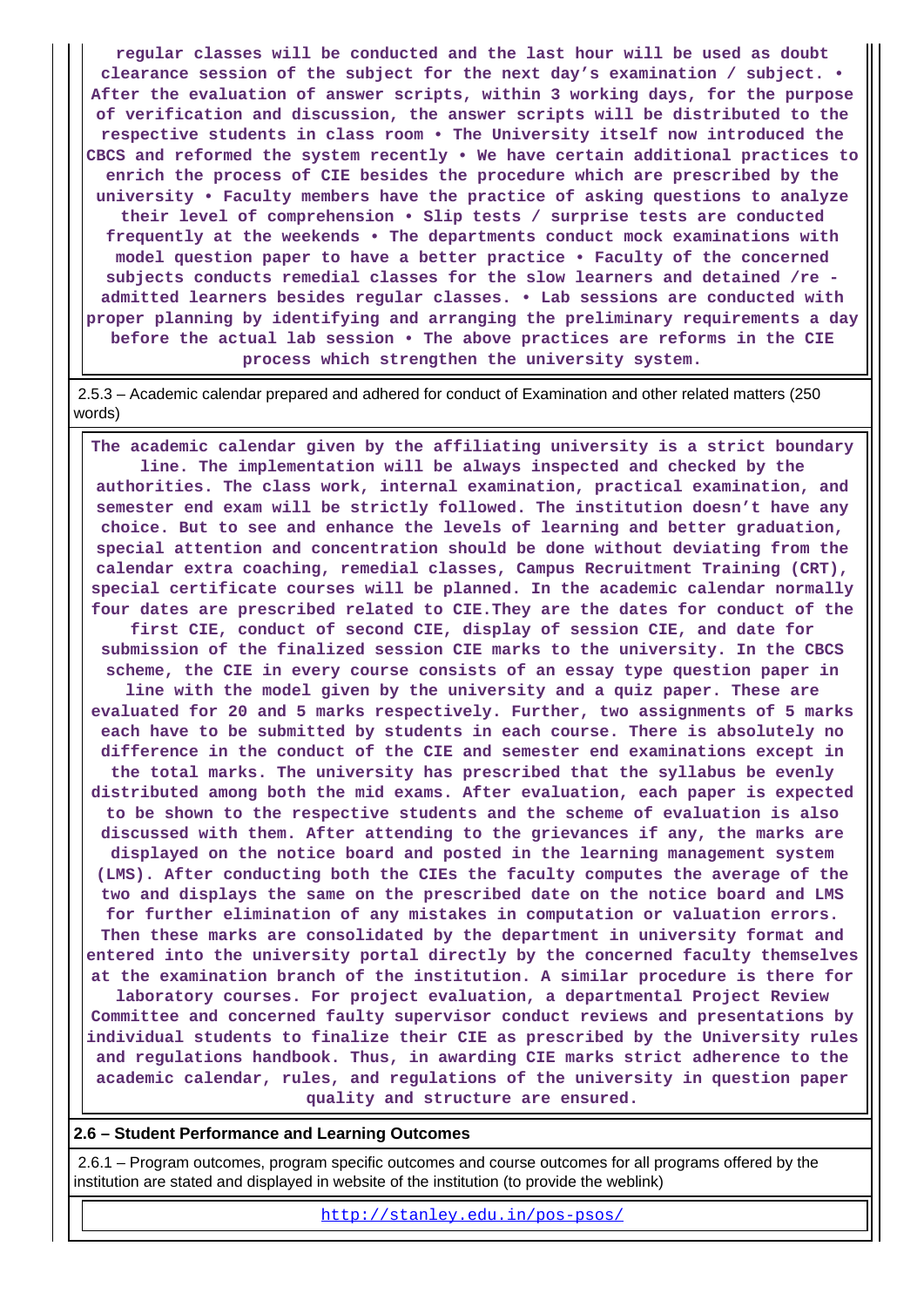| Number of<br>Number of<br>Pass Percentage<br>Programme<br>Programme<br>Programme<br>Code<br>Name<br>Specialization<br>students<br>students passed<br>appeared in the<br>in final year<br>examination<br>final year<br>examination<br>86.34<br><b>ALL</b><br>BE<br>Please<br>527<br>455<br>Refer "View<br>File"<br>View File<br>2.7 - Student Satisfaction Survey<br>2.7.1 - Student Satisfaction Survey (SSS) on overall institutional performance (Institution may design the<br>questionnaire) (results and details be provided as weblink)<br>http://stanley.edu.in/sss/<br>CRITERION III – RESEARCH, INNOVATIONS AND EXTENSION<br>3.1 - Resource Mobilization for Research<br>3.1.1 - Research funds sanctioned and received from various agencies, industry and other organisations<br>Duration<br>Amount received<br>Nature of the Project<br>Name of the funding<br>Total grant<br>sanctioned<br>during the year<br>agency<br>Minor<br>428<br>250000<br>485000<br><b>ADAQ</b><br><b>Technology Pvt</b><br>Projects<br>Ltd.<br>View File<br>3.2 - Innovation Ecosystem<br>3.2.1 – Workshops/Seminars Conducted on Intellectual Property Rights (IPR) and Industry-Academia Innovative<br>practices during the year<br>Title of workshop/seminar<br>Name of the Dept.<br>Date<br>Digital Image Processing<br><b>ELECTRONICS AND</b><br>28/02/2019<br>Using Embedded Systems<br><b>COMMUNICATION ENGINEERING</b><br><b>IEEE Student Awareness</b><br><b>ELECTRONICS AND</b><br>04/08/2018<br><b>COMMUNICATION ENGINEERING</b><br>Program<br>IDEA Contest, Technical<br>01/10/2018<br><b>ELECTRONICS AND</b><br>quiz, Poster Presentation<br><b>COMMUNICATION ENGINEERING</b><br>SMART CONTRACTS USING<br><b>ELECTRONICS AND</b><br>05/10/2018<br><b>BLOCKCHAIN</b><br><b>COMMUNICATION ENGINEERING</b><br>IoT and Cloud Computing<br>14/03/2019<br>ELECTRONICS AND<br><b>COMMUNICATION ENGINEERING</b><br>Challenges of Integrating<br>15/09/2018<br>ELECTRONICS AND<br>IoT and Cloud Computing<br><b>COMMUNICATION ENGINEERING</b><br>Ethical Hacking and Cyber<br><b>ELECTRONICS AND</b><br>06/04/2018<br>Security<br><b>COMMUNICATION ENGINEERING</b><br>Cyber Disease Ethical<br><b>COMPUTER SCIENCE AND</b><br>12/02/2019<br>Hacking<br><b>ENGINEERING</b><br>IBM Cloud<br><b>COMPUTER SCIENCE AND</b><br>28/01/2019<br><b>ENGINEERING</b> |  | 2.6.2 - Pass percentage of students |  |  |  |  |  |  |
|-----------------------------------------------------------------------------------------------------------------------------------------------------------------------------------------------------------------------------------------------------------------------------------------------------------------------------------------------------------------------------------------------------------------------------------------------------------------------------------------------------------------------------------------------------------------------------------------------------------------------------------------------------------------------------------------------------------------------------------------------------------------------------------------------------------------------------------------------------------------------------------------------------------------------------------------------------------------------------------------------------------------------------------------------------------------------------------------------------------------------------------------------------------------------------------------------------------------------------------------------------------------------------------------------------------------------------------------------------------------------------------------------------------------------------------------------------------------------------------------------------------------------------------------------------------------------------------------------------------------------------------------------------------------------------------------------------------------------------------------------------------------------------------------------------------------------------------------------------------------------------------------------------------------------------------------------------------------------------------------------------------------------------------------------------------------------------------------------------------------------------------------------------------------------------------------------------------------------------------------------------------------------------------------------------------------------------------------------------|--|-------------------------------------|--|--|--|--|--|--|
|                                                                                                                                                                                                                                                                                                                                                                                                                                                                                                                                                                                                                                                                                                                                                                                                                                                                                                                                                                                                                                                                                                                                                                                                                                                                                                                                                                                                                                                                                                                                                                                                                                                                                                                                                                                                                                                                                                                                                                                                                                                                                                                                                                                                                                                                                                                                                     |  |                                     |  |  |  |  |  |  |
|                                                                                                                                                                                                                                                                                                                                                                                                                                                                                                                                                                                                                                                                                                                                                                                                                                                                                                                                                                                                                                                                                                                                                                                                                                                                                                                                                                                                                                                                                                                                                                                                                                                                                                                                                                                                                                                                                                                                                                                                                                                                                                                                                                                                                                                                                                                                                     |  |                                     |  |  |  |  |  |  |
|                                                                                                                                                                                                                                                                                                                                                                                                                                                                                                                                                                                                                                                                                                                                                                                                                                                                                                                                                                                                                                                                                                                                                                                                                                                                                                                                                                                                                                                                                                                                                                                                                                                                                                                                                                                                                                                                                                                                                                                                                                                                                                                                                                                                                                                                                                                                                     |  |                                     |  |  |  |  |  |  |
|                                                                                                                                                                                                                                                                                                                                                                                                                                                                                                                                                                                                                                                                                                                                                                                                                                                                                                                                                                                                                                                                                                                                                                                                                                                                                                                                                                                                                                                                                                                                                                                                                                                                                                                                                                                                                                                                                                                                                                                                                                                                                                                                                                                                                                                                                                                                                     |  |                                     |  |  |  |  |  |  |
|                                                                                                                                                                                                                                                                                                                                                                                                                                                                                                                                                                                                                                                                                                                                                                                                                                                                                                                                                                                                                                                                                                                                                                                                                                                                                                                                                                                                                                                                                                                                                                                                                                                                                                                                                                                                                                                                                                                                                                                                                                                                                                                                                                                                                                                                                                                                                     |  |                                     |  |  |  |  |  |  |
|                                                                                                                                                                                                                                                                                                                                                                                                                                                                                                                                                                                                                                                                                                                                                                                                                                                                                                                                                                                                                                                                                                                                                                                                                                                                                                                                                                                                                                                                                                                                                                                                                                                                                                                                                                                                                                                                                                                                                                                                                                                                                                                                                                                                                                                                                                                                                     |  |                                     |  |  |  |  |  |  |
|                                                                                                                                                                                                                                                                                                                                                                                                                                                                                                                                                                                                                                                                                                                                                                                                                                                                                                                                                                                                                                                                                                                                                                                                                                                                                                                                                                                                                                                                                                                                                                                                                                                                                                                                                                                                                                                                                                                                                                                                                                                                                                                                                                                                                                                                                                                                                     |  |                                     |  |  |  |  |  |  |
|                                                                                                                                                                                                                                                                                                                                                                                                                                                                                                                                                                                                                                                                                                                                                                                                                                                                                                                                                                                                                                                                                                                                                                                                                                                                                                                                                                                                                                                                                                                                                                                                                                                                                                                                                                                                                                                                                                                                                                                                                                                                                                                                                                                                                                                                                                                                                     |  |                                     |  |  |  |  |  |  |
|                                                                                                                                                                                                                                                                                                                                                                                                                                                                                                                                                                                                                                                                                                                                                                                                                                                                                                                                                                                                                                                                                                                                                                                                                                                                                                                                                                                                                                                                                                                                                                                                                                                                                                                                                                                                                                                                                                                                                                                                                                                                                                                                                                                                                                                                                                                                                     |  |                                     |  |  |  |  |  |  |
|                                                                                                                                                                                                                                                                                                                                                                                                                                                                                                                                                                                                                                                                                                                                                                                                                                                                                                                                                                                                                                                                                                                                                                                                                                                                                                                                                                                                                                                                                                                                                                                                                                                                                                                                                                                                                                                                                                                                                                                                                                                                                                                                                                                                                                                                                                                                                     |  |                                     |  |  |  |  |  |  |
|                                                                                                                                                                                                                                                                                                                                                                                                                                                                                                                                                                                                                                                                                                                                                                                                                                                                                                                                                                                                                                                                                                                                                                                                                                                                                                                                                                                                                                                                                                                                                                                                                                                                                                                                                                                                                                                                                                                                                                                                                                                                                                                                                                                                                                                                                                                                                     |  |                                     |  |  |  |  |  |  |
|                                                                                                                                                                                                                                                                                                                                                                                                                                                                                                                                                                                                                                                                                                                                                                                                                                                                                                                                                                                                                                                                                                                                                                                                                                                                                                                                                                                                                                                                                                                                                                                                                                                                                                                                                                                                                                                                                                                                                                                                                                                                                                                                                                                                                                                                                                                                                     |  |                                     |  |  |  |  |  |  |
|                                                                                                                                                                                                                                                                                                                                                                                                                                                                                                                                                                                                                                                                                                                                                                                                                                                                                                                                                                                                                                                                                                                                                                                                                                                                                                                                                                                                                                                                                                                                                                                                                                                                                                                                                                                                                                                                                                                                                                                                                                                                                                                                                                                                                                                                                                                                                     |  |                                     |  |  |  |  |  |  |
|                                                                                                                                                                                                                                                                                                                                                                                                                                                                                                                                                                                                                                                                                                                                                                                                                                                                                                                                                                                                                                                                                                                                                                                                                                                                                                                                                                                                                                                                                                                                                                                                                                                                                                                                                                                                                                                                                                                                                                                                                                                                                                                                                                                                                                                                                                                                                     |  |                                     |  |  |  |  |  |  |
|                                                                                                                                                                                                                                                                                                                                                                                                                                                                                                                                                                                                                                                                                                                                                                                                                                                                                                                                                                                                                                                                                                                                                                                                                                                                                                                                                                                                                                                                                                                                                                                                                                                                                                                                                                                                                                                                                                                                                                                                                                                                                                                                                                                                                                                                                                                                                     |  |                                     |  |  |  |  |  |  |
|                                                                                                                                                                                                                                                                                                                                                                                                                                                                                                                                                                                                                                                                                                                                                                                                                                                                                                                                                                                                                                                                                                                                                                                                                                                                                                                                                                                                                                                                                                                                                                                                                                                                                                                                                                                                                                                                                                                                                                                                                                                                                                                                                                                                                                                                                                                                                     |  |                                     |  |  |  |  |  |  |
|                                                                                                                                                                                                                                                                                                                                                                                                                                                                                                                                                                                                                                                                                                                                                                                                                                                                                                                                                                                                                                                                                                                                                                                                                                                                                                                                                                                                                                                                                                                                                                                                                                                                                                                                                                                                                                                                                                                                                                                                                                                                                                                                                                                                                                                                                                                                                     |  |                                     |  |  |  |  |  |  |
|                                                                                                                                                                                                                                                                                                                                                                                                                                                                                                                                                                                                                                                                                                                                                                                                                                                                                                                                                                                                                                                                                                                                                                                                                                                                                                                                                                                                                                                                                                                                                                                                                                                                                                                                                                                                                                                                                                                                                                                                                                                                                                                                                                                                                                                                                                                                                     |  |                                     |  |  |  |  |  |  |
|                                                                                                                                                                                                                                                                                                                                                                                                                                                                                                                                                                                                                                                                                                                                                                                                                                                                                                                                                                                                                                                                                                                                                                                                                                                                                                                                                                                                                                                                                                                                                                                                                                                                                                                                                                                                                                                                                                                                                                                                                                                                                                                                                                                                                                                                                                                                                     |  |                                     |  |  |  |  |  |  |
|                                                                                                                                                                                                                                                                                                                                                                                                                                                                                                                                                                                                                                                                                                                                                                                                                                                                                                                                                                                                                                                                                                                                                                                                                                                                                                                                                                                                                                                                                                                                                                                                                                                                                                                                                                                                                                                                                                                                                                                                                                                                                                                                                                                                                                                                                                                                                     |  |                                     |  |  |  |  |  |  |
|                                                                                                                                                                                                                                                                                                                                                                                                                                                                                                                                                                                                                                                                                                                                                                                                                                                                                                                                                                                                                                                                                                                                                                                                                                                                                                                                                                                                                                                                                                                                                                                                                                                                                                                                                                                                                                                                                                                                                                                                                                                                                                                                                                                                                                                                                                                                                     |  |                                     |  |  |  |  |  |  |
|                                                                                                                                                                                                                                                                                                                                                                                                                                                                                                                                                                                                                                                                                                                                                                                                                                                                                                                                                                                                                                                                                                                                                                                                                                                                                                                                                                                                                                                                                                                                                                                                                                                                                                                                                                                                                                                                                                                                                                                                                                                                                                                                                                                                                                                                                                                                                     |  |                                     |  |  |  |  |  |  |
|                                                                                                                                                                                                                                                                                                                                                                                                                                                                                                                                                                                                                                                                                                                                                                                                                                                                                                                                                                                                                                                                                                                                                                                                                                                                                                                                                                                                                                                                                                                                                                                                                                                                                                                                                                                                                                                                                                                                                                                                                                                                                                                                                                                                                                                                                                                                                     |  |                                     |  |  |  |  |  |  |
|                                                                                                                                                                                                                                                                                                                                                                                                                                                                                                                                                                                                                                                                                                                                                                                                                                                                                                                                                                                                                                                                                                                                                                                                                                                                                                                                                                                                                                                                                                                                                                                                                                                                                                                                                                                                                                                                                                                                                                                                                                                                                                                                                                                                                                                                                                                                                     |  |                                     |  |  |  |  |  |  |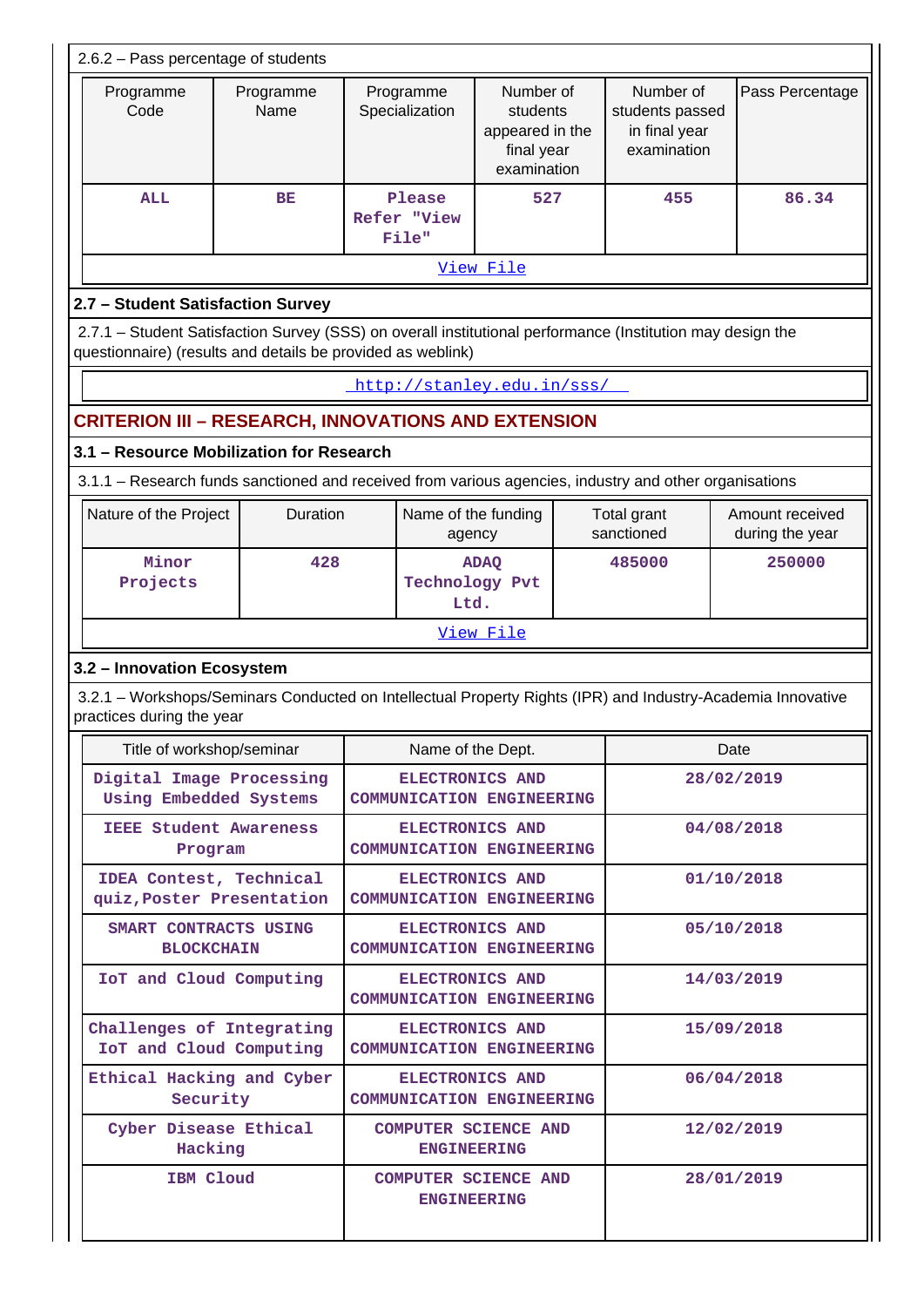| Workshop on Smart<br>contracts using Block<br>chain       | ELECTRONICS AND<br><b>COMMUNICATION ENGINEERING</b> | 05/10/2018 |
|-----------------------------------------------------------|-----------------------------------------------------|------------|
| Artificial Intelligence<br>with python and IBM<br>Watson  | <b>COMPUTER SCIENCE AND</b><br><b>ENGINEERING</b>   | 03/06/2018 |
| 36 hrs Technical Hackthon                                 | <b>COMPUTER SCIENCE AND</b><br><b>ENGINEERING</b>   | 24/06/2018 |
| Machine Learning with<br>python and IBM Watson            | <b>COMPUTER SCIENCE AND</b><br><b>ENGINEERING</b>   | 03/06/2018 |
| 2 Level Circuit Gaming                                    | <b>COMPUTER SCIENCE AND</b><br><b>ENGINEERING</b>   | 14/09/2018 |
| Cyber Disease And Ethical<br>Hacking                      | <b>COMPUTER SCIENCE AND</b><br><b>ENGINEERING</b>   | 13/02/2018 |
| IOT Challange                                             | <b>COMPUTER SCIENCE AND</b><br><b>ENGINEERING</b>   | 24/01/2019 |
| Rapid Coding                                              | <b>COMPUTER SCIENCE AND</b><br><b>ENGINEERING</b>   | 14/09/2018 |
| Innovative Ideas for<br>Environmental Friendly<br>Society | <b>COMPUTER SCIENCE AND</b><br><b>ENGINEERING</b>   | 08/10/2018 |
| Hackathon on building<br>Chartbots                        | <b>COMPUTER SCIENCE AND</b><br><b>ENGINEERING</b>   | 03/10/2018 |
| PHP and Mysql                                             | <b>COMPUTER SCIENCE AND</b><br><b>ENGINEERING</b>   | 11/10/2018 |
| Certification in java                                     | COMPUTER SCIENCE AND<br><b>ENGINEERING</b>          | 26/04/2018 |
| Design of solar PV system                                 | ELECTRICAL AND<br><b>ELECTRONICS ENGINEERING</b>    | 11/03/2019 |
| Big Data and Hadoop                                       | <b>COMPUTER SCIENCE AND</b><br><b>ENGINEERING</b>   | 17/08/2018 |
| Elocution on "Engineers<br>we make a difference"          | <b>COMPUTER SCIENCE AND</b><br><b>ENGINEERING</b>   | 15/09/2018 |
| SIP on Data Science Big<br>Data                           | <b>COMPUTER SCIENCE AND</b><br><b>ENGINEERING</b>   | 03/06/2019 |
| SIP on Artificial<br>Intelligence                         | <b>COMPUTER SCIENCE AND</b><br><b>ENGINEERING</b>   | 03/06/2019 |
| Guest Lecture on What is<br>after B.E                     | <b>COMPUTER SCIENCE AND</b><br><b>ENGINEERING</b>   | 08/08/2018 |
| SIP on Internet of Things                                 | <b>COMPUTER SCIENCE AND</b><br><b>ENGINEERING</b>   | 03/06/2019 |
| SIP on Machine Learning                                   | <b>COMPUTER SCIENCE AND</b><br><b>ENGINEERING</b>   | 03/06/2019 |
| Software Testing workshop                                 | <b>COMPUTER SCIENCE AND</b><br><b>ENGINEERING</b>   | 02/02/2019 |
| Entrepreneurship<br>Development Cell                      | ELECTRICAL AND<br>ELECTRONICS ENGINEERING           | 28/01/2019 |
| Work shop on design of                                    | ELECTRICAL AND                                      | 11/03/2019 |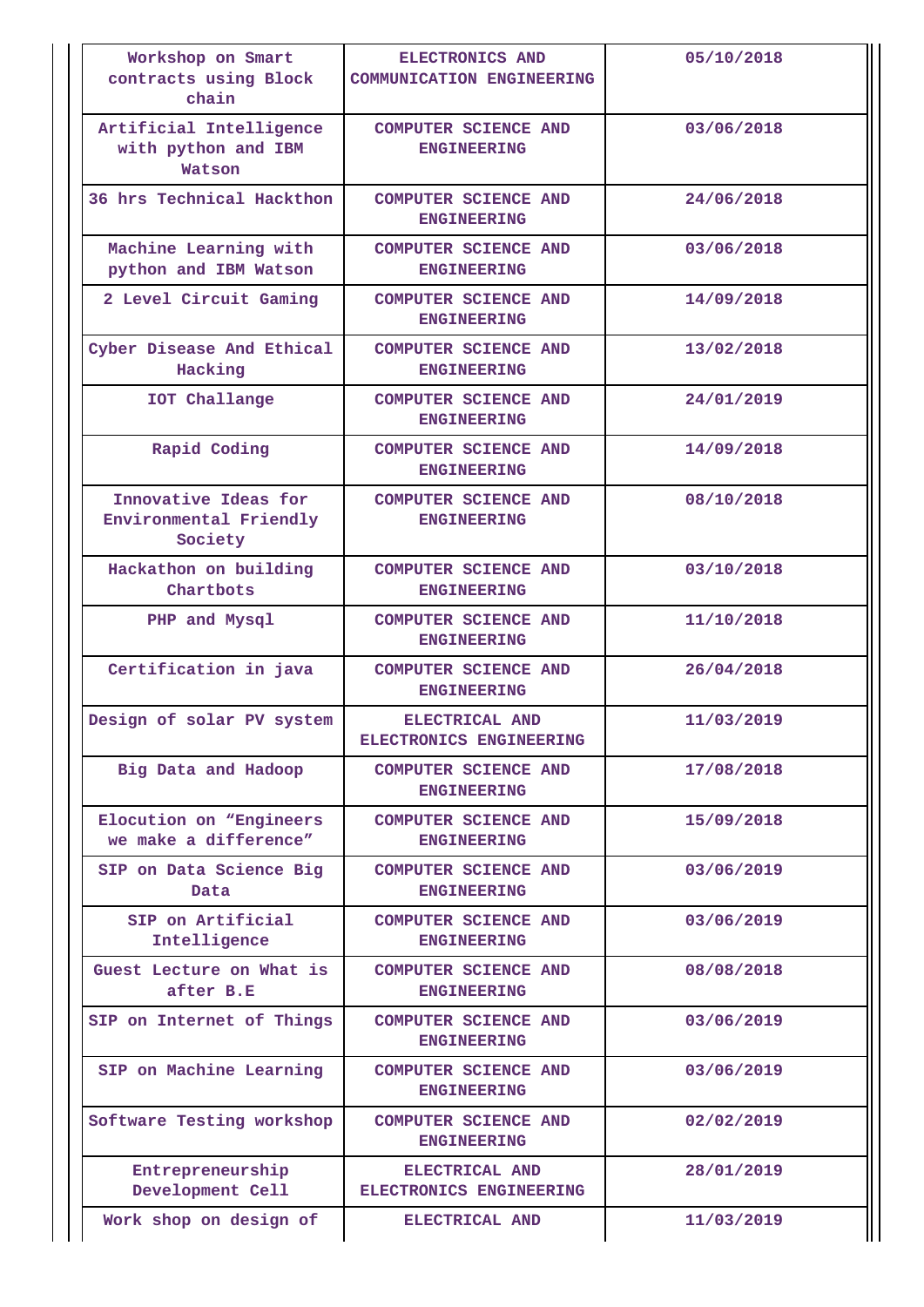| Solar PV system                                                                                      |  | ELECTRONICS ENGINEERING                           |  |               |            |  |
|------------------------------------------------------------------------------------------------------|--|---------------------------------------------------|--|---------------|------------|--|
| NSS Activities                                                                                       |  | ELECTRICAL AND<br>ELECTRONICS ENGINEERING         |  |               | 16/02/2019 |  |
| Yoga Session                                                                                         |  | ELECTRICAL AND<br>ELECTRONICS ENGINEERING         |  |               | 01/04/2019 |  |
| One Week FDP On Data<br>Science Big Data<br>Analytics                                                |  | <b>INFORMATION TECHNOLOGY</b>                     |  |               | 27/05/2019 |  |
| A Two Day Workshop On<br>Autonomous Robot Using<br>Arduino                                           |  | <b>INFORMATION TECHNOLOGY</b>                     |  |               | 07/02/2019 |  |
| 5 Days Workshop On<br>Android App Development<br>By Mr.Akhil                                         |  | <b>INFORMATION TECHNOLOGY</b>                     |  |               | 26/07/2018 |  |
| 1 Day Workshop On Data<br>Science For Decision<br>Making With R Programming                          |  | INFORMATION TECHNOLOGY                            |  |               | 17/08/2018 |  |
| 7 Days Of FDP On Machine<br>Learning With Python In<br>Association With NIT<br>Warangal              |  | <b>INFORMATION TECHNOLOGY</b>                     |  |               | 27/08/2018 |  |
| Orientation Day Programme                                                                            |  | <b>BUSINESS MANAGEMENT</b>                        |  |               | 09/08/2018 |  |
| "Use of Machine Learning<br>in Financial Markets" by<br>Dr.Vijay Bhaskar<br>Marishetty               |  | <b>BUSINESS MANAGEMENT</b>                        |  |               | 15/02/2019 |  |
| One day SDP "Campus to<br>Corporate World- way<br>$a$ head"                                          |  | <b>BUSINESS MANAGEMENT</b>                        |  |               | 22/02/2019 |  |
| IBM Call for Code                                                                                    |  | <b>COMPUTER SCIENCE AND</b><br><b>ENGINEERING</b> |  |               | 07/08/2018 |  |
| SalesForce Trailhead<br>Workshop                                                                     |  | <b>COMPUTER SCIENCE AND</b><br><b>ENGINEERING</b> |  | 10/09/2018    |            |  |
| AI BootCamp                                                                                          |  | <b>COMPUTER SCIENCE AND</b><br><b>ENGINEERING</b> |  | 03/10/2018    |            |  |
| 2 week STTP on Problem<br>solving Programming in C                                                   |  | <b>COMPUTER SCIENCE AND</b><br><b>ENGINEERING</b> |  | 28/10/2018    |            |  |
| Salesforce Trailhead<br>Advanced Workshop                                                            |  | <b>COMPUTER SCIENCE AND</b><br><b>ENGINEERING</b> |  | 07/03/2019    |            |  |
| Expo De Proyectos                                                                                    |  | <b>COMPUTER SCIENCE AND</b><br><b>ENGINEERING</b> |  | 29/03/2019    |            |  |
| Entrepreneurial<br>Development                                                                       |  | <b>BUSINESS MANAGEMENT</b>                        |  |               | 07/03/2018 |  |
| Campus to Corporate World-<br>Way Ahead                                                              |  | <b>BUSINESS MANAGEMENT</b>                        |  | 22/02/2019    |            |  |
| Numerator for Success<br><b>BUSINESS MANAGEMENT</b><br>22/02/2019                                    |  |                                                   |  |               |            |  |
| 3.2.2 - Awards for Innovation won by Institution/Teachers/Research scholars/Students during the year |  |                                                   |  |               |            |  |
| Title of the innovation<br>Name of Awardee                                                           |  | Awarding Agency                                   |  | Date of award | Category   |  |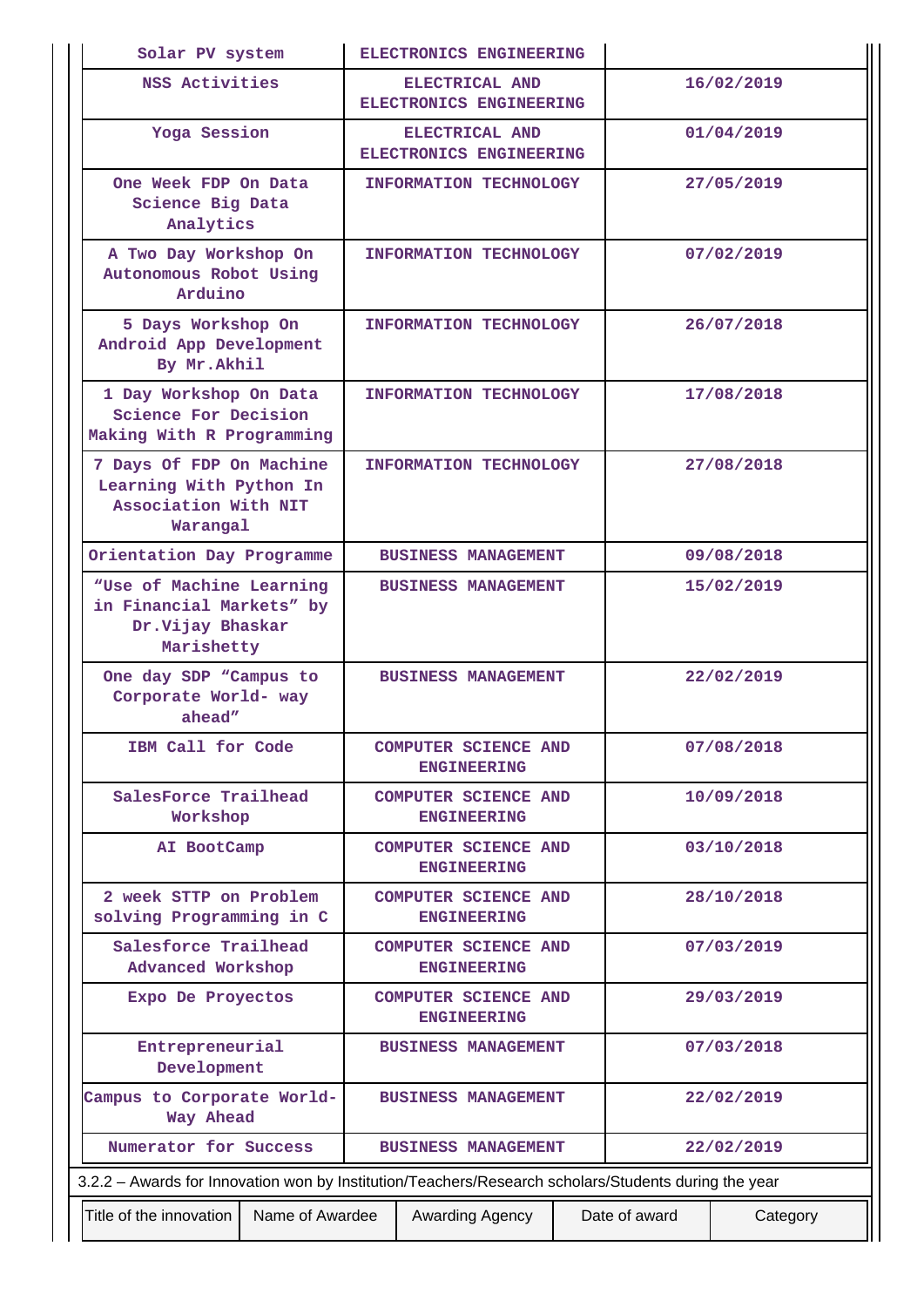| <b>NIL</b>                                                                                                                                                            |                                     |            | <b>NIL</b>                          |                           | NIL                           |                         | 30/06/2019                    |                                                                    | <b>NIL</b>                                                                                                      |
|-----------------------------------------------------------------------------------------------------------------------------------------------------------------------|-------------------------------------|------------|-------------------------------------|---------------------------|-------------------------------|-------------------------|-------------------------------|--------------------------------------------------------------------|-----------------------------------------------------------------------------------------------------------------|
|                                                                                                                                                                       |                                     |            |                                     |                           | View File                     |                         |                               |                                                                    |                                                                                                                 |
| 3.2.3 - No. of Incubation centre created, start-ups incubated on campus during the year                                                                               |                                     |            |                                     |                           |                               |                         |                               |                                                                    |                                                                                                                 |
| Incubation<br>Center                                                                                                                                                  |                                     | Name       |                                     | Sponsered By              |                               | Name of the<br>Start-up | Nature of Start-<br><b>up</b> |                                                                    | Date of<br>Commencement                                                                                         |
| <b>NIL</b>                                                                                                                                                            |                                     | <b>NIL</b> |                                     | <b>NIL</b>                |                               | <b>NIL</b>              |                               | <b>NIL</b>                                                         | 30/06/2019                                                                                                      |
|                                                                                                                                                                       |                                     |            |                                     |                           | View File                     |                         |                               |                                                                    |                                                                                                                 |
| 3.3 - Research Publications and Awards                                                                                                                                |                                     |            |                                     |                           |                               |                         |                               |                                                                    |                                                                                                                 |
| 3.3.1 - Incentive to the teachers who receive recognition/awards                                                                                                      |                                     |            |                                     |                           |                               |                         |                               |                                                                    |                                                                                                                 |
|                                                                                                                                                                       | <b>State</b>                        |            |                                     | National                  |                               |                         |                               | International                                                      |                                                                                                                 |
|                                                                                                                                                                       | 0                                   |            |                                     | 1                         |                               |                         |                               | $\mathbf 0$                                                        |                                                                                                                 |
| 3.3.2 - Ph. Ds awarded during the year (applicable for PG College, Research Center)                                                                                   |                                     |            |                                     |                           |                               |                         |                               |                                                                    |                                                                                                                 |
|                                                                                                                                                                       | Name of the Department              |            |                                     |                           |                               |                         |                               | Number of PhD's Awarded                                            |                                                                                                                 |
|                                                                                                                                                                       |                                     |            | COMPUTER SCIENCE AND ENGINEERING    |                           |                               |                         |                               | 2                                                                  |                                                                                                                 |
|                                                                                                                                                                       | HUMANITIES SCIENCES                 |            |                                     |                           |                               |                         |                               | 1                                                                  |                                                                                                                 |
| 3.3.3 - Research Publications in the Journals notified on UGC website during the year                                                                                 |                                     |            |                                     |                           |                               |                         |                               |                                                                    |                                                                                                                 |
| <b>Type</b>                                                                                                                                                           |                                     |            | Department                          |                           | Number of Publication<br>any) |                         |                               | Average Impact Factor (if                                          |                                                                                                                 |
| National                                                                                                                                                              |                                     |            | Please Refer View<br>File           |                           |                               | 40                      |                               |                                                                    | 2.32                                                                                                            |
| International                                                                                                                                                         |                                     |            | Please Refer View<br>File           |                           | 48                            |                         | 0.60                          |                                                                    |                                                                                                                 |
|                                                                                                                                                                       |                                     |            |                                     |                           | View File                     |                         |                               |                                                                    |                                                                                                                 |
| Proceedings per Teacher during the year                                                                                                                               |                                     |            |                                     |                           |                               |                         |                               |                                                                    | 3.3.4 - Books and Chapters in edited Volumes / Books published, and papers in National/International Conference |
|                                                                                                                                                                       |                                     | Department |                                     |                           |                               |                         |                               | Number of Publication                                              |                                                                                                                 |
|                                                                                                                                                                       |                                     |            | Please Refer View File              |                           | 42                            |                         |                               |                                                                    |                                                                                                                 |
|                                                                                                                                                                       |                                     |            |                                     |                           | View File                     |                         |                               |                                                                    |                                                                                                                 |
| 3.3.5 - Bibliometrics of the publications during the last Academic year based on average citation index in Scopus/<br>Web of Science or PubMed/ Indian Citation Index |                                     |            |                                     |                           |                               |                         |                               |                                                                    |                                                                                                                 |
| Title of the<br>Paper                                                                                                                                                 | Name of<br>Author                   |            | Title of journal                    | Year of<br>publication    |                               | <b>Citation Index</b>   |                               | Institutional<br>affiliation as<br>mentioned in<br>the publication | Number of<br>citations<br>excluding self<br>citation                                                            |
| Please<br><b>Refer View</b><br>File                                                                                                                                   | Please<br><b>Refer View</b><br>File |            | Please<br><b>Refer View</b><br>File |                           | 2019                          | 4                       |                               | <b>SCETW</b>                                                       | 4                                                                                                               |
| Please<br><b>Refer View</b><br>File                                                                                                                                   | Please<br><b>Refer View</b><br>File |            | Please<br><b>Refer View</b><br>File | 2018<br>4<br><b>SCETW</b> |                               |                         | $\overline{4}$                |                                                                    |                                                                                                                 |
|                                                                                                                                                                       | View File                           |            |                                     |                           |                               |                         |                               |                                                                    |                                                                                                                 |
| 3.3.6 - h-Index of the Institutional Publications during the year. (based on Scopus/ Web of science)                                                                  |                                     |            |                                     |                           |                               |                         |                               |                                                                    |                                                                                                                 |
| Title of the                                                                                                                                                          | Name of                             |            | Title of journal                    | Year of                   |                               | h-index                 |                               | Number of                                                          | Institutional                                                                                                   |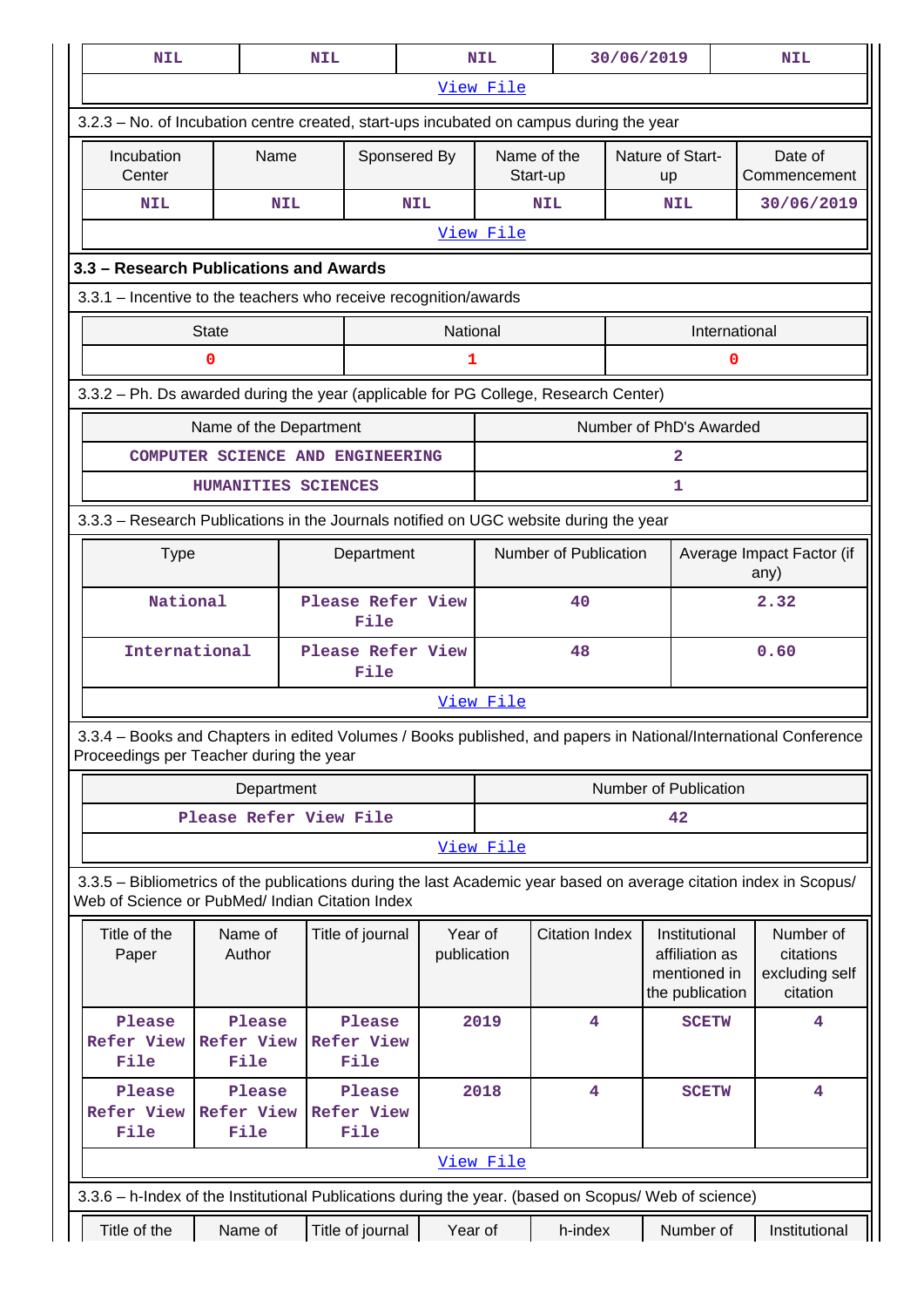| Paper                                                                                                                                                                                                              | Author                              |                                                    | publication          |                                                          |                                                         | citations<br>excluding self<br>citation |                                                          | affiliation as<br>mentioned in<br>the publication       |
|--------------------------------------------------------------------------------------------------------------------------------------------------------------------------------------------------------------------|-------------------------------------|----------------------------------------------------|----------------------|----------------------------------------------------------|---------------------------------------------------------|-----------------------------------------|----------------------------------------------------------|---------------------------------------------------------|
| Please<br><b>Refer View</b><br>File                                                                                                                                                                                | Please<br><b>Refer View</b><br>File | Please<br><b>Refer View</b><br>File                |                      | 2018                                                     | 94                                                      | 180                                     |                                                          | Please<br><b>Refer View</b><br>File                     |
| Please<br><b>Refer View</b><br>File                                                                                                                                                                                | Please<br><b>Refer View</b><br>File | Please<br><b>Refer View</b><br>File                |                      | 2019                                                     | 94                                                      | 180                                     |                                                          | Please<br><b>Refer View</b><br>File                     |
|                                                                                                                                                                                                                    |                                     |                                                    |                      | View File                                                |                                                         |                                         |                                                          |                                                         |
| 3.3.7 - Faculty participation in Seminars/Conferences and Symposia during the year:                                                                                                                                |                                     |                                                    | National             |                                                          |                                                         |                                         |                                                          |                                                         |
| Number of Faculty<br>Attended/Semi                                                                                                                                                                                 |                                     | International<br>21                                |                      | 14                                                       | <b>State</b><br>22                                      |                                         |                                                          | Local<br>26                                             |
| nars/Workshops                                                                                                                                                                                                     |                                     |                                                    |                      |                                                          |                                                         |                                         |                                                          |                                                         |
|                                                                                                                                                                                                                    |                                     |                                                    |                      | View File                                                |                                                         |                                         |                                                          |                                                         |
| 3.4 - Extension Activities                                                                                                                                                                                         |                                     |                                                    |                      |                                                          |                                                         |                                         |                                                          |                                                         |
| 3.4.1 – Number of extension and outreach programmes conducted in collaboration with industry, community and<br>Non- Government Organisations through NSS/NCC/Red cross/Youth Red Cross (YRC) etc., during the year |                                     |                                                    |                      |                                                          |                                                         |                                         |                                                          |                                                         |
| Title of the activities                                                                                                                                                                                            |                                     | Organising unit/agency/<br>collaborating agency    |                      | Number of teachers<br>participated in such<br>activities |                                                         |                                         | Number of students<br>participated in such<br>activities |                                                         |
| Please Refer View<br>File                                                                                                                                                                                          |                                     | Please Refer View<br>File                          |                      |                                                          |                                                         | 2000                                    |                                                          |                                                         |
|                                                                                                                                                                                                                    |                                     |                                                    |                      | View File                                                |                                                         |                                         |                                                          |                                                         |
| 3.4.2 - Awards and recognition received for extension activities from Government and other recognized bodies<br>during the year                                                                                    |                                     |                                                    |                      |                                                          |                                                         |                                         |                                                          |                                                         |
| Name of the activity                                                                                                                                                                                               |                                     | Award/Recognition                                  |                      |                                                          | <b>Awarding Bodies</b>                                  |                                         |                                                          | Number of students<br><b>Benefited</b>                  |
| Best Oral<br>Presentation Award                                                                                                                                                                                    |                                     | Award with<br>certificate and<br>memento           |                      | Asian publicatin<br>carporation                          |                                                         |                                         |                                                          | 100                                                     |
|                                                                                                                                                                                                                    |                                     |                                                    |                      | View File                                                |                                                         |                                         |                                                          |                                                         |
| 3.4.3 - Students participating in extension activities with Government Organisations, Non-Government<br>Organisations and programmes such as Swachh Bharat, Aids Awareness, Gender Issue, etc. during the year     |                                     |                                                    |                      |                                                          |                                                         |                                         |                                                          |                                                         |
| Name of the scheme                                                                                                                                                                                                 |                                     | Organising unit/Agen<br>cy/collaborating<br>agency | Name of the activity |                                                          | Number of teachers<br>participated in such<br>activites |                                         |                                                          | Number of students<br>participated in such<br>activites |
| Please Refer<br>View File                                                                                                                                                                                          |                                     | Please Refer<br>View File                          | View File            | Please Refer                                             | 78                                                      |                                         |                                                          | 4447                                                    |
|                                                                                                                                                                                                                    |                                     |                                                    |                      | View File                                                |                                                         |                                         |                                                          |                                                         |
| 3.5 - Collaborations                                                                                                                                                                                               |                                     |                                                    |                      |                                                          |                                                         |                                         |                                                          |                                                         |
| 3.5.1 – Number of Collaborative activities for research, faculty exchange, student exchange during the year                                                                                                        |                                     |                                                    |                      |                                                          |                                                         |                                         |                                                          |                                                         |
| Nature of activity                                                                                                                                                                                                 |                                     | Participant                                        |                      |                                                          | Source of financial support                             |                                         |                                                          | Duration                                                |
| Production of<br>Nano composite film                                                                                                                                                                               |                                     | R.Gangadhara                                       |                      |                                                          | Self                                                    |                                         |                                                          | 1                                                       |
|                                                                                                                                                                                                                    |                                     |                                                    |                      | View File                                                |                                                         |                                         |                                                          |                                                         |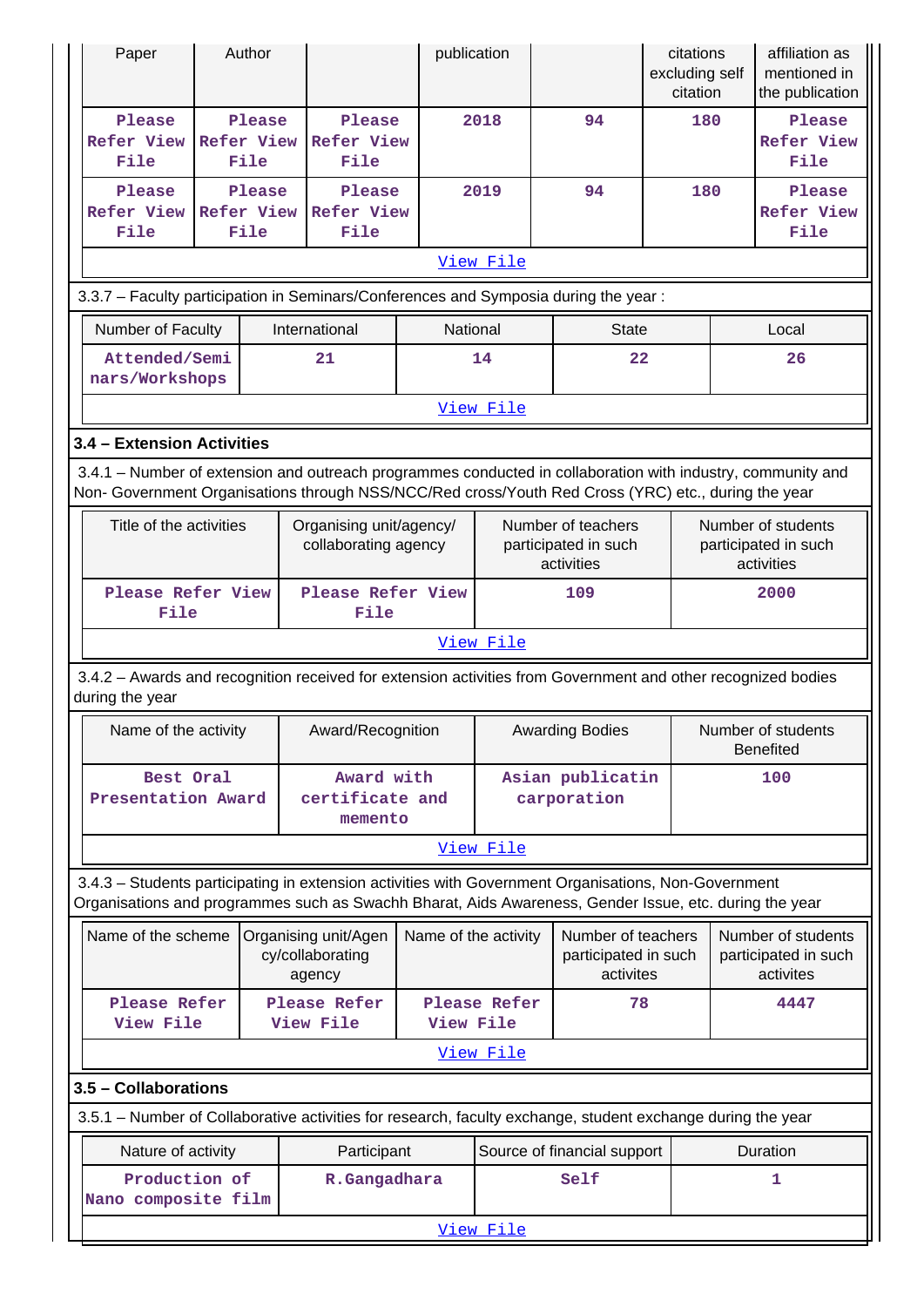3.5.2 – Linkages with institutions/industries for internship, on-the- job training, project work, sharing of research facilities etc. during the year

| Nature of linkage            | Title of the<br>linkage      | Name of the<br>partnering<br>institution/<br>industry<br>/research lab<br>with contact<br>details | <b>Duration From</b> | Duration To | Participant |  |  |
|------------------------------|------------------------------|---------------------------------------------------------------------------------------------------|----------------------|-------------|-------------|--|--|
| Please<br>Refer View<br>File | Please<br>Refer View<br>File | Please<br>Refer View<br>File                                                                      | 01/02/2018           | 30/06/2019  | 337         |  |  |
|                              | View File                    |                                                                                                   |                      |             |             |  |  |

 3.5.3 – MoUs signed with institutions of national, international importance, other universities, industries, corporate houses etc. during the year

| Organisation              | Date of MoU signed | Purpose/Activities        | Number of<br>students/teachers<br>participated under MoUs |
|---------------------------|--------------------|---------------------------|-----------------------------------------------------------|
| Please Refer View<br>File | 01/01/2018         | Please Refer View<br>File | 104                                                       |

[View File](https://assessmentonline.naac.gov.in/public/Postacc/MoU/4262_MoU_1600440183.xlsx)

# **CRITERION IV – INFRASTRUCTURE AND LEARNING RESOURCES**

## **4.1 – Physical Facilities**

4.1.1 – Budget allocation, excluding salary for infrastructure augmentation during the year

| Budget allocated for infrastructure augmentation | Budget utilized for infrastructure development |  |  |  |
|--------------------------------------------------|------------------------------------------------|--|--|--|
| L 24                                             |                                                |  |  |  |

4.1.2 – Details of augmentation in infrastructure facilities during the year

| <b>Facilities</b>                                                                              | <b>Existing or Newly Added</b> |  |  |  |  |
|------------------------------------------------------------------------------------------------|--------------------------------|--|--|--|--|
| Classrooms with Wi-Fi OR LAN                                                                   | Newly Added                    |  |  |  |  |
| Number of important equipments<br>purchased (Greater than 1-0 lakh)<br>during the current year | Newly Added                    |  |  |  |  |
| Value of the equipment purchased<br>during the year (rs. in lakhs)                             | Newly Added                    |  |  |  |  |
| Video Centre                                                                                   | Newly Added                    |  |  |  |  |
| Seminar halls with ICT facilities                                                              | Existing                       |  |  |  |  |
| Classrooms with LCD facilities                                                                 | Existing                       |  |  |  |  |
| Seminar halls with ICT facilities                                                              | Existing                       |  |  |  |  |
| Laboratories                                                                                   | Existing                       |  |  |  |  |
| Class rooms                                                                                    | Existing                       |  |  |  |  |
| Campus Area                                                                                    | Existing                       |  |  |  |  |
| View File                                                                                      |                                |  |  |  |  |
| 4.2 - Library as a Learning Resource                                                           |                                |  |  |  |  |
| 12 Il ibrary is automated Untegrated Library Management System (IL MS))                        |                                |  |  |  |  |

is automated {Integrated Library Management System (ILMS)}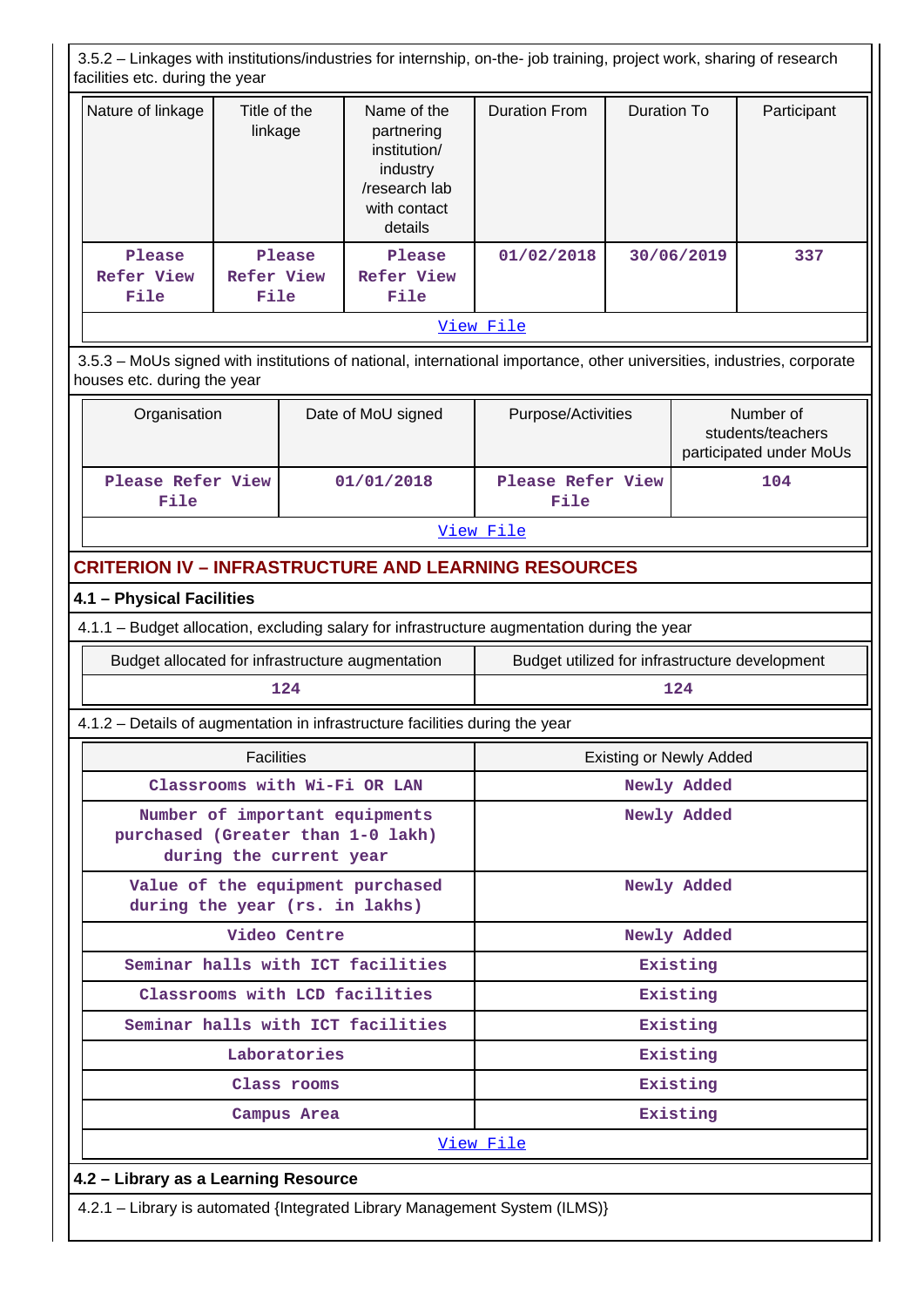| Name of the ILMS<br>software                                                                                                                                                                                                                            |                                                                                     |                  |      | Nature of automation (fully<br>or patially) |                            |                         | Version                                  |                 | Year of automation                                |         |               |
|---------------------------------------------------------------------------------------------------------------------------------------------------------------------------------------------------------------------------------------------------------|-------------------------------------------------------------------------------------|------------------|------|---------------------------------------------|----------------------------|-------------------------|------------------------------------------|-----------------|---------------------------------------------------|---------|---------------|
|                                                                                                                                                                                                                                                         | <b>SOUL</b>                                                                         |                  |      | Fully                                       |                            | $\overline{\mathbf{2}}$ |                                          |                 | 2009                                              |         |               |
| 4.2.2 - Library Services                                                                                                                                                                                                                                |                                                                                     |                  |      |                                             |                            |                         |                                          |                 |                                                   |         |               |
| Library<br>Service Type                                                                                                                                                                                                                                 |                                                                                     | Existing         |      |                                             |                            | Newly Added             |                                          |                 | Total                                             |         |               |
| Text<br><b>Books</b>                                                                                                                                                                                                                                    |                                                                                     | 19539<br>6378578 |      |                                             | 2330                       |                         |                                          | 21869           |                                                   | 7239664 |               |
| Reference<br><b>Books</b>                                                                                                                                                                                                                               |                                                                                     | 5283             |      | 1640961                                     |                            | 536                     | 179113                                   |                 | 5819                                              |         | 1820074       |
| Journals                                                                                                                                                                                                                                                |                                                                                     | 94               |      | 562508                                      |                            | 3                       | 202338                                   |                 | 97                                                |         | 764846        |
| $e-$<br>Journals                                                                                                                                                                                                                                        |                                                                                     | 4500             |      | 183760                                      |                            | 295                     | Nill                                     |                 | 4795                                              |         | 183760        |
| Digital<br>Database                                                                                                                                                                                                                                     |                                                                                     | $\overline{2}$   |      | 46000                                       |                            | $\overline{2}$          | 13570                                    |                 | $\overline{\mathbf{4}}$                           |         | 59570         |
| CD &<br>Video                                                                                                                                                                                                                                           |                                                                                     | 2442             |      | Nill                                        |                            | 98                      | <b>Nill</b>                              |                 | 2540                                              |         | Nill          |
| Library<br>Automation                                                                                                                                                                                                                                   |                                                                                     | 3                |      | 28500                                       |                            | Nill                    | <b>Nill</b>                              |                 | $\overline{3}$                                    |         | 28500         |
| Others(s<br>pecify)                                                                                                                                                                                                                                     |                                                                                     | 40               |      | 180785                                      |                            | 40                      | 49476                                    |                 | 80                                                |         | 230261        |
|                                                                                                                                                                                                                                                         |                                                                                     |                  |      |                                             | No file uploaded.          |                         |                                          |                 |                                                   |         |               |
| 4.2.3 - E-content developed by teachers such as: e-PG- Pathshala, CEC (under e-PG- Pathshala CEC (Under<br>Graduate) SWAYAM other MOOCs platform NPTEL/NMEICT/any other Government initiatives & institutional<br>(Learning Management System (LMS) etc |                                                                                     |                  |      |                                             |                            |                         |                                          |                 |                                                   |         |               |
| Name of the Teacher                                                                                                                                                                                                                                     |                                                                                     |                  |      | Name of the Module                          |                            |                         | Platform on which module<br>is developed |                 | Date of launching e-                              | content |               |
| Please Refer View<br>File                                                                                                                                                                                                                               |                                                                                     |                  | File | Please Refer View                           |                            | File                    | Please Refer View                        |                 | 20/03/2018                                        |         |               |
|                                                                                                                                                                                                                                                         |                                                                                     |                  |      |                                             |                            | View File               |                                          |                 |                                                   |         |               |
| 4.3 - IT Infrastructure                                                                                                                                                                                                                                 |                                                                                     |                  |      |                                             |                            |                         |                                          |                 |                                                   |         |               |
| 4.3.1 - Technology Upgradation (overall)                                                                                                                                                                                                                |                                                                                     |                  |      |                                             |                            |                         |                                          |                 |                                                   |         |               |
| <b>Type</b>                                                                                                                                                                                                                                             | <b>Total Co</b><br>mputers                                                          | Computer<br>Lab  |      | Internet                                    | <b>Browsing</b><br>centers | Computer<br>Centers     | Office                                   | Departme<br>nts | Available<br><b>Bandwidt</b><br>h (MBPS/<br>GBPS) |         | <b>Others</b> |
| Existin<br>g                                                                                                                                                                                                                                            | 740                                                                                 | 420              |      | 60                                          | 60                         | 60                      | 20                                       | 50              | 325                                               |         | 70            |
| Added                                                                                                                                                                                                                                                   | 100                                                                                 | 60               |      | 5                                           | 5                          | 10                      | 5                                        | 5               | 108                                               |         | 10            |
| Total                                                                                                                                                                                                                                                   | 840                                                                                 | 480              |      | 65                                          | 65                         | 70                      | 25                                       | 55              | 433                                               |         | 80            |
|                                                                                                                                                                                                                                                         | 4.3.2 - Bandwidth available of internet connection in the Institution (Leased line) |                  |      |                                             |                            |                         |                                          |                 |                                                   |         |               |
|                                                                                                                                                                                                                                                         |                                                                                     |                  |      |                                             |                            | 33 MBPS/ GBPS           |                                          |                 |                                                   |         |               |
| 4.3.3 - Facility for e-content                                                                                                                                                                                                                          |                                                                                     |                  |      |                                             |                            |                         |                                          |                 |                                                   |         |               |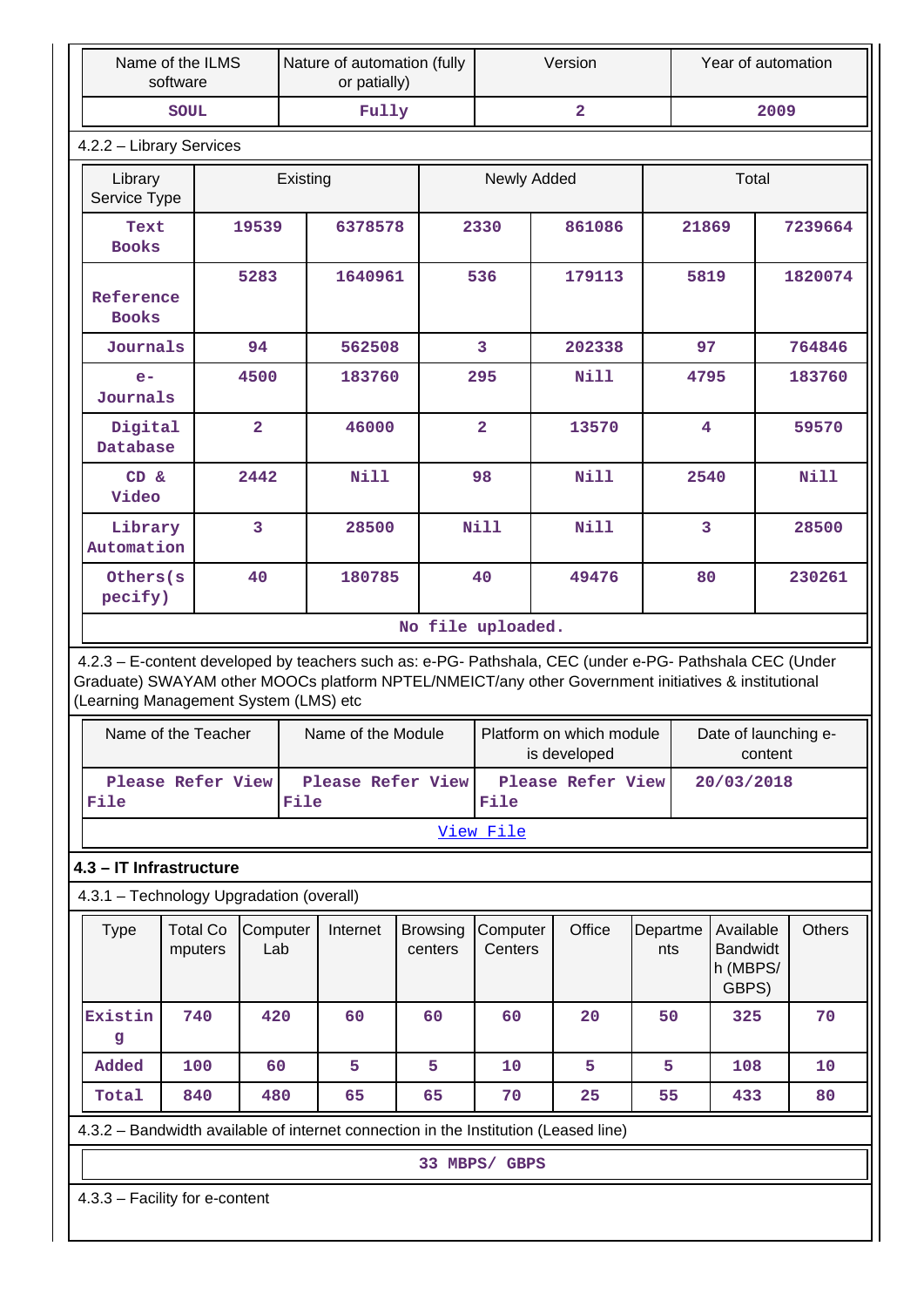| Name of the e-content development facility | Provide the link of the videos and media centre and<br>recording facility |
|--------------------------------------------|---------------------------------------------------------------------------|
| STANLEY LCS                                | https://www.youtube.com/watch?v=qJ TnXW<br>BhV0                           |
| STANLEY LCS                                | https://stanley.edu.in/lecture-<br>capturing-system/                      |

## **4.4 – Maintenance of Campus Infrastructure**

 4.4.1 – Expenditure incurred on maintenance of physical facilities and academic support facilities, excluding salary component, during the year

| Assigned Budget on<br>academic facilities | Expenditure incurred on<br>maintenance of academic<br>facilities | Assigned budget on<br>physical facilities | Expenditure incurredon<br>maintenance of physical<br>facilites |
|-------------------------------------------|------------------------------------------------------------------|-------------------------------------------|----------------------------------------------------------------|
| 45                                        | 39.4                                                             | 90                                        | 82                                                             |

 4.4.2 – Procedures and policies for maintaining and utilizing physical, academic and support facilities - laboratory, library, sports complex, computers, classrooms etc. (maximum 500 words) (information to be available in institutional Website, provide link)

 **GENERAL MAINTENANCE COMMITTEE is one of the most important parts the institution for the smooth functioning of any College / Organization. General maintenance deals with erecting and maintenance of machines, Mechanical / Electrical equipment/machines, and buildings. They paint, repair flooring, and work on plumbing, electrical, and air-conditioning, heating systems, Lift Fire protection systems. Functions of the Committee: To suggest measures for the safety, development, and maintenance of the Institute's infrastructure. To ensure optimal use of the infrastructure and to get the defective gadgets repaired. To suggest measures for the dispose of unserviceable articles / accessories lying in the labs. To correlate with all the departmental labs (CSE, ECE, EEE, IT) for maintenance purposes. To have a proper monitoring system to regulate, maintain and look after breakdown maintenance. Roles and Responsibilities: Chairman, Coordinator, and member from the Admin department shall prepare a tentative Budget for General maintenance. The coordinator shall**

**initiate the meeting needed for any kind of maintenance work. He will distribute the work among the members. Every work should be followed up by him until the completion of the job. The assistant coordinator will look after the maintenance required in different Labs and maintenance related to Fire Safety System. One faculty member will look after the civil maintenance (Construction / Structural) work. (Preferably from engineering department).One faculty member**

**will look after the Electrical maintenance work. (Preferably from the Electrical department) One System Administrator and a Lady Faculty Member will look after the maintenance work of Computer / I.T Greenery in the college. The Estate Officer will look after the maintenance related to drinking water and plumbing facilities. The General Maintenance Committee has the following facilities: 1.Store room for spare parts 2.Well equipped technician. 3. Quick response system to the emergency fault / maintenance. 4. Twenty separate housekeeping staff (Five male and fifteen female) to maintain properly cleaned and hygienic ambience inside the college. 5. There are four gardeners to maintain the greenery inside the college. 6. There is a few staff members trained with 'Fire Safety' measures. 7. One qualified electrician is available all the time for any electrical fault maintenance. ELECTRICAL/COMPUTER NETWORK MAINTENANCE COMMITTEE Roles and Responsibilities: 1. Perform routine**

**maintenance 2. Ensure safety measures are in place and followed 3. Conduct emergency Maintenance in case of any failure in Power / Network Connectivity 4. Liaison with external bodies such as State Electricity board / ISP, to ensure**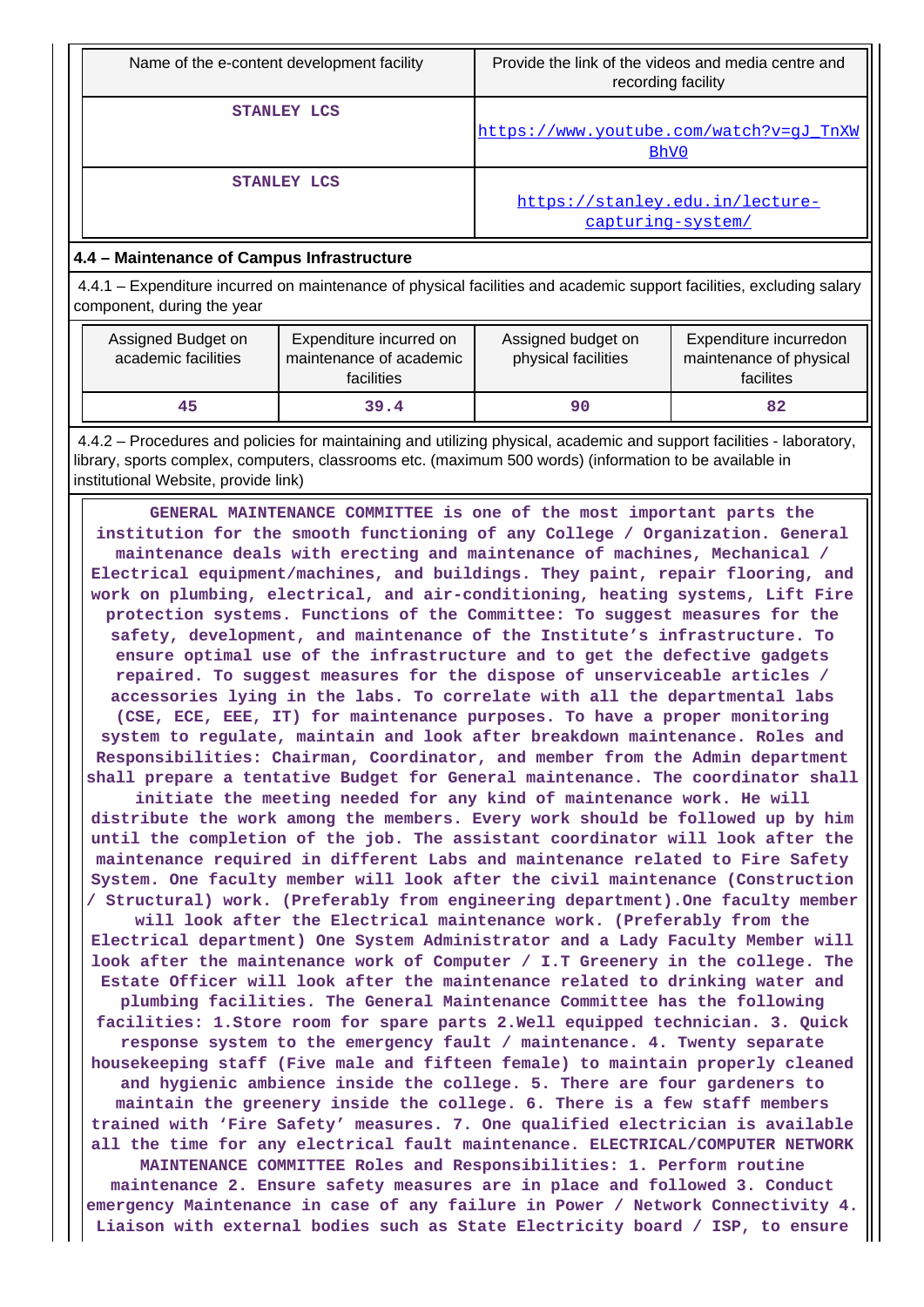#### <https://stanley.edu.in/wp-content/uploads/2020/10/4.4.2-for-weblink-1.pdf>

## **CRITERION V – STUDENT SUPPORT AND PROGRESSION**

## **5.1 – Student Support**

# 5.1.1 – Scholarships and Financial Support

|                                         | Name/Title of the scheme                                | Number of students | <b>Amount in Rupees</b> |  |  |
|-----------------------------------------|---------------------------------------------------------|--------------------|-------------------------|--|--|
| Financial Support<br>from institution   | Telangana State<br>Govt. Fee<br>Reimbursement<br>Scheme | 829                | 34906000                |  |  |
| Financial Support<br>from Other Sources |                                                         |                    |                         |  |  |
| a) National                             | <b>NIL</b>                                              | <b>Nill</b>        | 0                       |  |  |
| b) International                        | <b>NIL</b>                                              | Nill               | 0                       |  |  |
| View File                               |                                                         |                    |                         |  |  |

 5.1.2 – Number of capability enhancement and development schemes such as Soft skill development, Remedial coaching, Language lab, Bridge courses, Yoga, Meditation, Personal Counselling and Mentoring etc.,

| Name of the capability<br>enhancement scheme | Date of implemetation | Number of students<br>enrolled | Agencies involved         |  |  |
|----------------------------------------------|-----------------------|--------------------------------|---------------------------|--|--|
| Please Refer View<br>File                    | 19/07/2018            | 405                            | Please Refer View<br>File |  |  |
| View File                                    |                       |                                |                           |  |  |

 5.1.3 – Students benefited by guidance for competitive examinations and career counselling offered by the institution during the year

| Year      | Name of the<br>scheme        | Number of<br>benefited<br>students for<br>competitive<br>examination | Number of<br>benefited<br>students by<br>career<br>counseling<br>activities | Number of<br>students who<br>have passedin<br>the comp. exam | Number of<br>studentsp placed |  |
|-----------|------------------------------|----------------------------------------------------------------------|-----------------------------------------------------------------------------|--------------------------------------------------------------|-------------------------------|--|
| 2018      | Please<br>Refer View<br>File | 106                                                                  | 78                                                                          | 48                                                           | 275                           |  |
| View File |                              |                                                                      |                                                                             |                                                              |                               |  |

 5.1.4 – Institutional mechanism for transparency, timely redressal of student grievances, Prevention of sexual harassment and ragging cases during the year

| Total grievances received | Number of grievances redressed | Avg. number of days for grievance<br>redressal |
|---------------------------|--------------------------------|------------------------------------------------|
|                           |                                |                                                |

#### **5.2 – Student Progression**

5.2.1 – Details of campus placement during the year

|                                    | On campus                             |                              |                                    | Off campus                            |                              |
|------------------------------------|---------------------------------------|------------------------------|------------------------------------|---------------------------------------|------------------------------|
| Nameof<br>organizations<br>visited | Number of<br>students<br>participated | Number of<br>stduents placed | Nameof<br>organizations<br>visited | Number of<br>students<br>participated | Number of<br>stduents placed |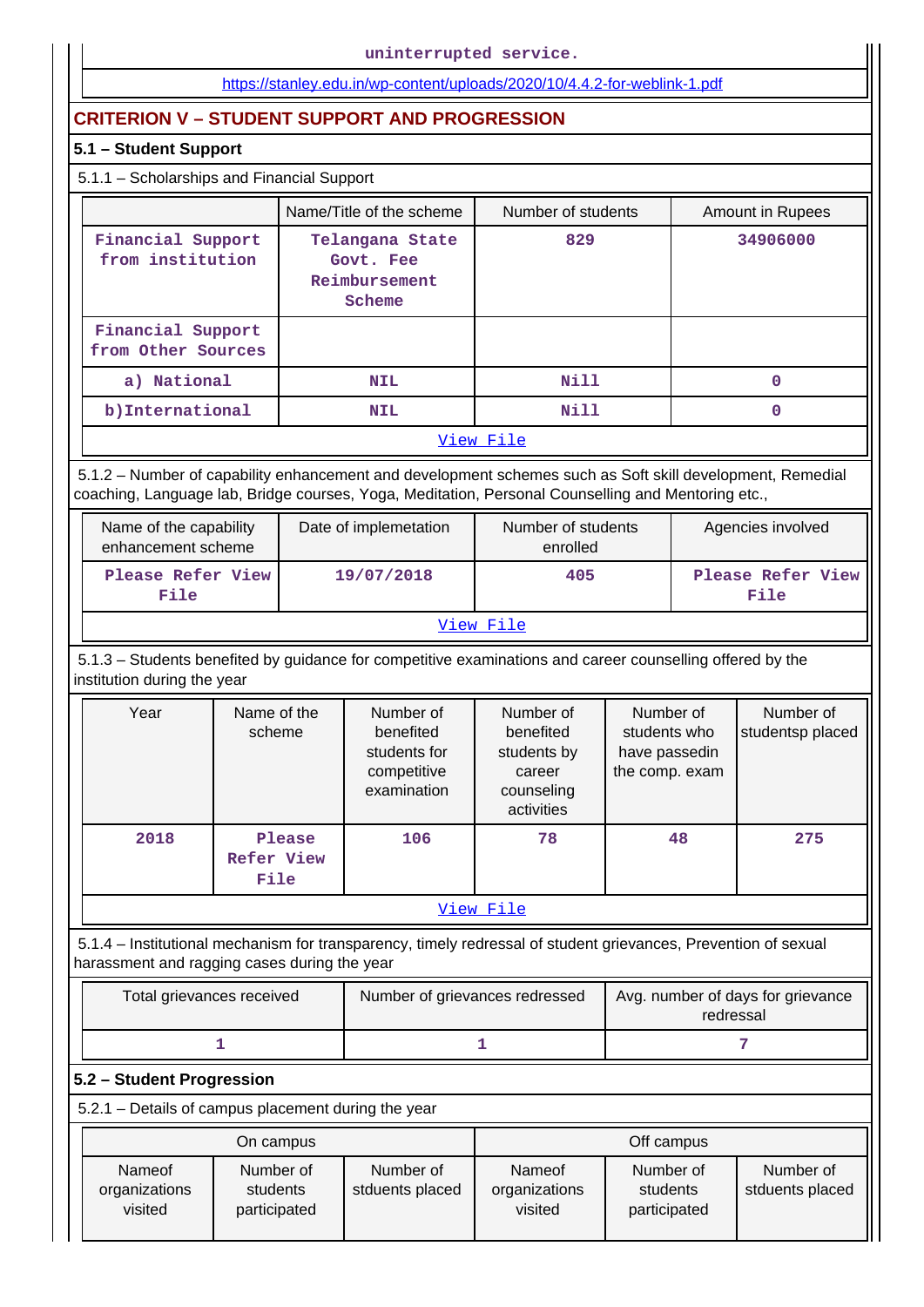| Please<br><b>Refer View</b>                                                                                                                                                    | 324                                                                                                                                                                                    |                           | 265    |                                                                          | Please<br><b>Refer View</b>             |                           | 223                    |                                     | 63                        |  |  |  |  |  |
|--------------------------------------------------------------------------------------------------------------------------------------------------------------------------------|----------------------------------------------------------------------------------------------------------------------------------------------------------------------------------------|---------------------------|--------|--------------------------------------------------------------------------|-----------------------------------------|---------------------------|------------------------|-------------------------------------|---------------------------|--|--|--|--|--|
| File                                                                                                                                                                           |                                                                                                                                                                                        |                           |        |                                                                          | File                                    |                           |                        |                                     |                           |  |  |  |  |  |
|                                                                                                                                                                                |                                                                                                                                                                                        |                           |        | View File                                                                |                                         |                           |                        |                                     |                           |  |  |  |  |  |
|                                                                                                                                                                                | 5.2.2 - Student progression to higher education in percentage during the year                                                                                                          |                           |        |                                                                          |                                         |                           |                        |                                     |                           |  |  |  |  |  |
| Year                                                                                                                                                                           | Number of                                                                                                                                                                              | Programme                 |        |                                                                          | Depratment                              | Name of                   |                        |                                     | Name of                   |  |  |  |  |  |
|                                                                                                                                                                                | graduated from<br>students<br>enrolling into<br>higher education                                                                                                                       |                           |        |                                                                          | graduated from                          | institution joined        |                        |                                     | programme<br>admitted to  |  |  |  |  |  |
| 2018                                                                                                                                                                           | 67                                                                                                                                                                                     |                           | Please |                                                                          | Please                                  |                           | Please                 |                                     | Please                    |  |  |  |  |  |
|                                                                                                                                                                                |                                                                                                                                                                                        | <b>Refer View</b><br>File |        |                                                                          | <b>Refer View</b><br>File               | <b>Refer View</b><br>File |                        |                                     | <b>Refer View</b><br>File |  |  |  |  |  |
|                                                                                                                                                                                |                                                                                                                                                                                        |                           |        | View File                                                                |                                         |                           |                        |                                     |                           |  |  |  |  |  |
|                                                                                                                                                                                | 5.2.3 - Students qualifying in state/ national/ international level examinations during the year<br>(eg:NET/SET/SLET/GATE/GMAT/CAT/GRE/TOFEL/Civil Services/State Government Services) |                           |        |                                                                          |                                         |                           |                        |                                     |                           |  |  |  |  |  |
|                                                                                                                                                                                | Items                                                                                                                                                                                  |                           |        |                                                                          | Number of students selected/ qualifying |                           |                        |                                     |                           |  |  |  |  |  |
|                                                                                                                                                                                | <b>GATE</b>                                                                                                                                                                            |                           |        |                                                                          |                                         |                           | 1                      |                                     |                           |  |  |  |  |  |
|                                                                                                                                                                                | <b>GRE</b>                                                                                                                                                                             |                           |        | 8                                                                        |                                         |                           |                        |                                     |                           |  |  |  |  |  |
|                                                                                                                                                                                | Any Other                                                                                                                                                                              |                           |        |                                                                          |                                         |                           | 20                     |                                     |                           |  |  |  |  |  |
|                                                                                                                                                                                | View File                                                                                                                                                                              |                           |        |                                                                          |                                         |                           |                        |                                     |                           |  |  |  |  |  |
| 5.2.4 – Sports and cultural activities / competitions organised at the institution level during the year                                                                       |                                                                                                                                                                                        |                           |        |                                                                          |                                         |                           |                        |                                     |                           |  |  |  |  |  |
|                                                                                                                                                                                | Activity                                                                                                                                                                               |                           | Level  |                                                                          |                                         |                           | Number of Participants |                                     |                           |  |  |  |  |  |
|                                                                                                                                                                                | Please Refer View File                                                                                                                                                                 |                           |        |                                                                          | Please Refer View File<br>405           |                           |                        |                                     |                           |  |  |  |  |  |
|                                                                                                                                                                                |                                                                                                                                                                                        |                           |        | View File                                                                |                                         |                           |                        |                                     |                           |  |  |  |  |  |
| 5.3 - Student Participation and Activities                                                                                                                                     |                                                                                                                                                                                        |                           |        |                                                                          |                                         |                           |                        |                                     |                           |  |  |  |  |  |
| 5.3.1 - Number of awards/medals for outstanding performance in sports/cultural activities at national/international<br>level (award for a team event should be counted as one) |                                                                                                                                                                                        |                           |        |                                                                          |                                         |                           |                        |                                     |                           |  |  |  |  |  |
| Year                                                                                                                                                                           | Name of the<br>award/medal                                                                                                                                                             | National/<br>Internaional |        | Number of<br>Number of<br>awards for<br>awards for<br>Cultural<br>Sports |                                         |                           | Student ID<br>number   |                                     | Name of the<br>student    |  |  |  |  |  |
| 2018                                                                                                                                                                           | <b>NIL</b>                                                                                                                                                                             | National                  | Nill   |                                                                          | <b>Nill</b>                             |                           | $\mathbf 0$            |                                     | <b>NIL</b>                |  |  |  |  |  |
| 2018                                                                                                                                                                           | <b>NIL</b>                                                                                                                                                                             | Internat<br>ional         |        | Nill                                                                     | <b>Nill</b>                             |                           | 0                      |                                     | <b>NIL</b>                |  |  |  |  |  |
| 2019                                                                                                                                                                           | <b>NIL</b>                                                                                                                                                                             | National                  |        | Nill                                                                     | Nill                                    |                           | $\pmb{0}$              |                                     | <b>NIL</b>                |  |  |  |  |  |
| 2019                                                                                                                                                                           | <b>NIL</b>                                                                                                                                                                             | Internat<br>ional         |        | <b>Nill</b>                                                              | <b>Nill</b>                             |                           | 0                      |                                     | <b>NIL</b>                |  |  |  |  |  |
|                                                                                                                                                                                |                                                                                                                                                                                        |                           |        | View File                                                                |                                         |                           |                        |                                     |                           |  |  |  |  |  |
|                                                                                                                                                                                | 5.3.2 - Activity of Student Council & representation of students on academic & administrative bodies/committees of                                                                     |                           |        |                                                                          |                                         |                           |                        |                                     |                           |  |  |  |  |  |
|                                                                                                                                                                                |                                                                                                                                                                                        |                           |        |                                                                          |                                         |                           |                        | the institution (maximum 500 words) |                           |  |  |  |  |  |

 **Recognizing that the students are the most important stakeholders in the institute, they are included as members of several committees that oversee and organize the administration process. This ensures effective participation, good feedback, and the flow of information to all students regarding all initiatives undertaken by the institute. The Student Council consists of a representative from each section (in case of PG, one representative per program) and is**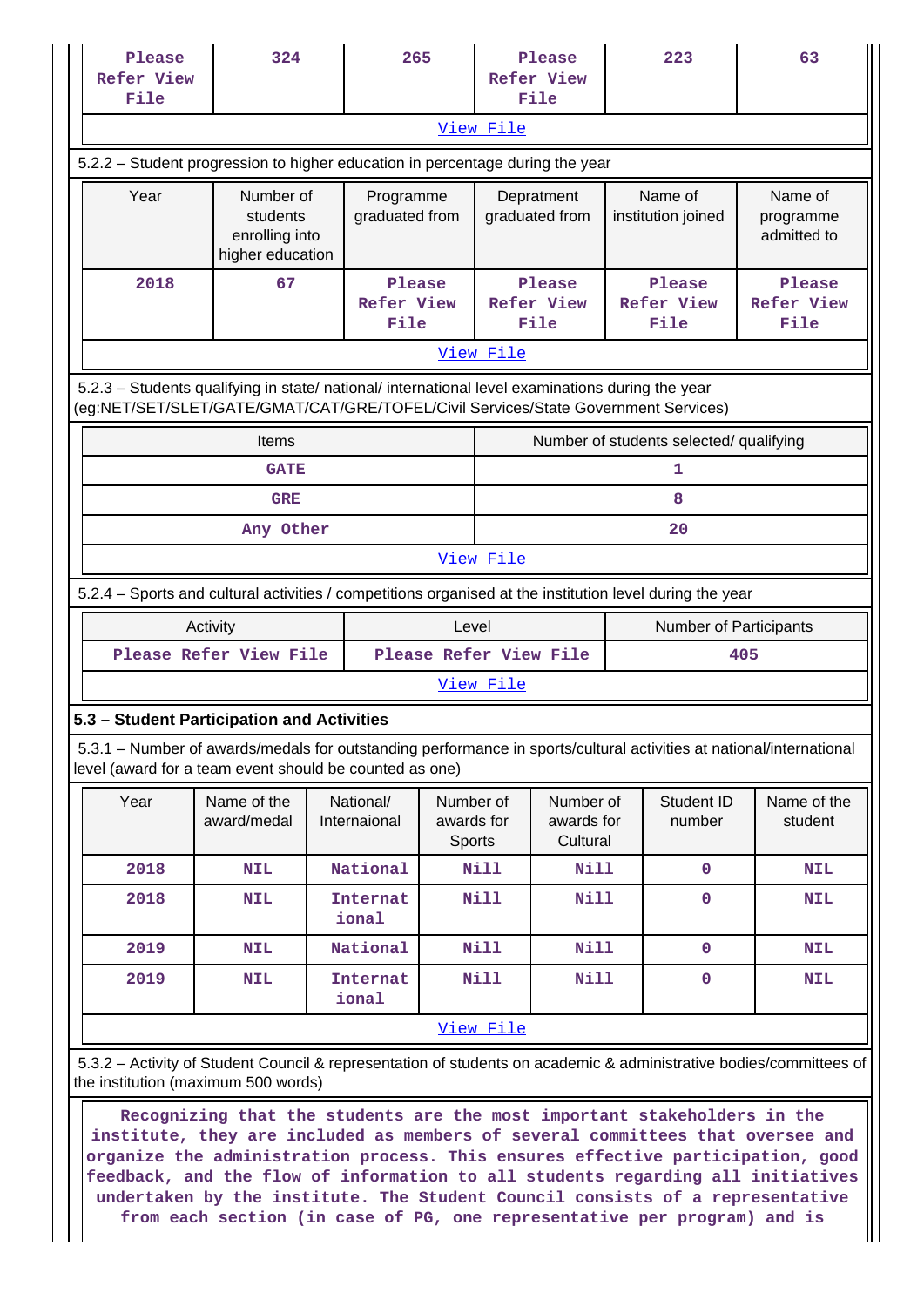**chaired by the Principal. Only one staff who acts as a staff adviser attends these meetings. It meets at least twice per year and is also convened by the Principal at any time needed. The major areas of deliberations are training, academic calendar, review of past activities including results. The vision and mission level core values are also discussed here. Various committees where students participate are as follows. Description - List of Committees: Curricular - Department Advisory Committee, Class Review Committee Teaching Learning and Evaluation - Examinations/Time- Table/Admissions, Internal Training (Managerial/ Soft / Communications skills) Research, Innovations and Extension - RD, Consultancy, and Entrepreneurship Development Cell, Department Association Committee, Professional Societies activities the committee, NSS Committee Infrastructure, and Learning resources -Website/Information and Computer Technology(ICT)/Internet Committee, General Maintenance Committee Student Counseling - Industry Institute Partnership Cell, Alumni Coordination Committee, Canteen Committee /House-Keeping/Hygiene/Sanitation, Sports Games, Transport Committee, Arts/Cultural Committee Governance, Leadership and Management - Student Council, Class Review Committee, Departmental Academic Committee, Public Relations, Press Media, Publication Committee, Social Welfare (BC/SC/ST) Institutional Values, and Best Practices - Though they are not directly involved their participation is ensured in the form of feedback about vision, mission, program educational objectives, etc. Further, they give feedback about course learning outcomes which are factored into the course and program attainment computation in the indirect assessment component.**

#### **5.4 – Alumni Engagement**

5.4.1 – Whether the institution has registered Alumni Association?

 **Yes**

 **The institute has a registered and functional Alumni Association. Even though the association is relatively young, its activity has been very promising. The alumni have been very active by contributing to the growth in the following areas Career Guidance and Mentorship: The alumni address the students often as part of the Career Recruitment Training by sharing their experiences as students and employees. They also share about their workplace and technology they work with. They conduct quizzes and awareness programs. They also share information about their association with NGOs and their social activities. They have counseled the students about the effect of social media and how to use them properly. They provide interview tips and help review the resumes of the students. They also bring the HR in-charges of the companies they are working with to advise the students about current recruitment practices and expectations from students. The biggest returns from the alumni are the feedback they give about the facilities in the college and the training offered to them. This has led to an improvement in these areas. They have also helped in the creation and up-gradation of various manuals prepared for the placement process including technical rounds. The alumni also help in placing current students. One alumnus who became an entrepreneur has offered internships to students. Several alumni have returned to the campus as the HR recruitment team much to the delight of the institution. The single most significant contribution is their reputation in their workplace which has led to repeat the drives in succeeding years as has been mentioned by HRs during several preplacement talks ex: Amazon, HCL, Net elixir, etc. In the case of Higher Education also the alumni guide the students about the preparation of exams like GRE, TOEFL, and IELTS. They suggest material and their availability on the internet as well as the best local training institutes. Their advice about the colleges and their procedure of application is valuable. There have been instances of alumni helping new students to settle down on arrival due to the alumni network, especially in the United States. They share their experiences with visa procedures and professional behavior, culture, and ethics. Another**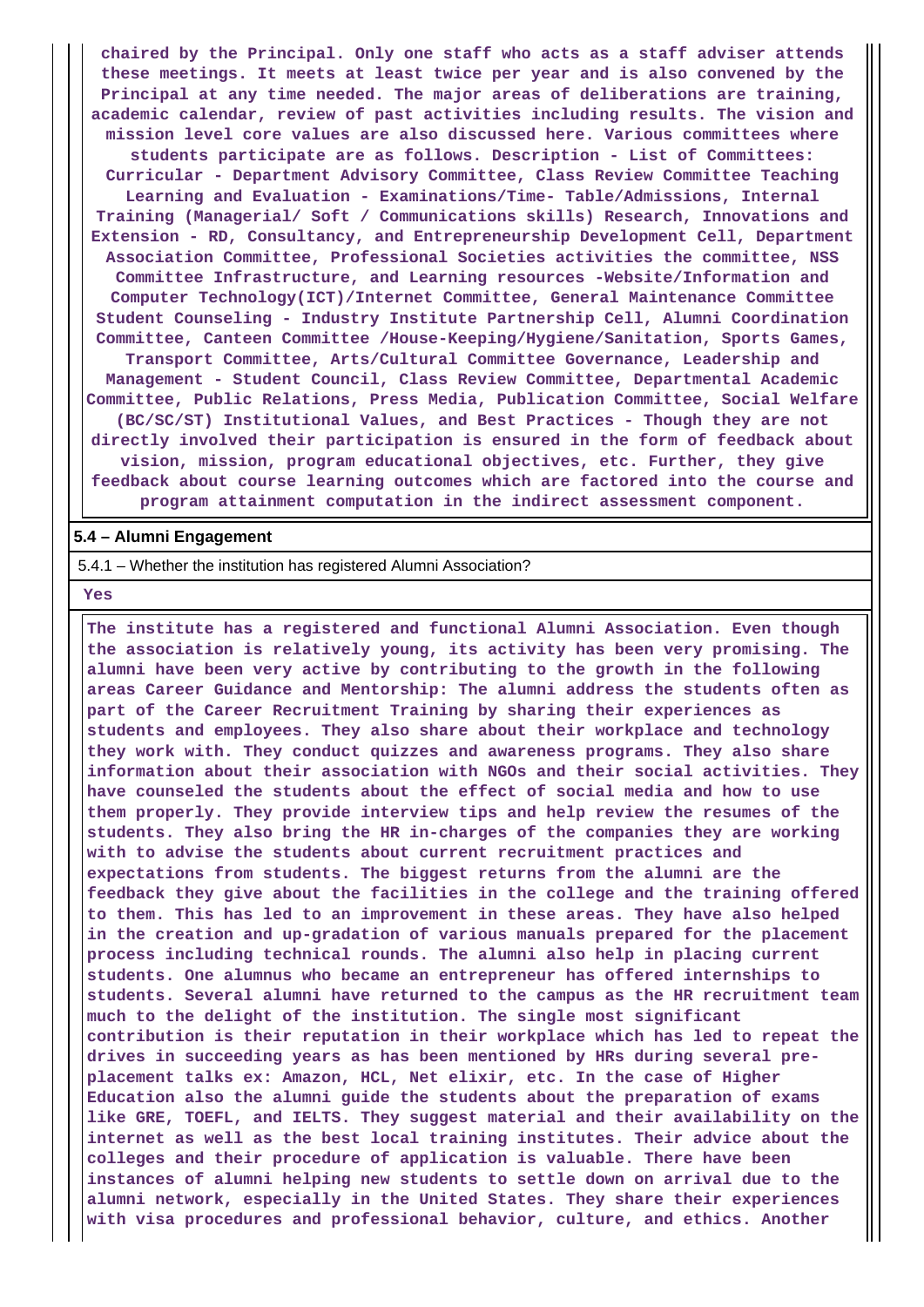**area of the alumni contribution has been donations in kinds like books to the library, water dispensers, and games material. One alumnus fondly remembers playing shuttle in the college and regularly donates cases of shuttlecocks to extend the experience to current students. The network is regularly in touch with the faculty using social media like Face book and Whatsapp and inform about their availability. Each department has its own unregistered alumni association besides institutional association.**

5.4.2 – No. of enrolled Alumni:

**238**

5.4.3 – Alumni contribution during the year (in Rupees) :

**137850**

5.4.4 – Meetings/activities organized by Alumni Association :

 **The Alumni Association organized an 'Alumni Meet' on 27th October 2018 at Stanley College of Engineering and Technology for Women, Abids, Hyderabad. Phone calls were made, and emails were sent to each and every batch of alumni including undergraduates and Post-graduates. The coordinators presented the Departmental Report, which includes the achievements and accomplishments by the faculty member. The Principal and the Director engaged the alumni with an interactive session. In response, the Alumni wished to contribute to the improvement of the institution. Most of the alumni attended the meeting. The event was concluded with a vote of thanks by the Alumni coordinator, followed by interactive conversations. After the meeting, alumni students had a good time and fun talking to teachers and friends after a long time. They shared their experiences, and gave valuable feedback to the current final year students. Almost all the alumni participated in events such as singing, dancing that was organized by the alumni association coordinator of the Department Mr. T. Sandeep, Student Committee members Ms. N. Kavyasree and Ms. K. Nitheesha**

#### **CRITERION VI – GOVERNANCE, LEADERSHIP AND MANAGEMENT**

#### **6.1 – Institutional Vision and Leadership**

 6.1.1 – Mention two practices of decentralization and participative management during the last year (maximum 500 words)

 **The institute believes in the team work for its development and also for the benefit of the stakeholders. The decentralization has earned good success in all aspects of administration and academics. The working methodology is basically student-centric, which is the dearest and highly responsible element of the system. The management has constituted various institutional committees consisting of faculty and staff members and transparency is well maintained at all levels. This is done through an institutional rule book and code of conduct document, available in the library, with the HODs and the Principal. Functions of Key Administrative Positions: Governing Council: Frames directive principles and policies, Amend and approve policies, budgets Correspondent / Secretary: To look after the overall development of the institute, instill encouragement and dedication in each member of the institute. Director of Academics: Advise the Principal in Academic matters, RD, Chair the selection committee for temporary**

**Recruitments. Principal: Defines organization structure, delegates responsibilities, ensures periodic monitoring of evaluation, ensures purchase procedure, define quality policy/objectives, prepares budgets, conducts meetings, manages accounts, oversees office administration, compliances with AICTE, TSCHE Osmania University, admission, examinations, library up-gradation, alumni interaction, prepare academic calendar, oversee the teaching-learning process, discipline, student health care orientation. Public Relations Officer: Propose admission policy, arranges the campaign, executes admission process,**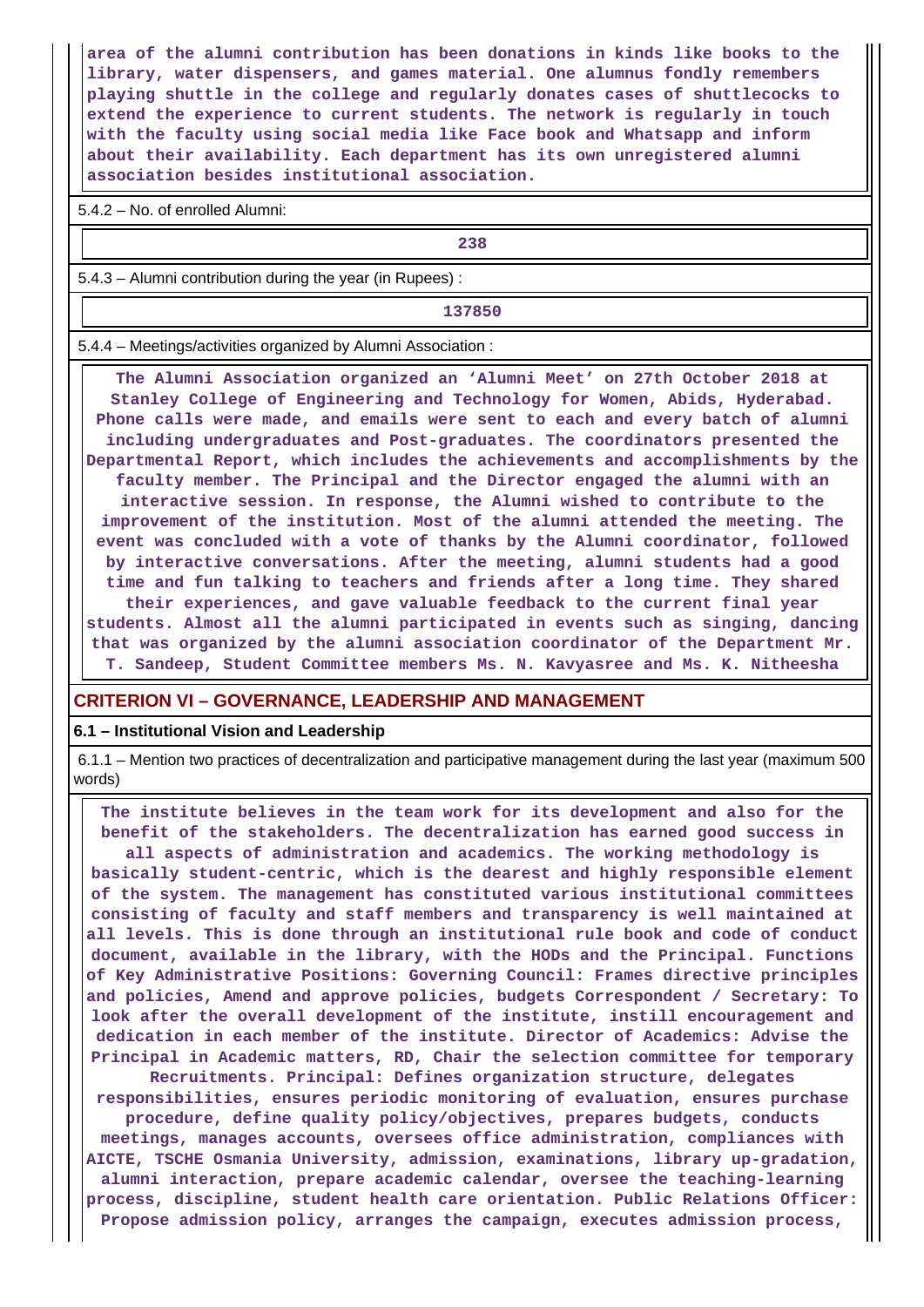**designs admission brochure, and maintains a college website, Events Publicity. I/C Alumni Association: Takes care of student council (SC), arranges meetings of SC, alumni registration, prepares alumni newsletter, and budget. Entrepreneur Development Cell: Conduct awareness campaigns regularly, interact with external organizations like MSME, etc. Administrative Officer: Liaison with AICTE/DTE, university, college roster, service books, recruitments, maintains minutes of the meeting (all), Coordinates day-to-day activities of the office, purchase, annual budget, etc. Training Placement Officer: Liaisons with industry, Student training/placement, arranges campus interviews, proposing TP budget. Librarian: Executes routine library activity, propose expansion/development, maintains library discipline/culture, Prepares library budget. I/C Counseling Cell: Facilitate career guidance to students, arranging professional counselors, maintain records, and provide a slow-pace program for weaker students, Arrange remedial classes. I/C Internal Quality Audit Cell: coordinates as MR, establishes implements/ QMS, arranges internal audits/ MRM, and maintains up-to-date master documents with a history of revision. I/C Student Professional Activities: Organize events through students professional bodies, paper and design contests, newsletters publication, and student achievements records in various activities. I/C Gymnasium/ Sports: Conducts of sports, purchases of sports items, encourages students to participate in university level tournaments, creation and upkeep of sports facilities, proposing budget. Head of Departments: Plan/execute academic activities of the department, Maintain discipline/culture, maintains the department neat and clean, Pick and promote strengths of the students/staff, monitor academic activities of the department, propose department budget, adhere to QMS procedures, maintain records of departmental achievements, oversee employee attendance System maintains the attendance report. Delegation of Financial Power: Principal can sanction up to Rs.1,00,000.00, HODs up to Rs10,000.00 List of staff members permitted to take administrative decisions: Principal, HODs, Administrative Officer, Controller of Examination.**

| 6.1.2 – Does the institution have a Management Information System (MIS)?                                              |                                                                                                                                                                                                                                                                                                                                                                                                                                          |  |  |  |  |
|-----------------------------------------------------------------------------------------------------------------------|------------------------------------------------------------------------------------------------------------------------------------------------------------------------------------------------------------------------------------------------------------------------------------------------------------------------------------------------------------------------------------------------------------------------------------------|--|--|--|--|
| Partial                                                                                                               |                                                                                                                                                                                                                                                                                                                                                                                                                                          |  |  |  |  |
| 6.2 - Strategy Development and Deployment                                                                             |                                                                                                                                                                                                                                                                                                                                                                                                                                          |  |  |  |  |
| 6.2.1 – Quality improvement strategies adopted by the institution for each of the following (with in 100 words each): |                                                                                                                                                                                                                                                                                                                                                                                                                                          |  |  |  |  |
| Details<br><b>Strategy Type</b>                                                                                       |                                                                                                                                                                                                                                                                                                                                                                                                                                          |  |  |  |  |
| Admission of Students                                                                                                 | The student enrollment at the<br>institute is good and follows the rules<br>and regulations are put in force by the<br>government for various segments of the<br>society. 70 percent is allocated by<br>various state-level admission bodies.                                                                                                                                                                                            |  |  |  |  |
| Library, ICT and Physical<br>Infrastructure / Instrumentation                                                         | Dedicated classroom with adequate<br>seating facility, lighting, and<br>ventilation. ICT facilities are well<br>established. Good internet facilities<br>like Wi-Fi connectivity are provided to<br>deliver audio/visual content to<br>students. LCD projectors are mounted in<br>75 classrooms, and in several labs in<br>the college. Portable audio/video<br>systems are also available. Labs are<br>equipped with systems, hardware, |  |  |  |  |

**software, test equipment, UPS, stabilizers for the conduct of**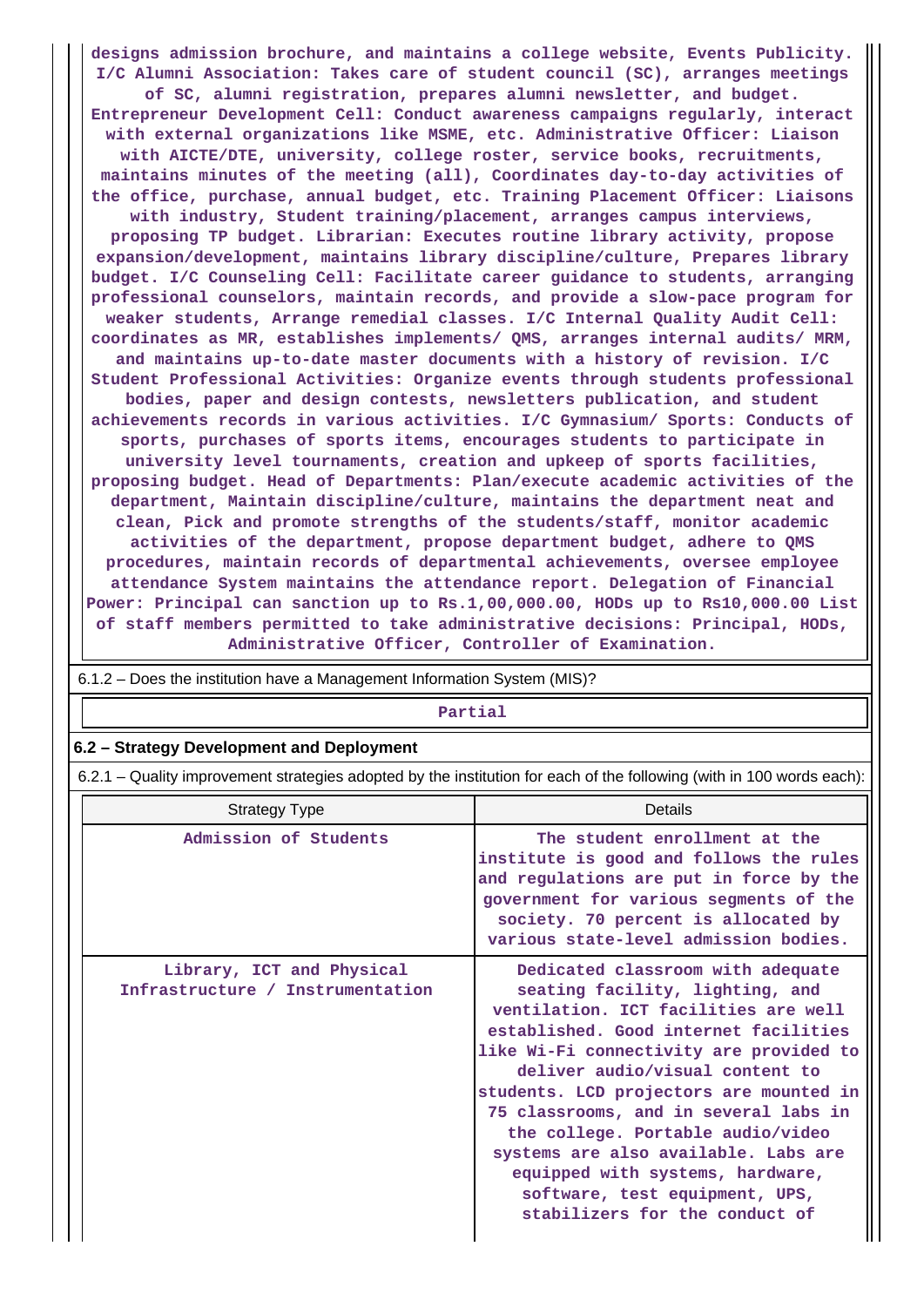|                            | experiments as per the curriculum. The<br>library is stocked with over 25000<br>volumes, 125 journals, and many more<br>magazines. Online journals are also<br>subscribed and available for e-<br>learning. A Digital library facility<br>has been created. The campus is Wi-Fi-<br>enabled.                                                                                                                                                                                                                                                                                                                                                                                                                                                                                                                                     |
|----------------------------|----------------------------------------------------------------------------------------------------------------------------------------------------------------------------------------------------------------------------------------------------------------------------------------------------------------------------------------------------------------------------------------------------------------------------------------------------------------------------------------------------------------------------------------------------------------------------------------------------------------------------------------------------------------------------------------------------------------------------------------------------------------------------------------------------------------------------------|
| Examination and Evaluation | Strict adherence to university rules<br>in the evaluation process is ensured by<br>the institution. Several reforms have<br>been implemented to ensure transparency<br>and fairness for various internal and<br>external evaluations conducted by the<br>institution. The attainment of the<br>students with respect to course,<br>program, and program-specific outcomes<br>are continuously evaluated and<br>monitored through the use of a<br>spreadsheet tool. The attainment levels<br>are set after careful evaluation of the<br>previous year's student performance.<br>Based on these appropriate actions are<br>taken for improvement in student<br>performance.                                                                                                                                                        |
| Curriculum Development     | SCETW is an affiliated institution to<br>Osmania University and adheres to the<br>curriculum as defined by the<br>university. The academic committees at<br>the institution and department levels<br>plan/monitor its implementation. The<br>quality assurance committees<br>continuously give feedback about the<br>implementation of various objectives<br>like course outcomes, PO, PSO. The<br>faculty participates in various bodies<br>at universities like the Board of<br>Studies, as evaluators, in formulating<br>the TLE. Various certificate courses<br>are conducted by the departments and<br>student professional bodies. The<br>curriculum is enriched by conducting<br>several courses and activities to make<br>the students aware of gender issues,<br>human values, environment, and<br>professional ethics. |
| Teaching and Learning      | The diversity in the students such as<br>rural vs. urban, state vs. non-state,<br>including other countries, slow and<br>fast learners, etc are enumerated and<br>programs such as bridge courses,<br>remedial classes, makeup classes, add-<br>on courses, certificate courses, etc.,<br>are conducted. The institution has<br>entered into MoU's with IITs for online<br>courses. Gap analysis was done.<br>Workshops and industry certifications                                                                                                                                                                                                                                                                                                                                                                              |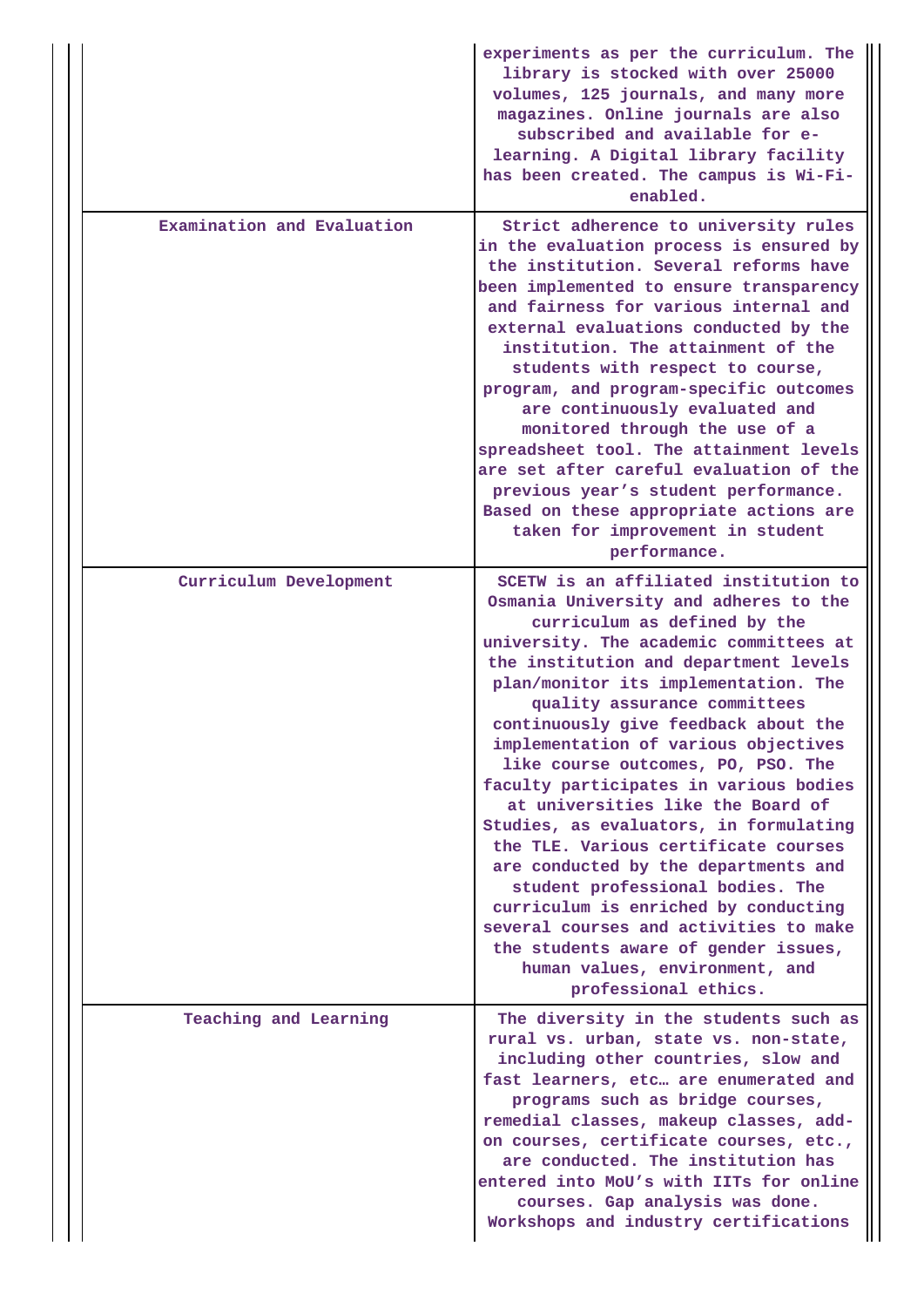|                                                                | were conducted. The Student Teacher<br>Ratio (STR) is good, the quality of<br>teachers are continuously monitored.                                                                                                                                                                                                                                                                                                                                                                                                                                                                                                                                                                                                                                                |
|----------------------------------------------------------------|-------------------------------------------------------------------------------------------------------------------------------------------------------------------------------------------------------------------------------------------------------------------------------------------------------------------------------------------------------------------------------------------------------------------------------------------------------------------------------------------------------------------------------------------------------------------------------------------------------------------------------------------------------------------------------------------------------------------------------------------------------------------|
| Research and Development                                       | The institution has established<br>policies for the promotion of research.<br>Given the age of the institution,<br>recent accreditation, and lack of 12b<br>status funding has been an issue.<br>However, every effort has been made,<br>and internal funding has also been made<br>available. The Institute has university-<br>approved research centers in CSE and<br>ECE. Several faculty of our college are<br>recognized guides and have scholars<br>pursuing a Ph.D. under them, and<br>several PhDs have been awarded during<br>the past five years. The institute<br>encourages research, and publications<br>by providing incentives to teachers<br>including, subsidy to<br>registration/publication fees, travel<br>allowances, OD leave the facility. |
| Human Resource Management                                      | The Director and Principal are<br>expected to be in consultation and<br>govern the institute in a collaborative<br>and decentralized manner. Both of them<br>have to report to the Correspondent,<br>who has been appointed by the GB. The<br>various heads of the department,<br>office, library, exam branch,<br>conveners/chairman of various<br>committees are requested to report to<br>the Principal. A list of committees and<br>their roles, and responsibilities, a<br>listing of their members, periodicity<br>of their meetings, etc are to be<br>uploaded in a separate document for the<br>past years. The needful decision will<br>be taken to include all relevant<br>stakeholders in the committees<br>including students                         |
| Industry Interaction / Collaboration                           | One of the recommendations of the<br>Governing Body, and College advisory<br>committee was to increase 'Industry-<br>Institute Interaction' in the<br>curriculum to enhance and improve the<br>employability of the students.<br>Accordingly, various committees have<br>coordinated toward this objective. The<br>committees involved in it are: 1.<br>College Academic Committee 2.<br>Departmental Academic Committees (DAC)<br>3. Student Professional Activities<br>Committees (SPACs)                                                                                                                                                                                                                                                                       |
| 6.2.2 - Implementation of e-governance in areas of operations: |                                                                                                                                                                                                                                                                                                                                                                                                                                                                                                                                                                                                                                                                                                                                                                   |
| E-governace area                                               | <b>Details</b>                                                                                                                                                                                                                                                                                                                                                                                                                                                                                                                                                                                                                                                                                                                                                    |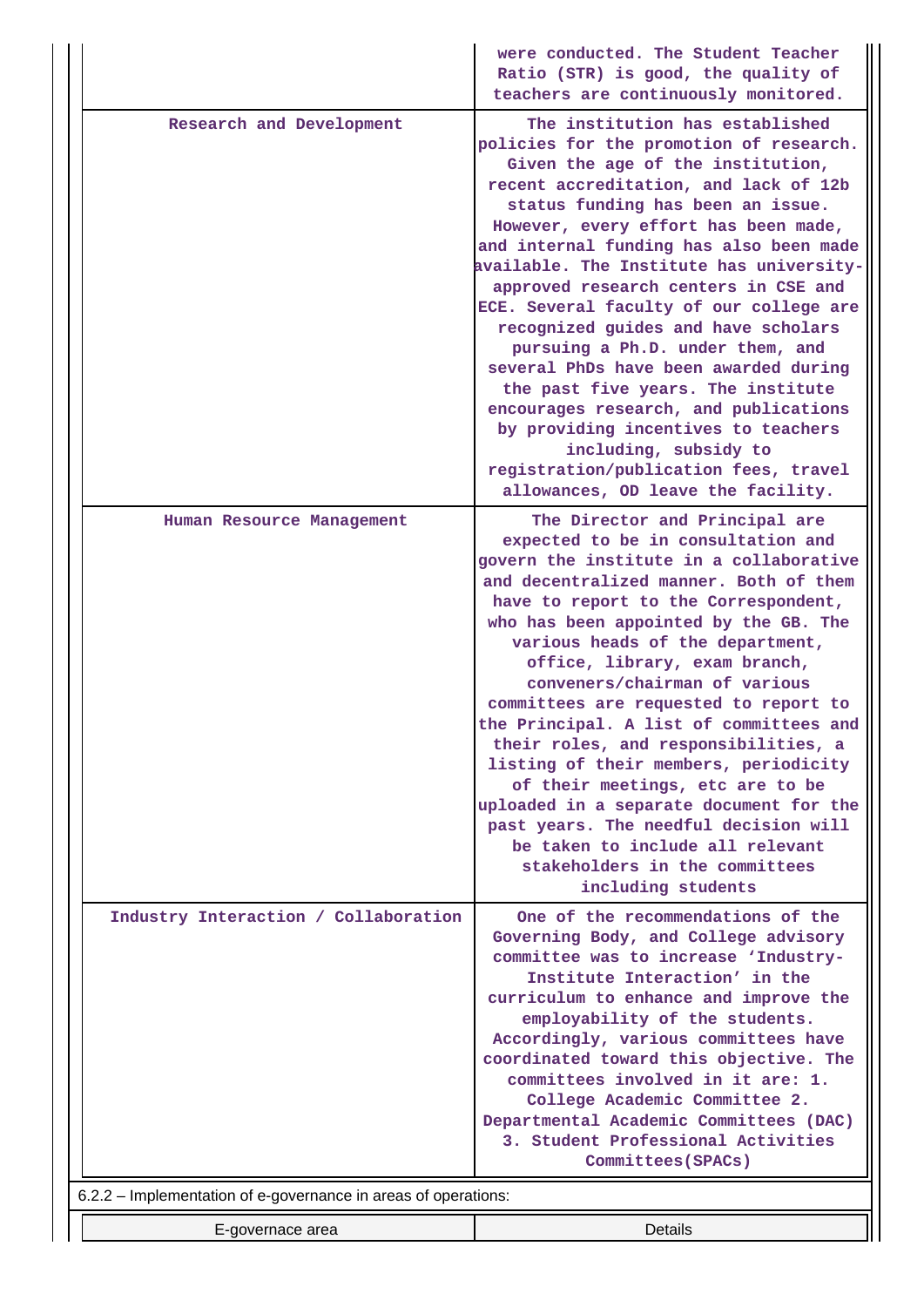| Planning and Development             | Learning Management system (LMS -<br>BYNDR) - All Circulars were circulated<br>through this LMS.                                                                            |
|--------------------------------------|-----------------------------------------------------------------------------------------------------------------------------------------------------------------------------|
| Administration                       | Student Scholarships - though State<br>Government Online web portals                                                                                                        |
| Finance and Accounts                 | Students Tuition Fee and Examination<br>Fee Payment - Through SBI ONLINE. Staff<br>Salary Payment Process - Through Tally<br><b>SBI</b>                                     |
| Student Admission and Support        | Student Admission Process - Seat<br>Allotment - Through Web Counselling by<br>the State Government.                                                                         |
| Examination                          | Nominal Roll - QR Code Based, Online<br>University Question Paper Distribution<br>to Exam Center, Student Attendance -<br>Through web portal, On-Screen Paper<br>Valuation. |
| 6.3 - Faculty Empowerment Strategies |                                                                                                                                                                             |

 6.3.1 – Teachers provided with financial support to attend conferences / workshops and towards membership fee of professional bodies during the year

| Year | Name of Teacher           | Name of conference/<br>workshop attended<br>for which financial<br>support provided | Name of the<br>professional body for<br>which membership<br>fee is provided | Amount of support |
|------|---------------------------|-------------------------------------------------------------------------------------|-----------------------------------------------------------------------------|-------------------|
| 2018 | Please Refer<br>View File | Please Refer<br>View File                                                           | Please Refer<br>View File                                                   | 16750             |
| 2019 | Please Refer<br>View File | Please Refer<br>View File                                                           | Please Refer<br>View File                                                   | 97800             |
|      |                           | View File                                                                           |                                                                             |                   |

 6.3.2 – Number of professional development / administrative training programmes organized by the College for teaching and non teaching staff during the year

| Year      | Title of the<br>professional<br>development<br>programme<br>organised for<br>teaching staff | Title of the<br>From date<br>To Date<br>administrative<br>training<br>programme<br>organised for<br>non-teaching<br>staff |            |            | Number of<br>participants<br>(Teaching<br>staff) | Number of<br>participants<br>(non-teaching<br>staff) |  |  |  |  |
|-----------|---------------------------------------------------------------------------------------------|---------------------------------------------------------------------------------------------------------------------------|------------|------------|--------------------------------------------------|------------------------------------------------------|--|--|--|--|
| 2018      | Please<br>Refer View<br>File                                                                | Please<br>Refer View<br>File                                                                                              | 27/08/2018 | 28/11/2018 | 84                                               | 3                                                    |  |  |  |  |
| 2019      | Please<br><b>Refer View</b><br>File                                                         | Please<br>Refer View<br>File                                                                                              | 27/05/2019 | 31/05/2019 | 10                                               | <b>Nill</b>                                          |  |  |  |  |
| View File |                                                                                             |                                                                                                                           |            |            |                                                  |                                                      |  |  |  |  |

 6.3.3 – No. of teachers attending professional development programmes, viz., Orientation Programme, Refresher Course, Short Term Course, Faculty Development Programmes during the year

| Title of the | Number of teachers | From Date | To date | Duration |
|--------------|--------------------|-----------|---------|----------|
| professional | who attended       |           |         |          |
| development  |                    |           |         |          |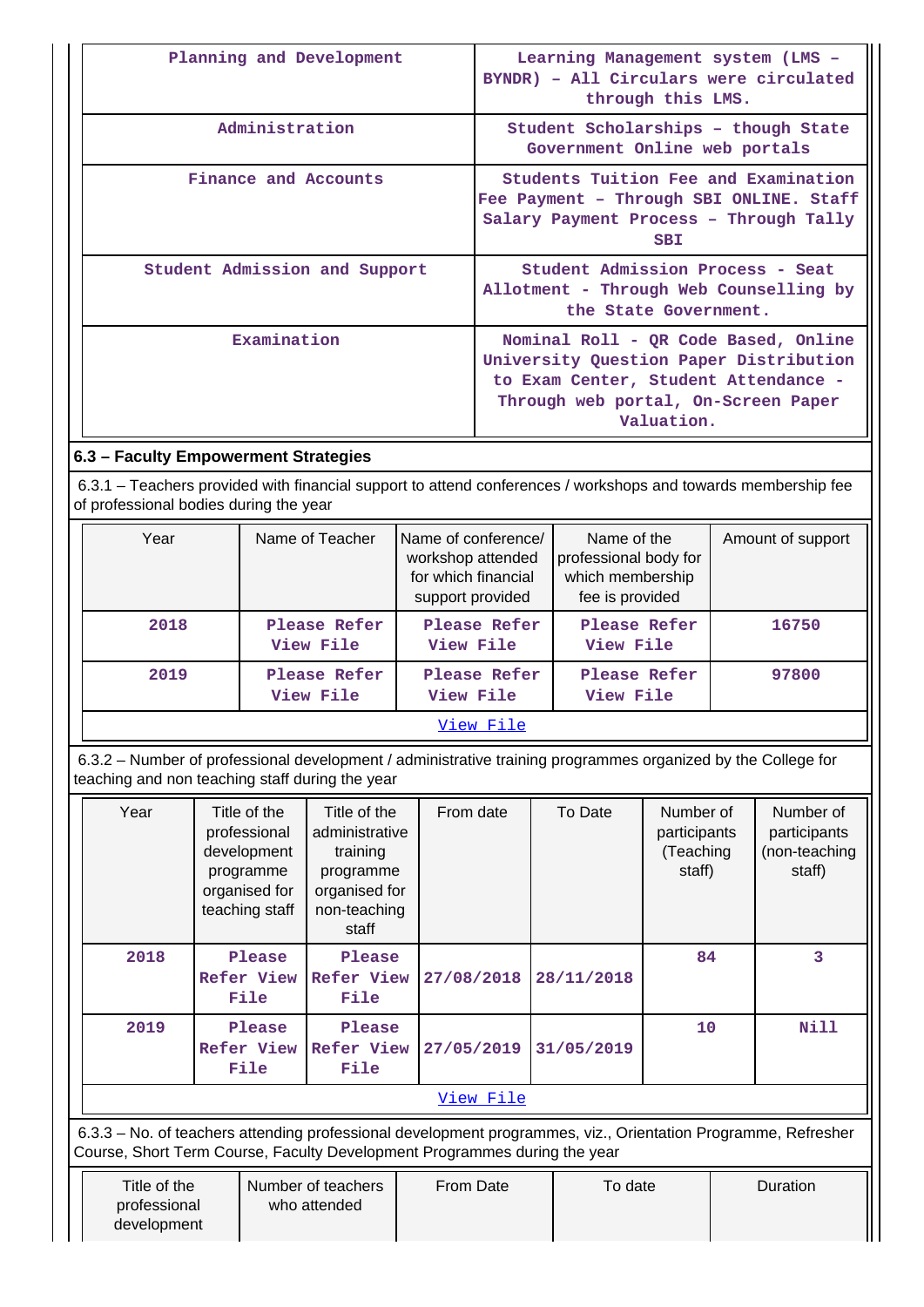| programme                                                                                                                                                                                                                                        |          |                  |                                                                                                                                                                                                      |                  |           |              |                                                                                                                                                                                                                                                                                                                                                                                                                                                                                                                                                                                                                                                                                                                                                                                                                                                                                                                                                                                                                                                                                                                                                                                         |
|--------------------------------------------------------------------------------------------------------------------------------------------------------------------------------------------------------------------------------------------------|----------|------------------|------------------------------------------------------------------------------------------------------------------------------------------------------------------------------------------------------|------------------|-----------|--------------|-----------------------------------------------------------------------------------------------------------------------------------------------------------------------------------------------------------------------------------------------------------------------------------------------------------------------------------------------------------------------------------------------------------------------------------------------------------------------------------------------------------------------------------------------------------------------------------------------------------------------------------------------------------------------------------------------------------------------------------------------------------------------------------------------------------------------------------------------------------------------------------------------------------------------------------------------------------------------------------------------------------------------------------------------------------------------------------------------------------------------------------------------------------------------------------------|
| Please Refer<br>View File                                                                                                                                                                                                                        | 228      |                  |                                                                                                                                                                                                      | 03/01/2019       |           | 31/12/2019   | 90                                                                                                                                                                                                                                                                                                                                                                                                                                                                                                                                                                                                                                                                                                                                                                                                                                                                                                                                                                                                                                                                                                                                                                                      |
|                                                                                                                                                                                                                                                  |          |                  |                                                                                                                                                                                                      | View File        |           |              |                                                                                                                                                                                                                                                                                                                                                                                                                                                                                                                                                                                                                                                                                                                                                                                                                                                                                                                                                                                                                                                                                                                                                                                         |
| 6.3.4 - Faculty and Staff recruitment (no. for permanent recruitment):                                                                                                                                                                           |          |                  |                                                                                                                                                                                                      |                  |           |              |                                                                                                                                                                                                                                                                                                                                                                                                                                                                                                                                                                                                                                                                                                                                                                                                                                                                                                                                                                                                                                                                                                                                                                                         |
|                                                                                                                                                                                                                                                  | Teaching |                  |                                                                                                                                                                                                      |                  |           | Non-teaching |                                                                                                                                                                                                                                                                                                                                                                                                                                                                                                                                                                                                                                                                                                                                                                                                                                                                                                                                                                                                                                                                                                                                                                                         |
| Permanent                                                                                                                                                                                                                                        |          | <b>Full Time</b> |                                                                                                                                                                                                      |                  | Permanent |              | <b>Full Time</b>                                                                                                                                                                                                                                                                                                                                                                                                                                                                                                                                                                                                                                                                                                                                                                                                                                                                                                                                                                                                                                                                                                                                                                        |
| 123                                                                                                                                                                                                                                              |          | 123              |                                                                                                                                                                                                      |                  | 45        |              | 45                                                                                                                                                                                                                                                                                                                                                                                                                                                                                                                                                                                                                                                                                                                                                                                                                                                                                                                                                                                                                                                                                                                                                                                      |
| $6.3.5$ – Welfare schemes for                                                                                                                                                                                                                    |          |                  |                                                                                                                                                                                                      |                  |           |              |                                                                                                                                                                                                                                                                                                                                                                                                                                                                                                                                                                                                                                                                                                                                                                                                                                                                                                                                                                                                                                                                                                                                                                                         |
| Teaching                                                                                                                                                                                                                                         |          |                  | Non-teaching                                                                                                                                                                                         |                  |           |              | <b>Students</b>                                                                                                                                                                                                                                                                                                                                                                                                                                                                                                                                                                                                                                                                                                                                                                                                                                                                                                                                                                                                                                                                                                                                                                         |
| 1. Conference<br>Participation /<br>Publication incentive /<br>Patent Rights<br>Publications / Books 2.<br>Financial assistance to<br>attend FDP 3. Paid leave<br>for Ph.D Scholars 4.<br>Leaves 5. Subsidized<br>transportation 6. Ex<br>gratia |          |                  | concession for their<br>wards $2.$ EPF ESI -<br>statutory benefits to the<br>eligible 3. Ex gratia 4.<br>Free transportation for<br>Administrative 5.<br>Admission Fee concession<br>for their wards | 1. Admission Fee |           |              | 1. To encourage the<br>students, management is<br>pleased to announce the<br>following incentives and<br>rewards for students 2.<br>The university topper<br>will be awarded a cash<br>price of Rs.10,000.00 the<br>2nd and 3rd rankers will<br>be given cash prize of<br>Rs.7,500.00 and<br>Rs.7,500.00 respectively.<br>3. Student's constantly<br>achieving / maintaining<br>1st and 2nd ranks in the<br>department are eligible<br>for 25 FEES WAIVER during<br>the subsequent year (but<br>have to maintain minimum<br>90 marks) 4. They will be<br>provided additional books<br>from library 5. There<br>will be a BEST OUTGOING<br>AWARD 6. There will be a<br><b>BEST STUDENT AWARD</b><br>(department wise) 7. 50<br>of the Professional<br>society fees (annual)<br>will be paid by<br>management for students<br>with 80 aggregate 8. 50<br>of the registration fee<br>to the students appearing<br>for NPTEL online<br>certification exam. 9.<br>CRT Classes are being<br>arranged at free of cost,<br>i.e. free personality<br>development, entrepreneur-<br>ship, ethics,<br>communication skills,<br>computing skills and<br>placement specific<br>programs for students |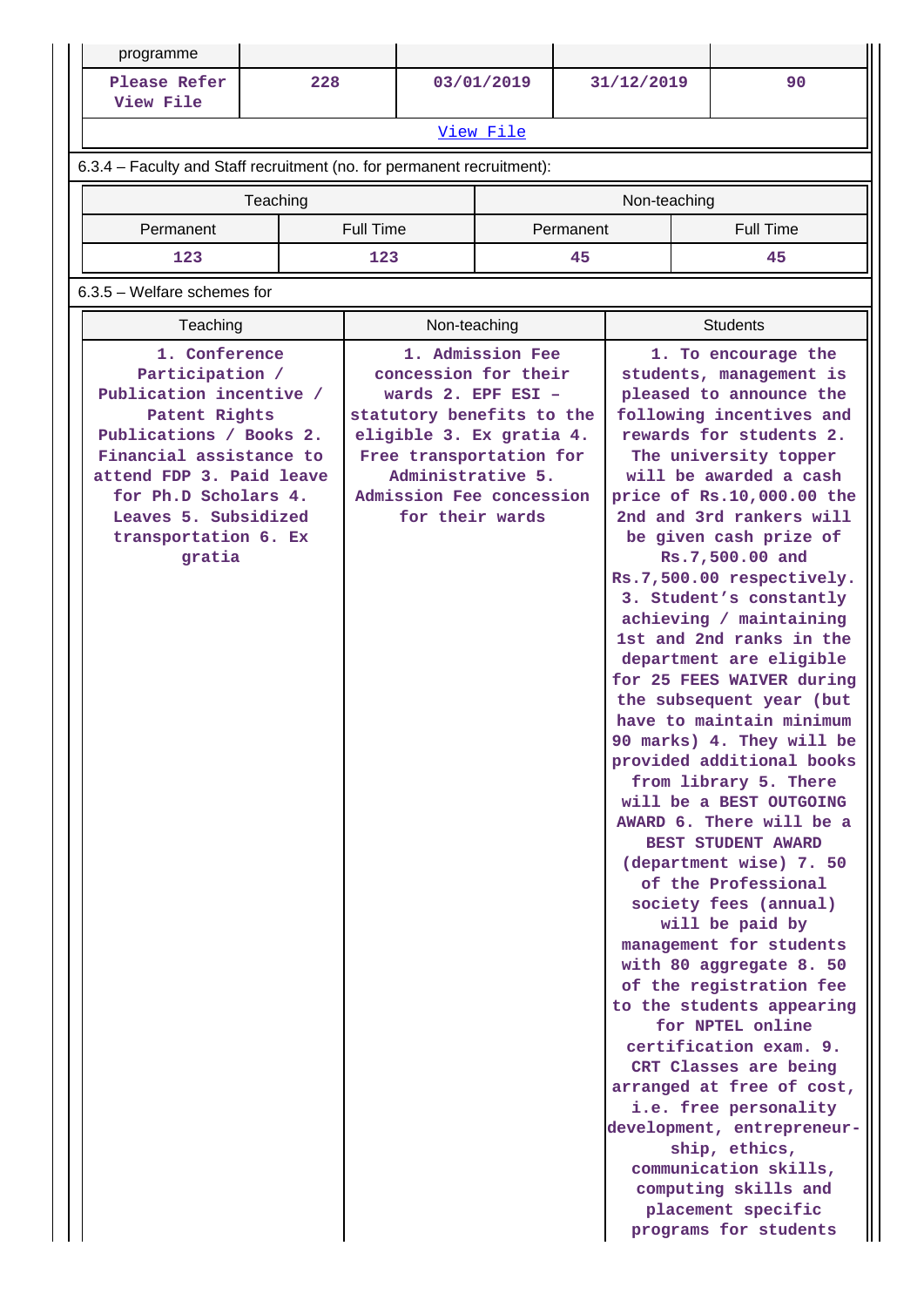|  | without collecting        |
|--|---------------------------|
|  | additional fee. 10. There |
|  | will be free and          |
|  | subsidized add-on skills  |
|  | programs as per           |
|  | industries requirements   |
|  | 11. Free hostel           |
|  | accommodation to          |
|  | financially poor students |

#### **6.4 – Financial Management and Resource Mobilization**

6.4.1 – Institution conducts internal and external financial audits regularly (with in 100 words each)

 **The practices of internal and external audits of accounts are implemented periodically. Both the audits are supervised by the institutions external chartered accountant. The internal audit is conducted every fiscal quarter while the external audit is done at the end of the fiscal year. The objective of the external audit is to verify all incomes and expenditure as booked in ledgers along with documentary proofs as statutory requirements. It also generates the balance sheet i.e. financial statement of the year and ensures filing of all statutory documents with the governmental authorities. It also generates a report about compliance to accounting standards, budgetary provisions, and fiscal health of the institution to the Principal and Management with recommendations for the next year. It is normally initiated in April every year and extends to May. Internal audits are carried out every quarter generally, in the first weeks of July/ October and January. The main objective of this is to verify compliance with accounting standards. Ledger entries are verified for budgetary provisions/note approvals/purchasing procedures/ reconciliation with the bank statements. The realization of receipts from time to time and risk analysis is given to the principal and management to ensure the proper functioning of the institution**

 6.4.2 – Funds / Grants received from management, non-government bodies, individuals, philanthropies during the vear(not covered in Criterion III)

| Name of the non government<br>funding agencies /individuals                           |     | Funds/ Grnats received in Rs. |  |                        | Purpose                   |  |  |  |
|---------------------------------------------------------------------------------------|-----|-------------------------------|--|------------------------|---------------------------|--|--|--|
| Please Refer View File                                                                |     | 2304062.42                    |  | Please Refer View File |                           |  |  |  |
| View File                                                                             |     |                               |  |                        |                           |  |  |  |
| 6.4.3 - Total corpus fund generated                                                   |     |                               |  |                        |                           |  |  |  |
| $\Omega$                                                                              |     |                               |  |                        |                           |  |  |  |
| 6.5 - Internal Quality Assurance System                                               |     |                               |  |                        |                           |  |  |  |
| 6.5.1 – Whether Academic and Administrative Audit (AAA) has been done?                |     |                               |  |                        |                           |  |  |  |
| Audit Type                                                                            |     | External                      |  | Internal               |                           |  |  |  |
| Yes/No                                                                                |     | Agency                        |  | Yes/No                 | Authority                 |  |  |  |
| Academic                                                                              | Yes | Osmania<br>University         |  | Yes                    | Head of the<br>Department |  |  |  |
| Administrative<br>B.V. Krishna<br>Yes<br>Yes<br>Administrative<br>Rao<br>Registrar    |     |                               |  |                        |                           |  |  |  |
| 6.5.2 – Activities and support from the Parent – Teacher Association (at least three) |     |                               |  |                        |                           |  |  |  |
| 1. Personal Behavioral Enhancement 2. Academic Performance Improvement 3.             |     | Career Development Plan       |  |                        |                           |  |  |  |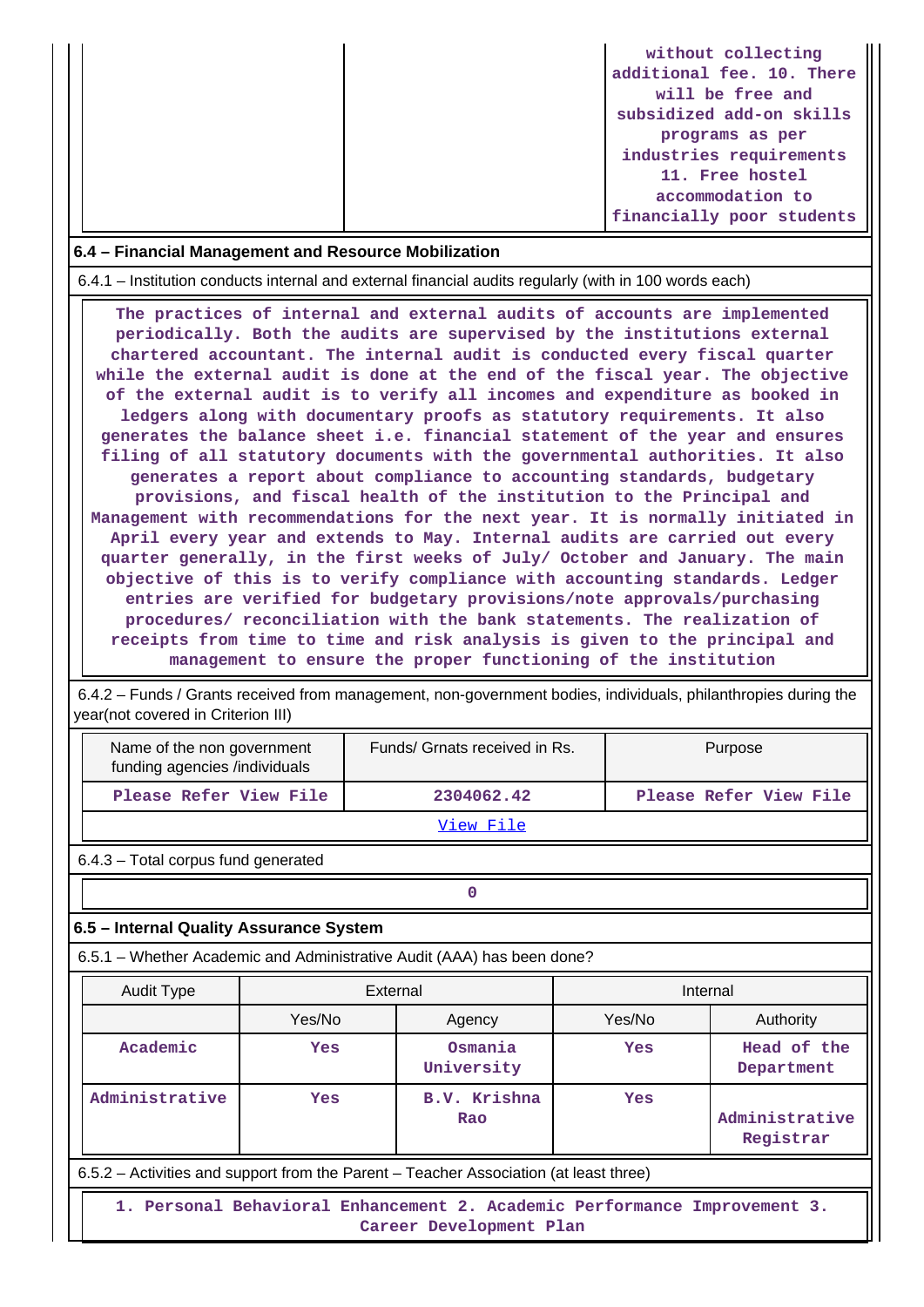| 6.5.3 – Development programmes for support staff (at least three)                                                    |                                                                                                                               |                            |            |                               |            |                    |                           |  |  |  |
|----------------------------------------------------------------------------------------------------------------------|-------------------------------------------------------------------------------------------------------------------------------|----------------------------|------------|-------------------------------|------------|--------------------|---------------------------|--|--|--|
|                                                                                                                      | 1. Technical Skill Development 2. Computer Training - Basic Hardware Trouble<br>Shooting 3. Fire Safety Training              |                            |            |                               |            |                    |                           |  |  |  |
| 6.5.4 - Post Accreditation initiative(s) (mention at least three)                                                    |                                                                                                                               |                            |            |                               |            |                    |                           |  |  |  |
|                                                                                                                      | 1. Quality Awareness Program 2. Recommended for New UG Programme on latest<br>technology 3. Applied for UGC Autonomous Status |                            |            |                               |            |                    |                           |  |  |  |
| 6.5.5 - Internal Quality Assurance System Details                                                                    |                                                                                                                               |                            |            |                               |            |                    |                           |  |  |  |
|                                                                                                                      | a) Submission of Data for AISHE portal                                                                                        |                            |            |                               |            | Yes                |                           |  |  |  |
|                                                                                                                      | b) Participation in NIRF                                                                                                      |                            |            |                               |            | Yes                |                           |  |  |  |
|                                                                                                                      | c)ISO certification                                                                                                           |                            |            |                               |            | <b>No</b>          |                           |  |  |  |
|                                                                                                                      | d)NBA or any other quality audit                                                                                              |                            |            |                               |            | Yes                |                           |  |  |  |
| 6.5.6 - Number of Quality Initiatives undertaken during the year                                                     |                                                                                                                               |                            |            |                               |            |                    |                           |  |  |  |
| Year                                                                                                                 | Name of quality<br>initiative by IQAC                                                                                         | Date of<br>conducting IQAC |            | <b>Duration From</b>          |            | <b>Duration To</b> | Number of<br>participants |  |  |  |
| 2018                                                                                                                 | Academic<br>Audit                                                                                                             | 09/07/2018                 |            |                               | 09/07/2018 | 11/07/2018         | 1770                      |  |  |  |
| 2019                                                                                                                 | Participat<br>ion in NIRF                                                                                                     |                            | 22/02/2019 | 22/02/2019                    |            | 28/02/2019         | 1770                      |  |  |  |
|                                                                                                                      |                                                                                                                               |                            |            | View File                     |            |                    |                           |  |  |  |
| <b>CRITERION VII - INSTITUTIONAL VALUES AND BEST PRACTICES</b>                                                       |                                                                                                                               |                            |            |                               |            |                    |                           |  |  |  |
| 7.1 - Institutional Values and Social Responsibilities                                                               |                                                                                                                               |                            |            |                               |            |                    |                           |  |  |  |
| 7.1.1 – Gender Equity (Number of gender equity promotion programmes organized by the institution during the<br>year) |                                                                                                                               |                            |            |                               |            |                    |                           |  |  |  |
| Title of the<br>programme                                                                                            | Period from                                                                                                                   |                            | Period To  | <b>Number of Participants</b> |            |                    |                           |  |  |  |
|                                                                                                                      |                                                                                                                               |                            |            | Female                        |            | Male               |                           |  |  |  |
| Gender Equity                                                                                                        | 18/09/2018                                                                                                                    |                            | 18/09/2018 |                               |            | 40                 | 25                        |  |  |  |
| <b>NATIONAL</b><br><b>INTEGRATION &amp;</b><br><b>GENDER EQUITY</b>                                                  | 11/03/2019                                                                                                                    | 11/03/2019                 |            |                               |            | 127                | 10                        |  |  |  |
| 7.1.2 - Environmental Consciousness and Sustainability/Alternate Energy initiatives such as:                         |                                                                                                                               |                            |            |                               |            |                    |                           |  |  |  |
|                                                                                                                      | Percentage of power requirement of the University met by the renewable energy sources                                         |                            |            |                               |            |                    |                           |  |  |  |
|                                                                                                                      | Keeping the environmental Consciousness and Sustainability, LEDs are used.                                                    |                            |            |                               |            |                    |                           |  |  |  |
| 7.1.3 - Differently abled (Divyangjan) friendliness                                                                  |                                                                                                                               |                            |            |                               |            |                    |                           |  |  |  |
|                                                                                                                      | Item facilities                                                                                                               |                            | Yes/No     |                               |            |                    | Number of beneficiaries   |  |  |  |
|                                                                                                                      | Physical facilities                                                                                                           |                            |            | Yes                           |            |                    | 10                        |  |  |  |
|                                                                                                                      | Provision for lift                                                                                                            |                            |            | Yes                           |            |                    | 150                       |  |  |  |
|                                                                                                                      | Ramp/Rails                                                                                                                    |                            |            | Yes                           |            |                    | 3                         |  |  |  |
|                                                                                                                      | Rest Rooms                                                                                                                    |                            |            | Yes                           |            |                    | 200                       |  |  |  |
|                                                                                                                      | Scribes for examination                                                                                                       |                            |            | Yes                           |            |                    | 1                         |  |  |  |
| Any other similar<br>1<br>Yes                                                                                        |                                                                                                                               |                            |            |                               |            |                    |                           |  |  |  |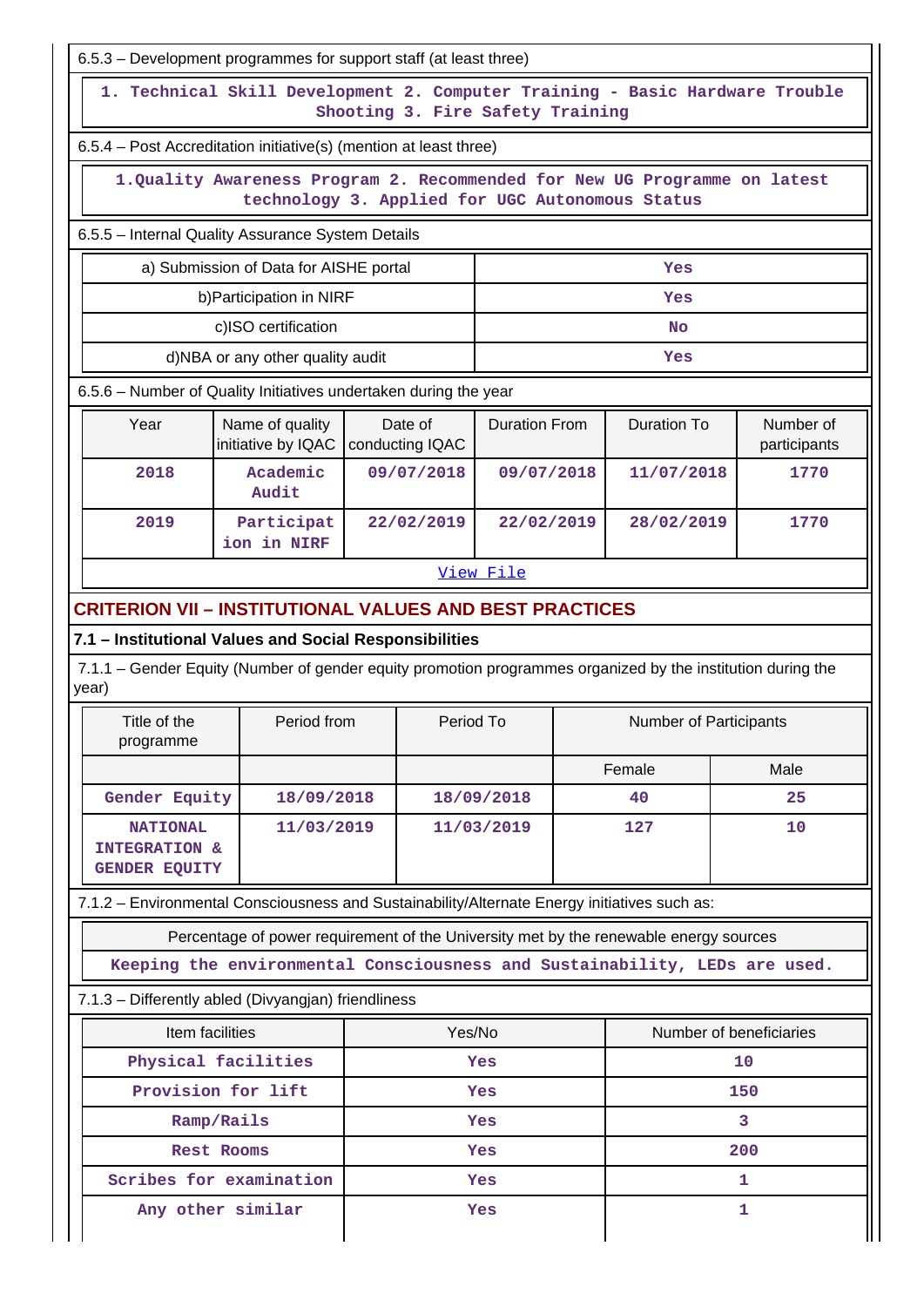| facility                                                                                                                                                                                                                                                                                                                                                                                                                                                                                                                                                                                                                                                                                                                                                                                                          |                                                                                             |                                                                                                   |  |                                                                                                                                                                            |                         |  |                                                                                       |                                                                                                               |                                                     |
|-------------------------------------------------------------------------------------------------------------------------------------------------------------------------------------------------------------------------------------------------------------------------------------------------------------------------------------------------------------------------------------------------------------------------------------------------------------------------------------------------------------------------------------------------------------------------------------------------------------------------------------------------------------------------------------------------------------------------------------------------------------------------------------------------------------------|---------------------------------------------------------------------------------------------|---------------------------------------------------------------------------------------------------|--|----------------------------------------------------------------------------------------------------------------------------------------------------------------------------|-------------------------|--|---------------------------------------------------------------------------------------|---------------------------------------------------------------------------------------------------------------|-----------------------------------------------------|
| 7.1.4 - Inclusion and Situatedness                                                                                                                                                                                                                                                                                                                                                                                                                                                                                                                                                                                                                                                                                                                                                                                |                                                                                             |                                                                                                   |  |                                                                                                                                                                            |                         |  |                                                                                       |                                                                                                               |                                                     |
| Year                                                                                                                                                                                                                                                                                                                                                                                                                                                                                                                                                                                                                                                                                                                                                                                                              | Number of<br>initiatives to<br>address<br>locational<br>advantages<br>and disadva<br>ntages | Number of<br>initiatives<br>taken to<br>engage with<br>and<br>contribute to<br>local<br>community |  | Date                                                                                                                                                                       | Duration                |  | Name of<br>initiative                                                                 | <b>Issues</b><br>addressed                                                                                    | Number of<br>participating<br>students<br>and staff |
| 2019                                                                                                                                                                                                                                                                                                                                                                                                                                                                                                                                                                                                                                                                                                                                                                                                              | $\mathbf{1}$                                                                                | 1                                                                                                 |  | 20/01/2<br>019                                                                                                                                                             | $\overline{7}$          |  | <b>COMPUTER</b><br><b>EDUCATION</b><br><b>FOR</b><br><b>SCHOOL</b><br><b>CHILDREN</b> | Scratch<br>Programmi<br>ng<br>basics, A<br>rduino(De<br>sign of<br>LED blink<br>ing, DC<br>motor<br>rotation) | 100                                                 |
| View File                                                                                                                                                                                                                                                                                                                                                                                                                                                                                                                                                                                                                                                                                                                                                                                                         |                                                                                             |                                                                                                   |  |                                                                                                                                                                            |                         |  |                                                                                       |                                                                                                               |                                                     |
| 7.1.5 - Human Values and Professional Ethics Code of conduct (handbooks) for various stakeholders                                                                                                                                                                                                                                                                                                                                                                                                                                                                                                                                                                                                                                                                                                                 |                                                                                             |                                                                                                   |  |                                                                                                                                                                            |                         |  |                                                                                       |                                                                                                               |                                                     |
| Title<br>Date of publication<br>Follow up(max 100 words)                                                                                                                                                                                                                                                                                                                                                                                                                                                                                                                                                                                                                                                                                                                                                          |                                                                                             |                                                                                                   |  |                                                                                                                                                                            |                         |  |                                                                                       |                                                                                                               |                                                     |
| Human Values and<br>Reviewed by the Head of<br>25/07/2019<br>Professional Ethics<br>the Department.<br>subject taught as per the<br>O.U Almanac syllabus for<br><b>B.E VII SEM Handbook is</b><br>provided<br>7.1.6 - Activities conducted for promotion of universal Values and Ethics                                                                                                                                                                                                                                                                                                                                                                                                                                                                                                                           |                                                                                             |                                                                                                   |  |                                                                                                                                                                            |                         |  |                                                                                       |                                                                                                               |                                                     |
| Activity                                                                                                                                                                                                                                                                                                                                                                                                                                                                                                                                                                                                                                                                                                                                                                                                          |                                                                                             |                                                                                                   |  | <b>Duration From</b>                                                                                                                                                       | Duration To             |  |                                                                                       | Number of participants                                                                                        |                                                     |
| File                                                                                                                                                                                                                                                                                                                                                                                                                                                                                                                                                                                                                                                                                                                                                                                                              | Please Refer View                                                                           |                                                                                                   |  | 01/09/2019                                                                                                                                                                 | 01/09/2019<br>View File |  |                                                                                       |                                                                                                               | 1076                                                |
| 7.1.7 – Initiatives taken by the institution to make the campus eco-friendly (at least five)                                                                                                                                                                                                                                                                                                                                                                                                                                                                                                                                                                                                                                                                                                                      |                                                                                             |                                                                                                   |  |                                                                                                                                                                            |                         |  |                                                                                       |                                                                                                               |                                                     |
|                                                                                                                                                                                                                                                                                                                                                                                                                                                                                                                                                                                                                                                                                                                                                                                                                   |                                                                                             |                                                                                                   |  | 1) E - Waste Awareness Campaign 2) Wall garden / Vertical Garden 3) Awareness<br>on Waste Management 4) Say No to Plastic 5) Best Out of Waste 6) Water<br>Harvesting Pits |                         |  |                                                                                       |                                                                                                               |                                                     |
| 7.2 - Best Practices                                                                                                                                                                                                                                                                                                                                                                                                                                                                                                                                                                                                                                                                                                                                                                                              |                                                                                             |                                                                                                   |  |                                                                                                                                                                            |                         |  |                                                                                       |                                                                                                               |                                                     |
|                                                                                                                                                                                                                                                                                                                                                                                                                                                                                                                                                                                                                                                                                                                                                                                                                   |                                                                                             |                                                                                                   |  |                                                                                                                                                                            |                         |  |                                                                                       |                                                                                                               |                                                     |
| 7.2.1 - Describe at least two institutional best practices<br>Title of the Practice: Student Mentoring System Objectives of the Practice:<br>Mentoring is a highly valuable development activity implemented in our college.<br>At the core of the activity, is the relationship between mentor and mentee,<br>where the development of the mentee is the key focus. A mentor is assigned to<br>act as an advisor/counselor, and a guide. Through mentoring UG students are<br>encouraged to "explore, succeed, and connect" in everything they desire to<br>pursue. Mentors also counsels students for solving their problems and encourage<br>them and instill confidence in them to improve their quality of life. They are<br>also made aware of their social responsibility as an engineer. The Context: The |                                                                                             |                                                                                                   |  |                                                                                                                                                                            |                         |  |                                                                                       |                                                                                                               |                                                     |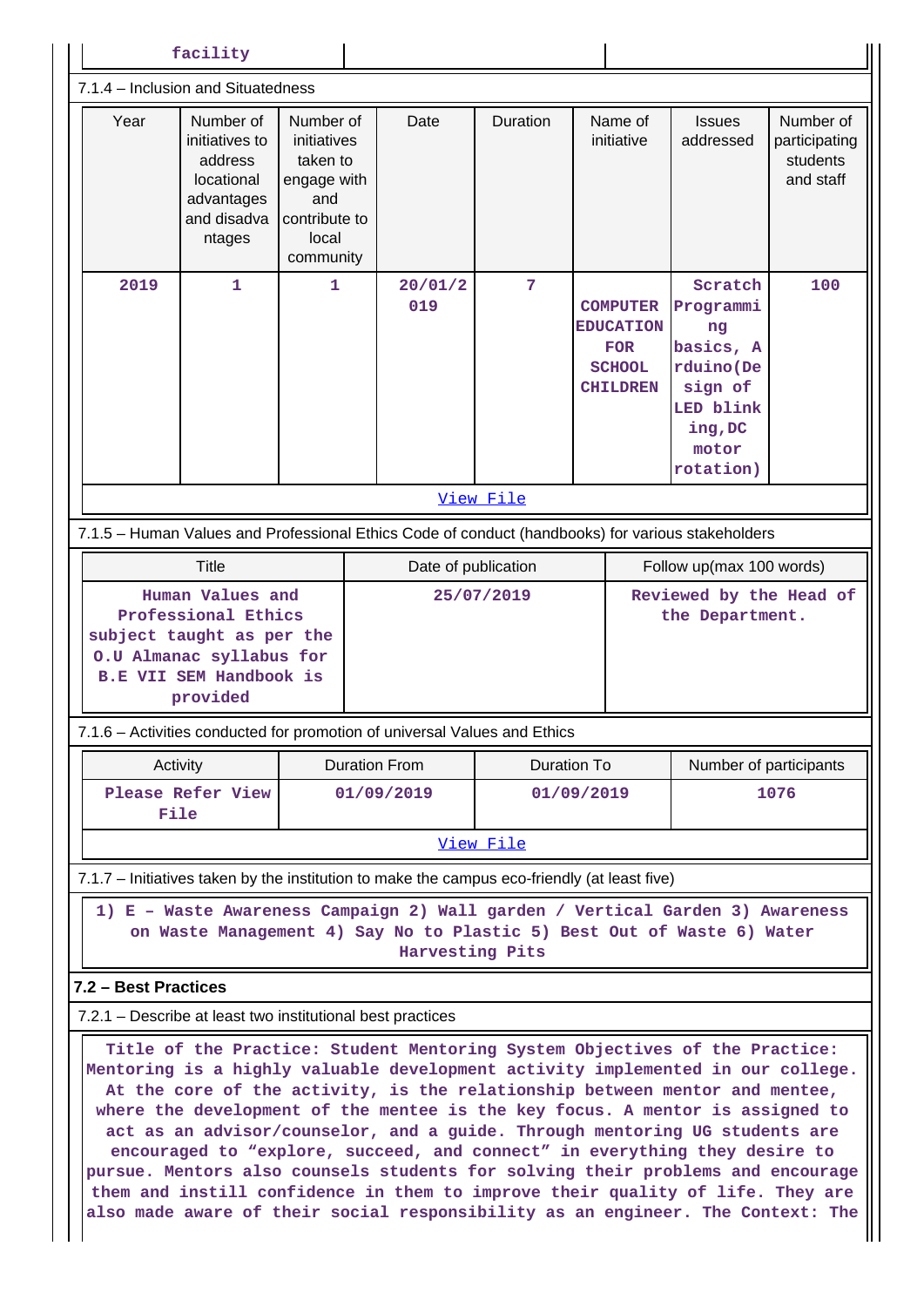**following are the issues that motivated the college to implement the mentoring system. Inculcating discipline, punctuality, and motivation among the students are the main objectives of pursuing their undergraduate course and career building. The college has adopted a well-established system, Counseling and Mentoring Diary (CMD) to monitor mentor the students' activity. This scheme aims at addressing conflicts in attitudes, habits, and knowledge of the students towards learning practices. The Practice: • The teacher takes students attendance in every class and after the class, later the teachers enters the list of absentees in the Academic Activity Register (AAR) and on Byndr, a Learning Management System (LMS) website for updating attendance online and absentees information will be notified to the HOD and parents every day. Parents can see an attendance of students for every class. • Every section consists of 60 students in a class, they would have three mentors, each mentor is assigned with 20 students and their CMD is maintained by the concern mentor respectively. • The Mentors prepare monthly attendance of every student and notify the information to the parents of defaulters through proper channel. • The Mentors meet the students associated with them once in a week. A separate mentoring and counseling hour is allotted for each class as a part of their timetable, and the respective faculty meets the students in the said hour. • The Parents/Guardians of poor attendee/performance students are called to meet the mentors for further improvement. • If a student is absent for more than ten days then HOD calls their parent, enquires the reason and advises them to take necessary care of their ward. • Even after informing student's parents, the HOD forwards the details of a student to the Principal for further action. • Each mentor maintains the entire student Information, which is examined by the HOD and others concerned when necessary. • Periodic meetings are conducted by the Principal with HODs to review the regularity of the students. • The mentor meetings are conducted every week. The students of II years to IV years (6 members from each class) are allotted with each mentor. • Senior students interact with junior students sharing their experiences of co-curricular activities and the exposure they gained through the project and seminars are shared among themselves. Fresh ideas emerge during the meetings. • The class interaction committee meetings are conducted twice in a semester for every class to know and to solve their problems. • Every student participates in the events conducted in the college or other colleges with the prior permission from the concern HOD. • Anti-Ragging Committee monitors the fresher, by frequently visiting the sensitive areas within the campus and outside the campus. • Additional duty is assigned to the faculty members to monitor the fresher from being affected by any sort of ragging in and around the campus. Evidence of Success: Due to effective mentoring practiced by the faculty, there has been a marked improvement in the overall performance of the students. In course of the structured direct communication between mentor and student, there was a good improvement in the teacher-student relationship. The attendance of the students has increased. The number of detainment of students has decreased. The above effected in attaining a better academic performance. In this competitive generation, a student must make a lot of effort to catch up with the ever changing trends and technology in their fields of study. Mentoring helped the students to identify their lacunae, shortcomings, and work towards improving their overall personality and improve their communication skills. Mentoring helped the students to choose the right career option, and pursue it with focus and dedication. Mentoring also helped the mentees to decide on how to choose a relevant workshop, seminar, additional coaching, and value-added course relevant to their specialization. Stanley being a women's institution, there are few students who get married and opt to drop out. The mentors have specifically helped and guided such students to continue their studies to complete their graduation successfully. Problems Encountered and Resources Required: • Not all the students who have joined engineering are fully motivated to work towards their goal. The students need guidance in how to plan**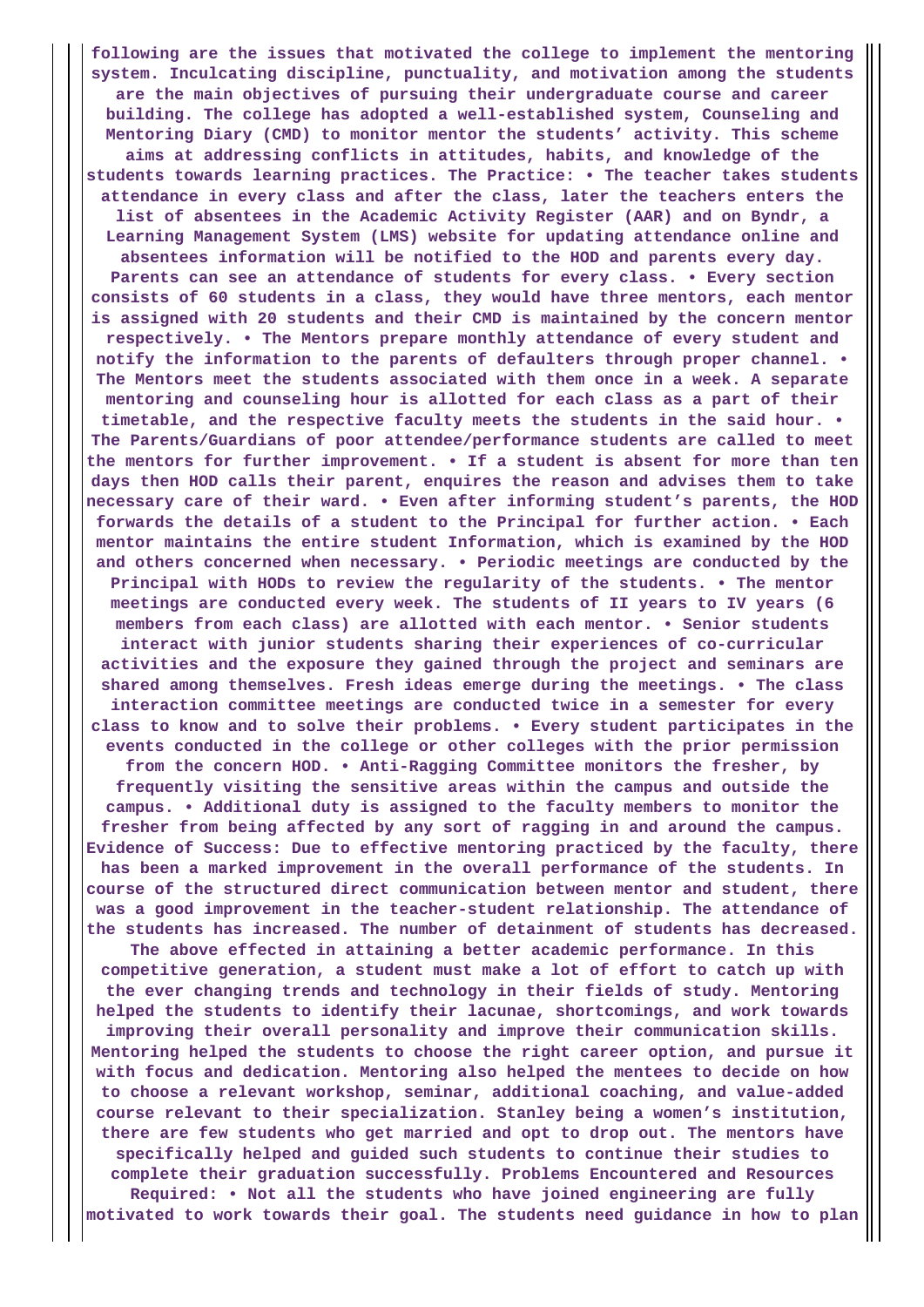**and prepare for their studies. The initial hindrance in the mentoring process is gaining the trust of the students to share their difficulties and problems. Best Practice-2 Title of the practice Graduate skill Development and Employability Goal To initiate training and various certification courses by various industry experts to all the students right from 2nd year. • To conduct Seminars and Guest Lectures by experienced faculty and HRs from the industry. • To provide study material prepared by experts. • To train the students in the fields of soft skills, communication skills, intrapersonal skills, and preparing them to face interviews and get better placement. • To involve the students right from the first year to the final year to understand the importance of career building, industrial jobs, and entrepreneurship. The Context • Most of the students have vernacular backgrounds that have come from villages, other states. Besides communication having a recap and in time memory of the academic concept is a big challenge for them. • Many of the students may not have basic concepts of the subjects as they were not taught about the importance of basic concepts at the Intermediate level. • Students are not aware of the skills required for employability. The Practice • SCETW has a training course like CRT- Campus Recruitment Training program according to which students have trained with all the aptitude/logical reasoning besides technical training. • Special slots have been allotted to the students from Telugu medium background for Spoken English classes on every Wednesday, Thursday and Friday. • The college is organizing various co-curricular and extra-curricular activities through student-initiated clubs for enabling allround development. Students are being encouraged to attend summer projects/internships in the industries/prestigious academic institutions to acquire practical knowledge. • Industrial visits are being arranged for practical exposure to students. • E-Journals/Magazines are provided in the library to know about the new technologies and research trends. • Eminent speakers from industry and prestigious academic institutes are being invited for delivering guest lectures on the latest technologies. • All departments are conducting technical events through their clubs/associations on current trends technologies to improve the technical knowledge of the students. • Students use the Internet facility beyond the working hours to learn about the latest technologies. • The college encourages the students to attend workshops/student meets/paper presentations to improve their technical and presentation skills. • The institute is encouraging the students to become members of professional bodies like CSI, ACM, IEEE, IEI, and IETE, etc., and various events are being organized under these professional bodies to improve their skills. • Personality Development Program for First years is organized every year. Evidence of Success • The change in the behavior communication of the students from the first year to final year is ample testimony for the success of the programs being organized. • The prizes/awards won by the students in technical and other events emphasize the impact of the programs • The performance of the students in placements is an indication of the success of the programs being organized. • The Placement attainment percentage has increased to a greater extent. • Students are recruited and are found to be progressing well in top companies. Problems Encountered • Lack of goal setting among students • The Reluctance of the students to allocate time for Add on courses along with academics Resources Required • Online test lab • Inclusion of online test in the Academic time able • Technical training as per industry needs.**

 Upload details of two best practices successfully implemented by the institution as per NAAC format in your institution website, provide the link

<https://stanley.edu.in/iqac/>

**7.3 – Institutional Distinctiveness**

 7.3.1 – Provide the details of the performance of the institution in one area distinctive to its vision, priority and thrust in not more than 500 words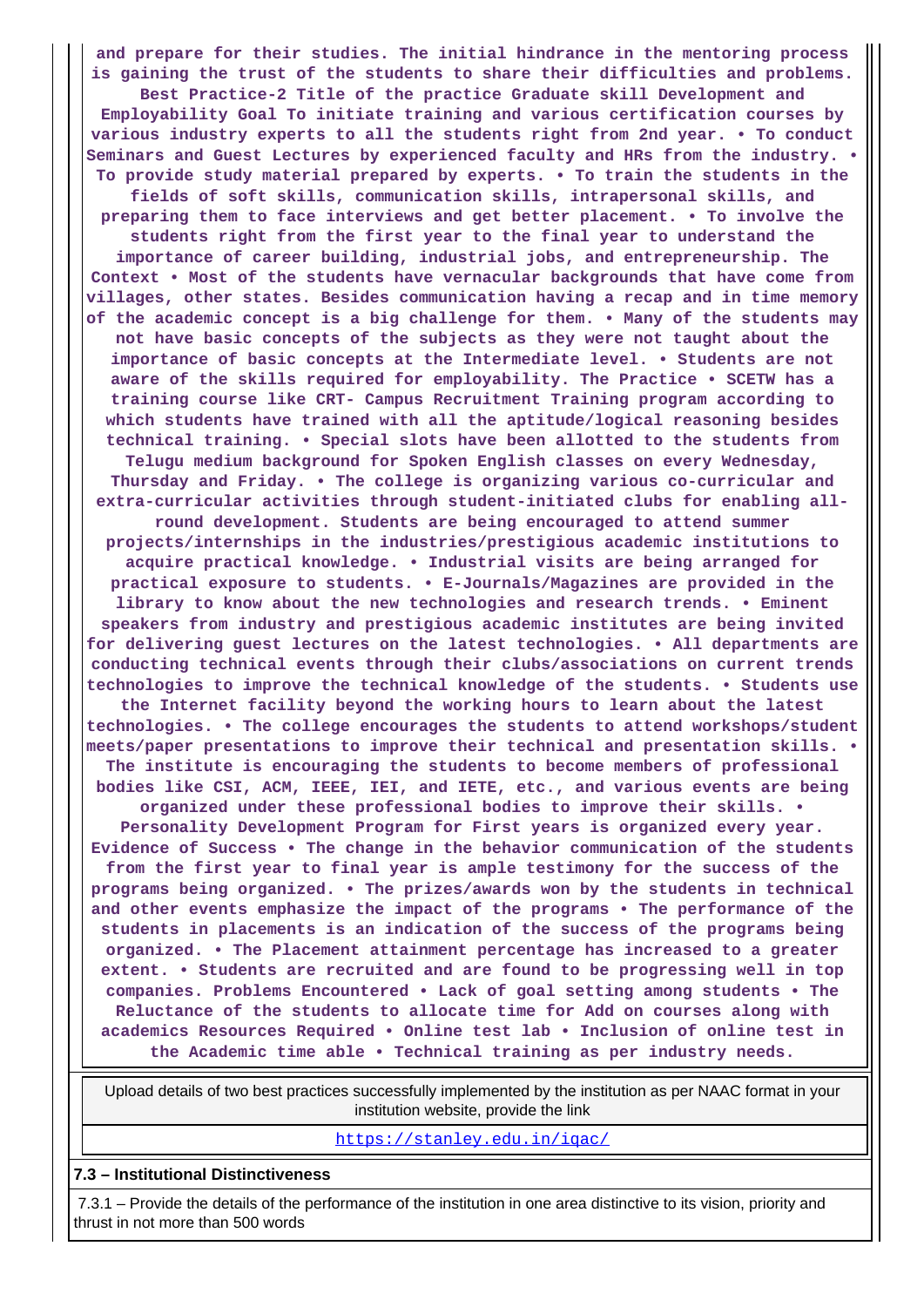**Distinctiveness: Empower the women - impact the world: If the power is given to a man, he will become powerful, whereas if it was given to a woman, the family, in turn the society will become powerful. With this Motto "Methodist Church in India" started women education institutions in 1920 by establishing a Girls High School, Junior College, Degree College, P.G. College and in 2008, the professional college SCETW, with a vision of "Empower Women Impact the World". Empowering girl students through professional education integrated with values and moral ethics is to make an impact in the World. The mission adopted is to provide quality education: integrating humanity, social values, ethics, and leadership qualities by establishing the state-of-art facilities. The accreditation bodies have given the directions to provide quality education through the "POs". By meticulously following them with additional PSOs, the better quality of education is provided. Broadly, the education system has been considered as provider of Teaching / Learning experiences, providing employment and producing good human beings. Teaching / Learning Academic syllabus is examined by the CAC. Extra contents are added to supplement the gaps. The Timetables are prepared in such a way that, it is to accommodate all the aspects such as Syllabus, Skill orientation programmes, social awareness and ethics, sports/library and are followed on the basis of strict regime. Skill enhancing activities such as Extra coaching, assignments or more practice tests for slow or weak learners and coaching of extra advanced topics and encouragement for paper publications for intelligent learner practice is distinctive/unique feature of the teachers of SCETW. Remedial classes to the students, those who are appearing for makeup exams, personalized coaching for detained students will make the weak students perform better. From 1st year onwards, Spoke Tutorial - IIT Bombay, NPTEL certification from 11T Madras, certification like MTA (Microsoft Technology Associate), IBM, Salesforce etc, are enriching the graduates of SCETW with more technical skills and knowledge. Providing Employment Training of communication skills, soft skills also are undertaken in parallel with teaching. Special CRT will be given to the pre-final students, includes technical skills, CODING soft skills, leadership attractive skills etc. Model exams, Mock interviews and GD will be part of these preparations. T P cell organizes the placement drives. The companies will go to the institution after examining the academic track record ranks of students, accreditation status of courses, and ranking of the institute etc. All UG courses are accredited by NBA. Placement programme got improved, with attractive packages of Rs.2,50,000 to Rs.8,00,000. Making Good Human being Integrating humanity, social values, ethics, leadership qualities with education transform the person into a good human being and real contribution done to the society. Teaching these values through subjects like Environmental Science, Ethics, Gender sensation are part of the curriculum. But it is important to make them learn these aspects. Various NSS activities were organized. These practices are really meant to empower girl students and to make them perfect women to Influence the world.**

Provide the weblink of the institution

<https://stanley.edu.in/iqac/>

#### **8.Future Plans of Actions for Next Academic Year**

 **1. To impart quality education in compliance to the industry needs as well as the accreditation norms of NBA, NAAC and other accreditation agencies. 2. To become more self-sustaining and competent by inculcating and practicing through an organized and independent work culture, at every integral part of the scheme of the institution and to apply as a fitting claimant for UGC Autonomous Institute. 3. To improve competencies and abilities of the students through improved standards of education, and prepare the college as one of the best candidates for the top rank NIRF. 4. To earn institutional distinction by**